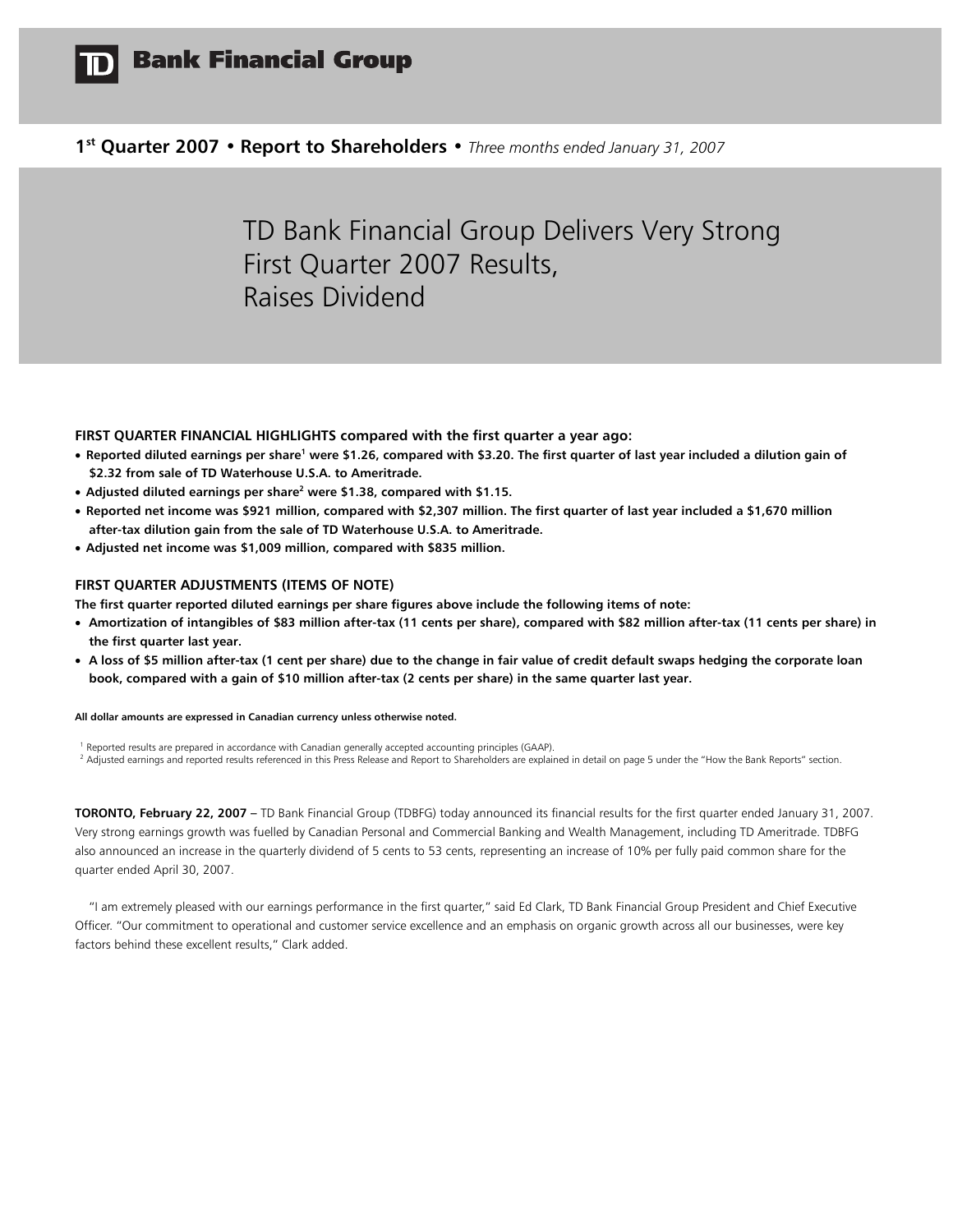#### **FIRST QUARTER BUSINESS SEGMENT PERFORMANCE**

### **Canadian Personal and Commercial Banking**

TD Canada Trust saw continued momentum across all its operating businesses, which led to record revenues and very strong earnings growth in the quarter. Earnings were up 14% compared with the first quarter of last year, attributable to robust results in real estate secured lending, life insurance, core banking and personal lending, including Visa.

 "Canadian Personal and Commercial Banking kept up its impressive track record with double-digit earnings growth again this quarter," said Clark. "Clearly our investment in future growth such as expanding our TD Canada Trust branch network and adding more client-facing employees is paying off. We continue to invest, while maintaining a healthy gap between revenue growth and expense growth," Clark added.

### **Wealth Management**

Wealth Management, including the Bank's equity share of TD Ameritrade, produced a very strong quarter, with a 35% increase in earnings, compared with the first quarter last year. In the first quarter, Canadian Wealth Management saw strong transaction volumes and asset growth across its mutual funds, discount brokerage and advice-based businesses.

 TD Ameritrade generated record results, which translated into a net income contribution of \$64 million to the Bank's Wealth Management segment in the quarter. TD Ameritrade demonstrated growth in assets and client trades per day, while continuing to execute on the integration of TD Waterhouse U.S.A. and its client segmentation strategy.

 "We're extremely pleased with Wealth Management's record performance this quarter, which was defined by broad-based volume and asset growth across the platform," said Clark. "While buoyant capital markets were a factor, in Canada, the investments we continue to make are positioning us well for continued growth."

### **U.S. Personal and Commercial Banking**

TDBFG's U.S. Personal and Commercial Banking segment through TD Banknorth earned \$64 million in the first quarter. During the quarter, TD Banknorth maintained its ongoing focus on organic growth opportunities in loans and deposits, combined with disciplined expense control. On January 1, 2007, TD Banknorth completed the acquisition of Interchange Financial Services Corporation, which enhances TD Banknorth's branch network and presence in northern New Jersey.

The TD Banknorth going-private transaction, subject to both shareholder and regulatory approval, is expected to close before the end of April 2007. Upon completion, TD Banknorth will become a wholly-owned subsidiary of TD Bank Financial Group.

 "We are focused on TD Banknorth's potential to grow organically and enhance value for our shareholders," said Clark. "We have a number of initiatives in place to deliver that value. While we recognize that improvement will take a lot of hard work and time, I know that TD Banknorth's leadership team is taking all the right steps to make it happen," added Clark.

#### **Wholesale Banking**

Wholesale Banking delivered very strong results in the first quarter, with earnings of \$197 million, driven by strong trading revenues, a solid domestic franchise and strong contributions from the equity investment portfolio.

 "Historically, the first quarter is our Wholesale Bank's strongest, and this quarter is no exception," said Clark. "Although we don't see this run rate level continuing for the remainder of the year, we expect Wholesale Banking will produce a strong showing in 2007. We continue to focus on our goal of being a top three dealer in Canada," Clark added.

# **Conclusion**

"Our first quarter results marked a very strong start to 2007," said Clark. "Our powerful domestic retail operations are showing consistently high performance and we're optimistic that all our businesses have the right strategies in place to deliver shareholder value this year and for the long term," said Clark. "The Board's decision to increase the quarterly dividend by 10% from the current level reflects our strong performance and our confidence in delivering continued superior earnings growth," Clark concluded.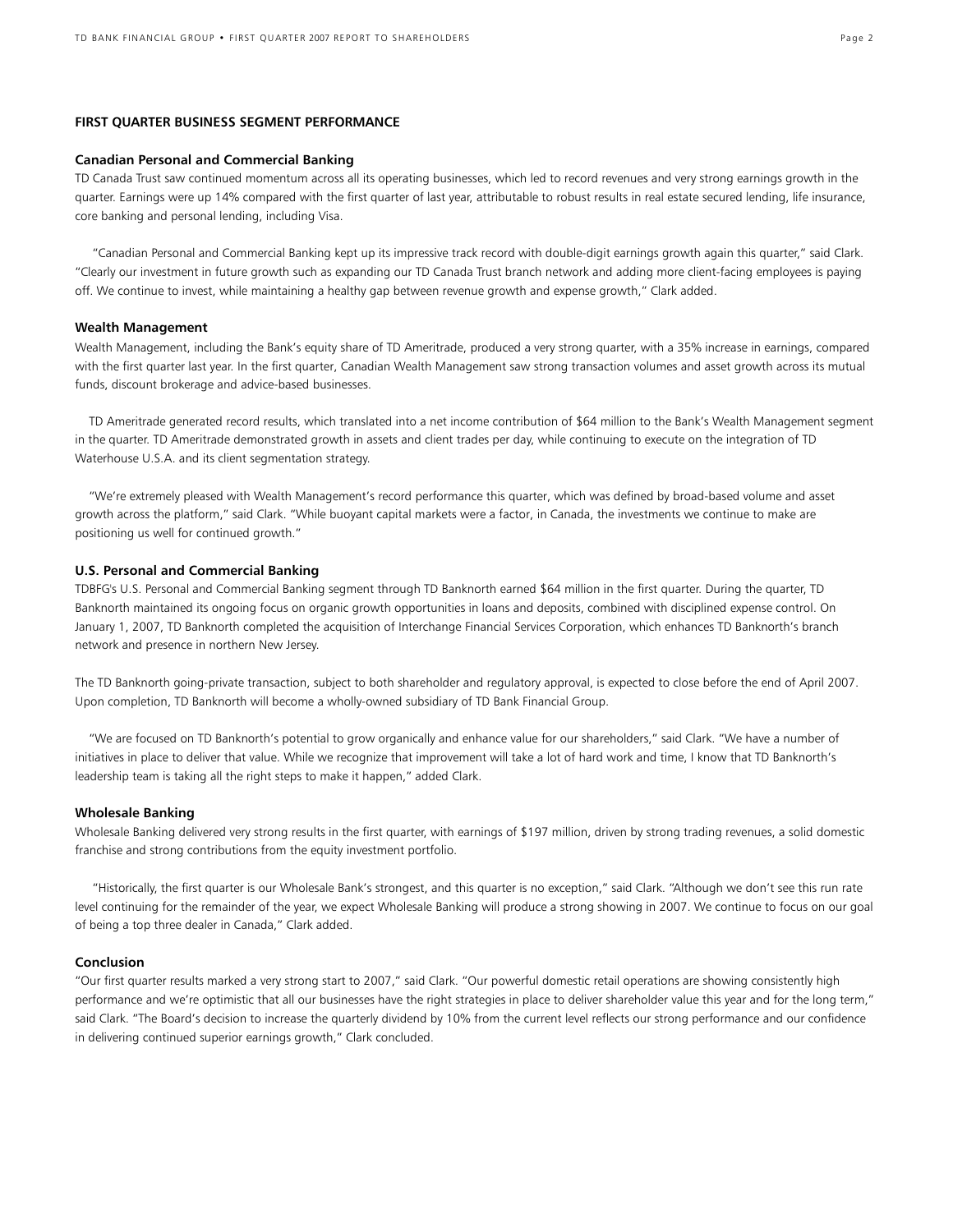# **CAUTION REGARDING FORWARD-LOOKING STATEMENTS**

From time to time, the Bank makes written and oral forward-looking statements, including in this report, in other filings with Canadian regulators or the U.S. Securities and Exchange Commission (SEC), and in other communications. All such statements are made pursuant to the "safe harbour" provisions of the U.S. Private Securities Litigation Reform Act of 1995 and applicable Canadian securities legislation. Forward-looking statements include, among others, statements regarding the Bank's objectives and targets for 2007 and beyond and strategies to achieve them, the outlook for the Bank's business lines, and the Bank's anticipated financial performance. The economic assumptions for 2007 for each of the business segments are set out in the 2006 Annual Report under the headings "Economic Outlook" and "Business Outlook and Focus for 2007". Forward-looking statements are typically identified by words such as "believe", "expect", "anticipate", "intend", "estimate", "plan", "may" and "could". By their very nature, these statements require the Bank to make assumptions and are subject to inherent risks and uncertainties, general and specific, which may cause actual results to differ materially from the expectations expressed in the forward-looking statements. Some of the factors that could cause such differences include: credit, market, liquidity, interest rate, operational, reputational, insurance, strategic, foreign exchange, regulatory, legal and other risks discussed in the management discussion and analysis section in other regulatory filings made in Canada and with the SEC, including the Bank's 2006 Annual Report; general business and economic conditions in Canada, the U.S. and other countries in which the Bank conducts business, as well as the effect of changes in monetary policy in those jurisdictions and changes in the foreign exchange rates for the currencies of those jurisdictions; the degree of competition in the markets in which the Bank operates, both from established competitors and new entrants; legislative and regulatory developments; the accuracy and completeness of information the Bank receives on customers and counterparties; the development and introduction of new products and services in markets; developing new distribution channels and realizing increased revenue from these channels; the Bank's ability to execute its integration, growth and acquisition strategies, including those of its subsidiaries, particularly in the U.S.; changes in accounting policies and methods the Bank uses to report its financial condition, including uncertainties associated with critical accounting assumptions and estimates; the effect of applying future accounting changes; global capital market activity; the Bank's ability to attract and retain key executives; reliance on third parties to provide components of the Bank's business infrastructure; the failure of third parties to comply with their obligations to the Bank or its affiliates as such obligations relate to the handling of personal information; technological changes; the use of new technologies in unprecedented ways to defraud the Bank or its customers; change in tax laws; unexpected judicial or regulatory proceedings; continued negative impact of the U.S. securities litigation environment; unexpected changes in consumer spending and saving habits; the possible impact on the Bank's businesses of international conflicts and terrorism; acts of God, such as earthquakes; the effects of disease or illness on local, national or international economies; the effects of disruptions to public infrastructure, such as transportation, communication, power or water supply; and management's ability to anticipate and manage the risks associated with these factors and execute the Bank's strategies. A substantial amount of the Bank's business involves making loans or otherwise committing resources to specific companies, industries or countries. Unforeseen events affecting such borrowers, industries or countries could have a material adverse effect on the Bank's financial results, businesses, financial condition or liquidity. The preceding list is not exhaustive of all possible factors. Other factors could also adversely affect the Bank's results. For more information, see the discussion starting on page 56 of the Bank's 2006 Annual Report. All such factors should be considered carefully when making decisions with respect to the Bank, and undue reliance should not be placed on the Bank's forward-looking statements. The Bank does not undertake to update any forward-looking statements, whether written or oral, that may be made from time to time by or on its behalf.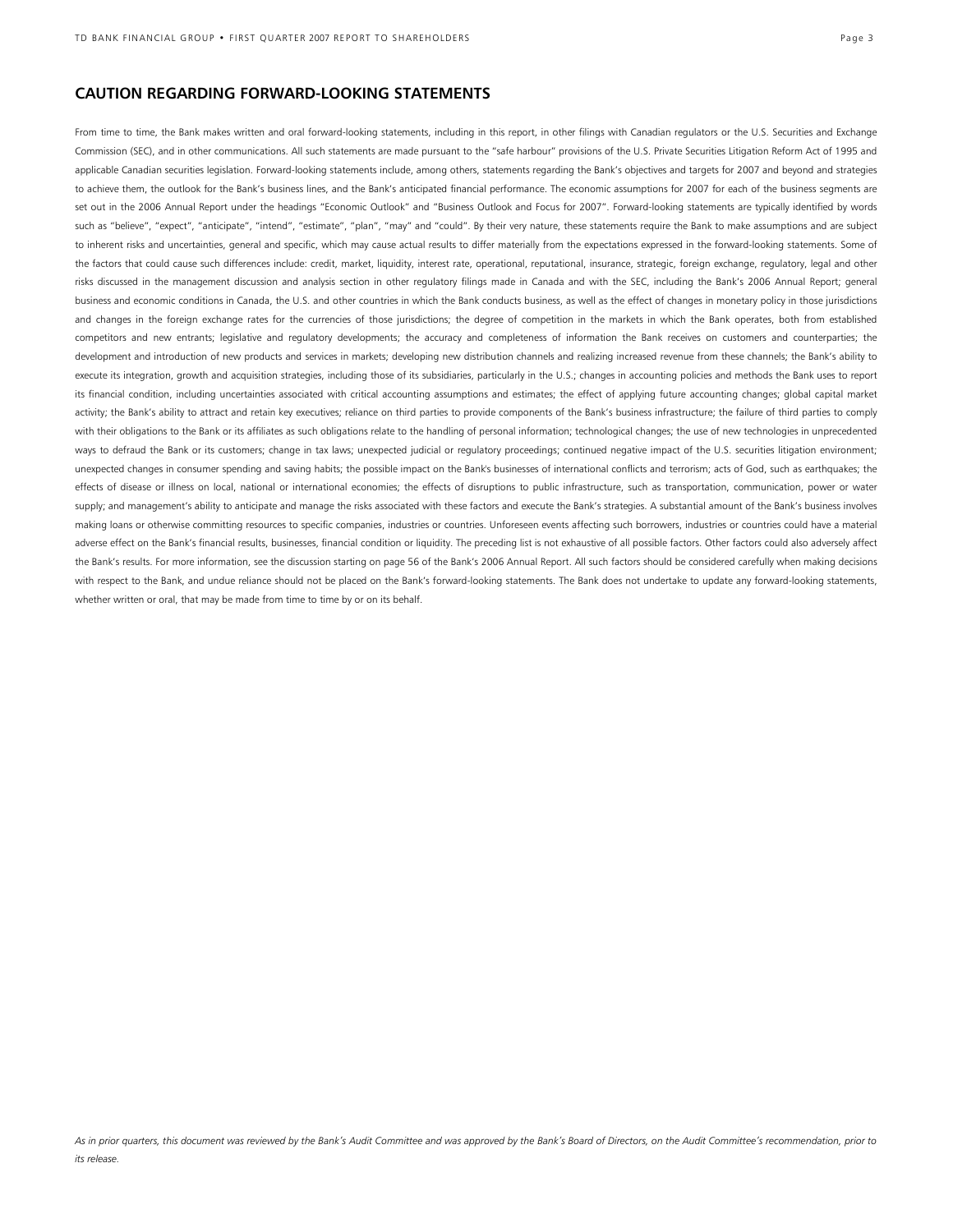# **MANAGEMENT'S DISCUSSION AND ANALYSIS OF OPERATING PERFORMANCE**

This Management's Discussion and Analysis (MD&A) is presented to enable readers to assess material changes in the financial condition and operational results of TD Bank Financial Group (the Bank) for the three months ended January 31, 2007, compared with the three months ended October 31, 2006 and January 31, 2006. This MD&A should be read in conjunction with the Bank's unaudited Interim Consolidated Financial Statements and related Notes included in this Report to Shareholders and with our 2006 Annual Report. This MD&A is dated February 21, 2007. Unless otherwise indicated, all amounts are expressed in Canadian dollars and have been primarily derived from the Bank's Annual or Interim Consolidated Financial Statements prepared in accordance with Canadian generally accepted accounting principles (GAAP). Certain comparative amounts have been reclassified to conform to the presentation adopted in the current period. Additional information relating to the Bank is on the Bank's website www.td.com, as well as on SEDAR at www.sedar.com.

# **FINANCIAL HIGHLIGHTS**

| (unaudited)                                             |           |                            |                |
|---------------------------------------------------------|-----------|----------------------------|----------------|
|                                                         |           | For the three months ended |                |
|                                                         | Jan. 31   | Oct. 31                    | Jan. 31        |
| (millions of Canadian dollars, except as noted)         | 2007      | 2006                       | 2006           |
| <b>Results of operations</b>                            |           |                            |                |
| Total revenues                                          | \$3,473   | \$3,294                    | \$3,404        |
| Dilution gain, net                                      |           |                            | 1,564          |
| Provision for credit losses                             | 163       | 170                        | 114            |
| Non-interest expenses                                   | 2,189     | 2,187                      | 2,290          |
| Net income – reported                                   | 921       | 762                        | 2,307          |
| Net income $-$ adjusted <sup>1</sup>                    | 1,009     | 875                        | 835            |
| Economic profit <sup>2</sup>                            | 442       | 326                        | 353            |
| Return on common equity                                 | 18.2%     | 15.7%                      | 55.4%          |
| Return on invested capital <sup>2</sup>                 | 16.8      | 15.2                       | 16.5           |
| <b>Financial position</b>                               |           |                            |                |
| Total assets                                            | \$408,216 | \$392,914                  | \$384,377      |
| Total risk-weighted assets                              | 149,090   | 141,879                    | 135,883        |
| Total shareholders' equity                              | 21,017    | 19,632                     | 18,473         |
| Financial ratios - reported (percent)                   |           |                            |                |
| Efficiency ratio                                        | 63.0%     | 66.4%                      | 46.1%          |
| Tier 1 capital to risk-weighted assets                  | 11.9      | 12.0                       | 11.9           |
| Tangible common equity as a % of risk-weighted assets   | 9.0       | 9.1                        | 8.8            |
| Provision for credit losses as a % of net average loans | 0.38      | 0.40                       | 0.29           |
| Common share information - reported (Canadian dollars)  |           |                            |                |
| Per share                                               |           |                            |                |
| Basic earnings                                          | \$1.27    | \$1.05                     | \$3.23         |
| Diluted earnings                                        | 1.26      | 1.04                       | 3.20           |
| <b>Dividends</b>                                        | 0.48      | 0.48                       | 0.42           |
| Book value                                              | 28.64     | 26.77                      | 25.25          |
| Closing share price                                     | 69.88     | 65.10                      | 60.65          |
| Shares outstanding (millions)                           |           |                            |                |
| Average basic                                           | 718.3     | 719.7                      | 712.5          |
| Average diluted                                         | 724.9     | 726.0                      | 718.9          |
| End of period                                           | 719.0     | 717.4                      | 714.7          |
| Market capitalization (billions of Canadian dollars)    | \$50.2    | \$46.7                     | \$43.3         |
| Dividend yield                                          | 2.7%      | 2.8%                       | 2.8%           |
| Dividend payout ratio                                   | 37.7      | 45.8                       | 13.0           |
| Price to earnings multiple                              | 15.9      | 10.3                       | 11.1           |
| Common share information - adjusted (Canadian dollars)  |           |                            |                |
| Per share                                               | \$1.40    | \$1.21                     |                |
| Basic earnings                                          | 1.38      | 1.20                       | \$1.16<br>1.15 |
| Diluted earnings<br>Dividend payout ratio               | 34.4%     | 39.9%                      | 36.1%          |
| Price to earnings multiple                              | 14.3      | 14.0                       | 14.3           |
|                                                         |           |                            |                |

<sup>1</sup> Reported and adjusted results are explained on page 5 under the "How the Bank Reports" section, which includes a reconciliation between reported and adjusted results.<br><sup>2</sup> Economic profit and return on invested capital section.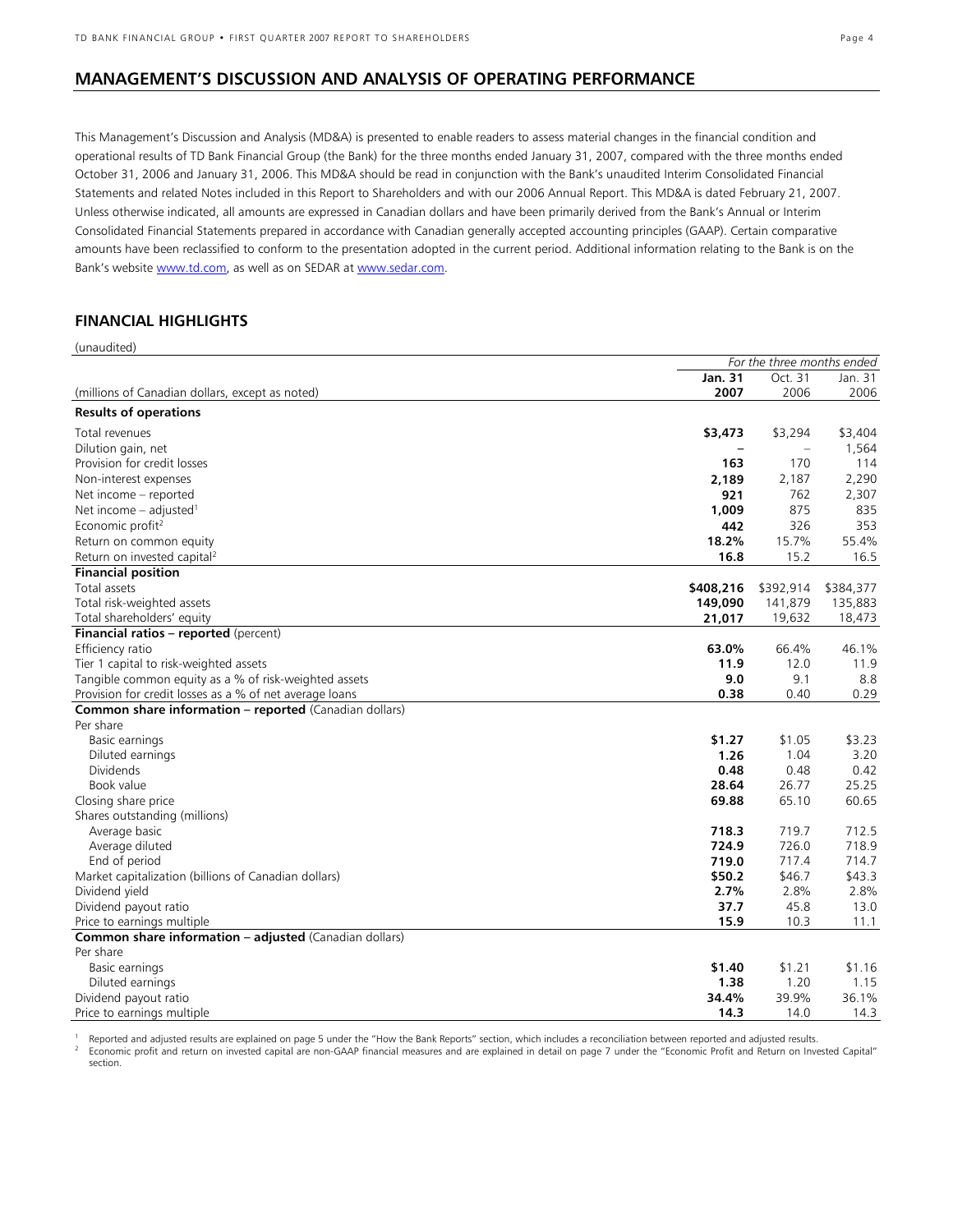# **HOW WE PERFORMED**

### **Corporate Overview**

The Toronto-Dominion Bank and its subsidiaries are collectively known as TD Bank Financial Group. The Bank serves more than 14 million customers in four key businesses operating in a number of locations in key financial centres around the globe: Canadian Personal and Commercial Banking, including TD Canada Trust; Wealth Management, including TD Waterhouse Canada, TD Waterhouse U.K. and the Bank's investment in TD Ameritrade; U.S. Personal and Commercial Banking through TD Banknorth; and Wholesale Banking, including TD Securities. The Bank also ranks among the world's leading on-line financial services firms, with more than 4.5 million on-line customers. The Bank had \$408 billion in assets as at January 31, 2007. The Bank is headquartered in Toronto, Canada. The Bank's common stock is listed on the Toronto Stock Exchange and the New York Stock Exchange under symbol: TD, as well as on the Tokyo Stock Exchange.

### **How the Bank Reports**

The Bank's financial results, as presented on pages 19 to 33 of this Report to Shareholders, have been prepared in accordance with GAAP. The Bank refers to results prepared in accordance with GAAP as "reported" results. The Bank also utilizes non-GAAP financial measures referred to as "adjusted" results to assess each of its businesses and to measure overall Bank performance. To arrive at adjusted results, the Bank removes "items of note", net of income taxes, from reported results. The items of note are listed in the table on the following page. The items of note relate to items which management does not believe are indicative of underlying business performance. The items of note include the Bank's amortization of intangible assets which primarily relate to the Canada Trust acquisition in 2000, TD Banknorth Inc. (TD Banknorth) acquisition in 2005, and the acquisition by TD Banknorth of Hudson United Bancorp (Hudson) in 2006. The Bank believes that adjusted results provide the reader with a better understanding of how management views the Bank's performance. As explained, adjusted results are different from reported results determined in accordance with GAAP. Adjusted results and related terms used in this report are not defined terms under GAAP, and, therefore, may not be comparable to similar terms used by other issuers.

The tables below provide reconciliation between the Bank's reported and adjusted results.

### **Operating Results** – **Reported** (unaudited)

|                                                                                     | For the three months ended |          |         |
|-------------------------------------------------------------------------------------|----------------------------|----------|---------|
|                                                                                     | <b>Jan. 31</b>             | Oct. 31  | Jan. 31 |
| (millions of Canadian dollars)                                                      | 2007                       | 2006     | 2006    |
| Net interest income                                                                 | \$1,671                    | \$1,714  | \$1,607 |
| Other income                                                                        | 1,802                      | 1,580    | 1,797   |
| Total revenues                                                                      | 3,473                      | 3,294    | 3,404   |
| Provision for credit losses                                                         | (163)                      | (170)    | (114)   |
| Non-interest expenses                                                               | (2, 189)                   | (2, 187) | (2,290) |
| Dilution gain, net                                                                  |                            |          | 1,564   |
| Income before provision for income taxes, non-controlling interests in subsidiaries |                            |          |         |
| and equity in net income of an associated company                                   | 1.121                      | 937      | 2,564   |
| Provision for income taxes                                                          | (218)                      | (175)    | (220)   |
| Non-controlling interests in subsidiaries, net of income taxes                      | (47)                       | (48)     | (37)    |
| Equity in net income of an associated company, net of income taxes                  | 65                         | 48       |         |
| Net income - reported                                                               | 921                        | 762      | 2,307   |
| Preferred dividends                                                                 | (6)                        | (5)      | (5)     |
| Net income available to common shareholders - reported                              | \$915                      | \$757    | \$2,302 |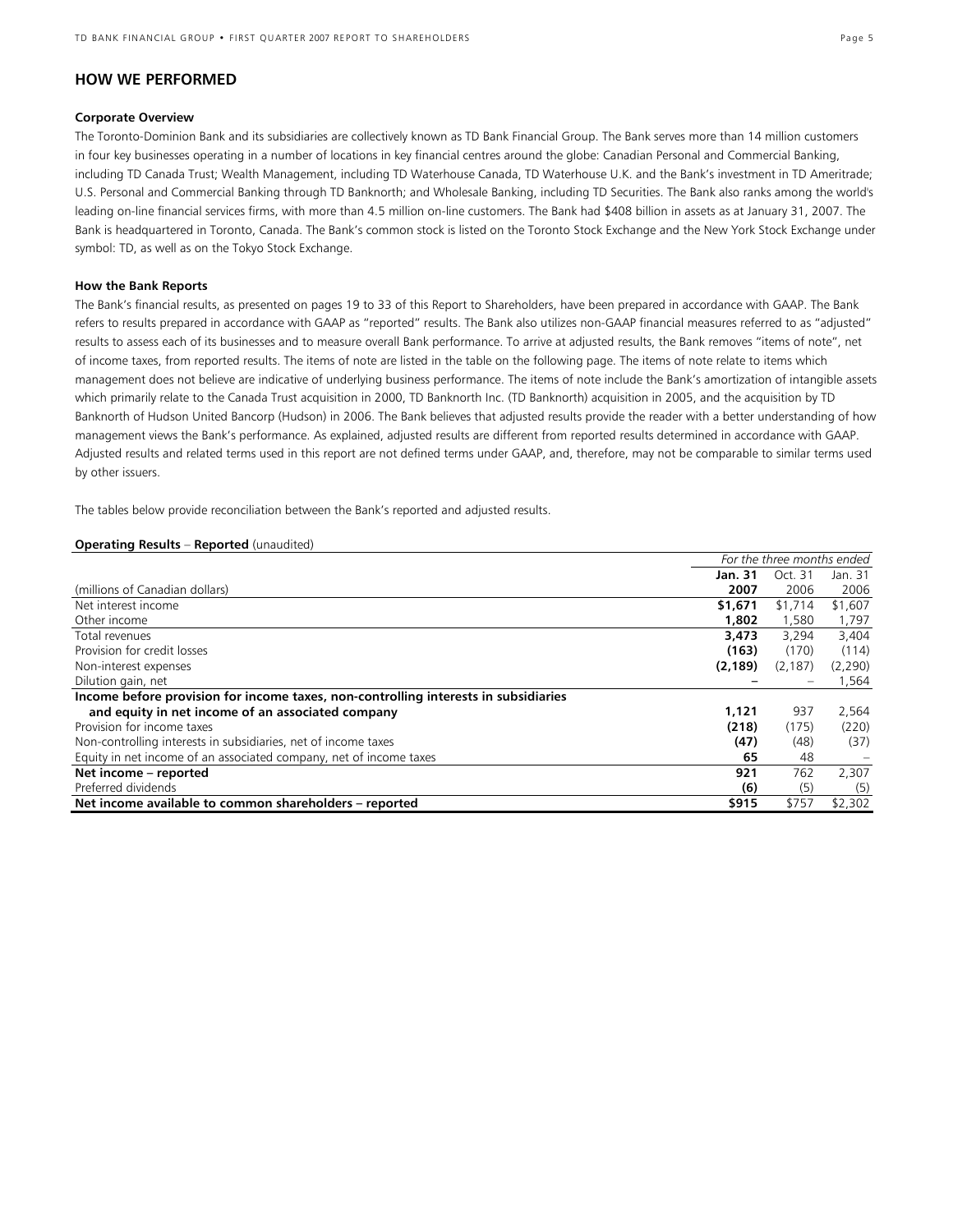# **Reconciliation of Non-GAAP Financial Measures1** (unaudited)

| <b>Adjusted Net Income to Reported Results</b>                                            |                            |                   |          |
|-------------------------------------------------------------------------------------------|----------------------------|-------------------|----------|
| Operating results - adjusted                                                              | For the three months ended |                   |          |
|                                                                                           | Jan. 31                    | Oct. 31           | Jan. 31  |
| (millions of Canadian dollars)                                                            | 2007                       | 2006              | 2006     |
| Net interest income                                                                       | \$1,671                    | \$1,714           | \$1,607  |
| Other income <sup>2</sup>                                                                 | 1,810                      | 1,592             | 1,834    |
| Total revenues                                                                            | 3,481                      | 3.306             | 3,441    |
| Provision for credit losses <sup>3</sup>                                                  | (163)                      | (142)             | (114)    |
| Non-interest expenses <sup>4</sup>                                                        | (2,071)                    | (2,061)           | (2, 112) |
| Income before provision for income taxes, non-controlling interests in subsidiaries and   |                            |                   |          |
| equity in net income of an associated company                                             | 1,247                      | 1,103             | 1,215    |
| Provision for income taxes <sup>5</sup>                                                   | (264)                      | (236)             | (328)    |
| Non-controlling interests in subsidiaries, net of income taxes <sup>6</sup>               | (51)                       | (52)              | (52)     |
| Equity in net income of an associated company, net of income taxes <sup>7</sup>           | 77                         | 60                |          |
| Net income - adjusted                                                                     | 1,009                      | 875               | 835      |
| Preferred dividends                                                                       | (6)                        | (5)               | (5)      |
| Net income available to common shareholders – adjusted                                    | 1,003                      | 870               | 830      |
| Items of note affecting net income, net of income taxes                                   |                            |                   |          |
| Amortization of intangibles                                                               | (83)                       | (87)              | (82)     |
| Dilution gain on Ameritrade transaction, net of costs                                     |                            | $\qquad \qquad -$ | .670 ا   |
| Dilution loss on the acquisition of Hudson by TD Banknorth                                |                            |                   | (72)     |
| Balance sheet restructuring charge in TD Banknorth                                        |                            |                   | (19)     |
| Wholesale Banking restructuring charge                                                    |                            |                   | (35)     |
| Change in fair value of credit default swaps hedging the corporate loan book <sup>8</sup> | (5)                        | (8)               | 10       |
| Initial set up of specific allowance for credit card and overdraft loans                  |                            | (18)              |          |
| <b>Total items of note</b>                                                                | (88)                       | (113)             | 1,472    |
| Net income available to common shareholders - reported                                    | \$915                      | \$757             | \$2,302  |

1 Certain comparative amounts have been reclassified to conform to the presentation adopted in the current period.<br><sup>2</sup> Adjusted other income excludes the following items of note: *first quarter 2007* − \$8 million loss due

in fair value of CDS hedging the corporate loan book; and \$52 million balance sheet restructuring charge at TD Banknorth.<br>Adjusted provision for credit losses excludes the following item of note: *fourth quarter 2006* – \$2 of intangibles; *first quarter 2006* – \$128 million amortization of intangibles and \$50 million restructuring charge in connection with the decision to reposition the Bank's global

For reconciliation between reported and adjusted provision for income taxes, please refer to the reconciliation table on page 11.<br>Adjusted non-controlling interests excludes the following items of note: first quarter 2007

Adjusted equity in net income of an associated company excludes the following items of note: first quarter 2007 - \$12 million amortization of intangibles; fourth quarter 2006 -<br>\$12 million amortization of intangibles.

The Bank purchases CDS to hedge the credit risk in Wholesale Banking's corporate lending portfolio. These CDS do not qualify for hedge accounting treatment and they are measured at fair value with changes in fair value recognized in current period's earnings. The related loans are accounted for at amortized cost. Management believes that this asymmetry in the accounting treatment between CDS and loans would result in periodic profit and loss volatility which is not indicative of the economics of the corporate loan portfolio or the underlying business performance in Wholesale Banking. As a result, the CDS are accounted for on an accrual basis in the Wholesale Banking segment and the gains and losses on the CDS, in excess of the accrued cost, are reported in the Corporate segment. Adjusted earnings excludes the gains and losses on the CDS in excess of the accrued cost. Previously, this item was described as "Hedging impact due to AcG-13". As part of the adoption of the new financial instruments standards, the guidance under Accounting Guideline 13: Hedging Relationships (AcG-13) was replaced by Canadian Institute of Chartered Accountants (CICA) Handbook Section 3865, Hedges.

#### **Reconciliation of Reported Earnings per Share (EPS) to Adjusted EPS** (unaudited)

|                                           | For the three months ended |         |         |
|-------------------------------------------|----------------------------|---------|---------|
|                                           | <b>Jan. 31</b>             | Oct. 31 | Jan. 31 |
| (Canadian dollars)                        | 2007                       | 2006    | 2006    |
|                                           |                            |         |         |
| Diluted – reported                        | \$1.26                     | \$1.04  | \$3.20  |
| Items of note affecting income (as above) | 0.12                       | 0.16    | (2.05)  |
| Diluted – adjusted                        | \$1.38                     | \$1.20  | \$1.15  |
| Basic - reported                          | \$1.27                     | \$1.05  | \$3.23  |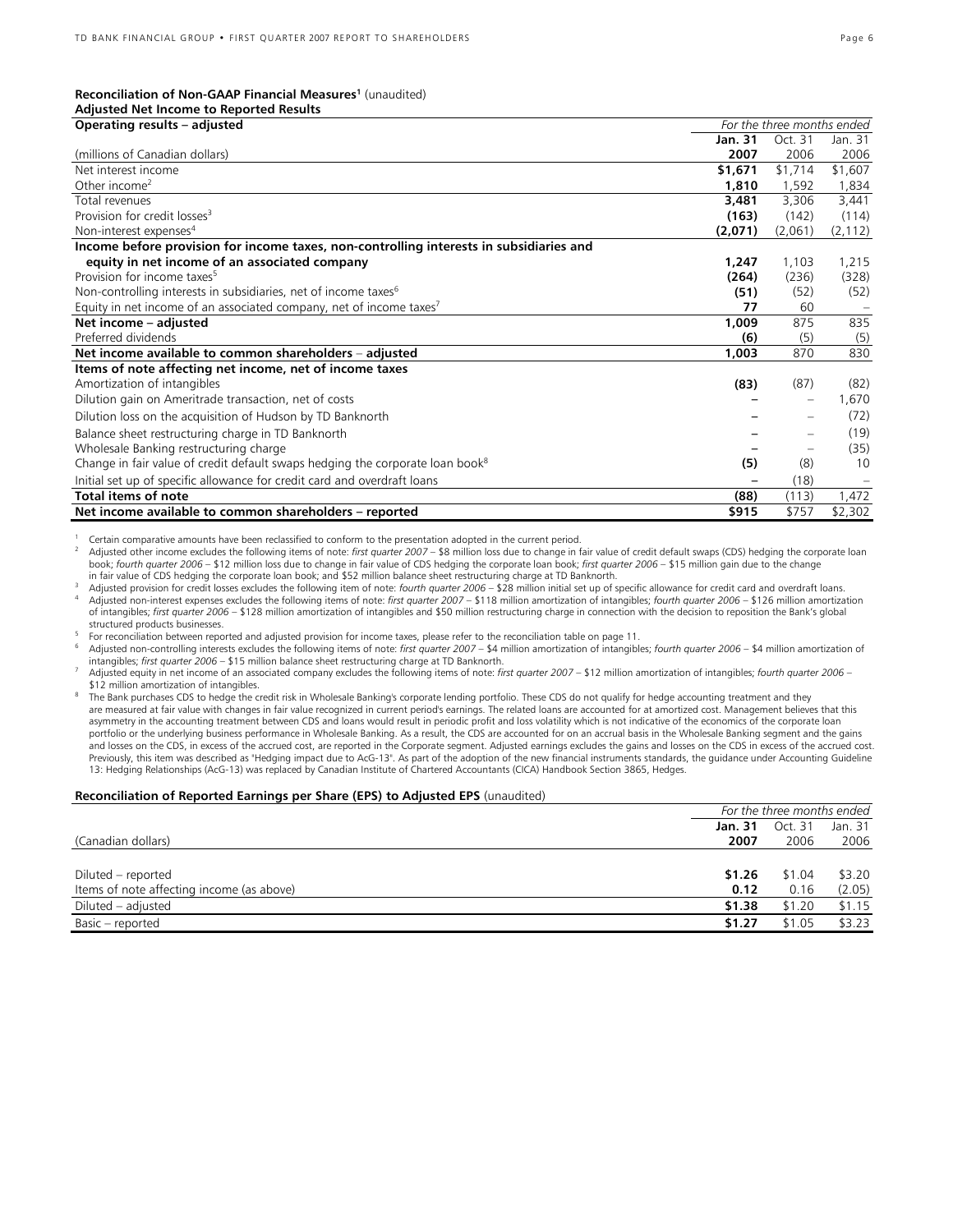### **Amortization of Intangibles, net of income taxes** (unaudited)

|                                                                           | For the three months ended |         |         |
|---------------------------------------------------------------------------|----------------------------|---------|---------|
|                                                                           | Jan. 31                    | Oct. 31 | Jan. 31 |
| (millions of Canadian dollars)                                            | 2007                       | 2006    | 2006    |
| TD Canada Trust                                                           | \$49                       | \$52    | \$64    |
| TD Banknorth Reported amortization of intangibles                         | 20                         | 20      | 14      |
| Less: non-controlling interest                                            |                            |         |         |
| Net amortization of intangibles                                           | 16                         | 16      | 13      |
| TD Ameritrade (included in equity in net income of an associated company) | 12                         | 12      |         |
| Other                                                                     | b                          |         |         |
| Amortization of intangibles, net of income taxes <sup>1</sup>             | \$83                       | \$87    | \$82    |

<sup>1</sup> Amortization of intangibles is included in the Corporate segment.

### **Economic Profit and Return on Invested Capital**

The Bank utilizes economic profit as a tool to measure shareholder value creation. Economic profit is adjusted net income available to common shareholders less a charge for average invested capital. Average invested capital is equal to average common equity for the period plus the average cumulative after-tax goodwill and intangible assets amortized as of the reporting date. The rate used in the charge for capital is the equity cost of capital calculated using the capital asset pricing model. The charge represents an assumed minimum return required by common shareholders on the Bank's invested capital. The Bank's goal is to achieve positive and growing economic profit.

Return on invested capital (ROIC) is adjusted net income available to common shareholders divided by average invested capital. ROIC is a variation of the economic profit measure that is useful in comparison to the equity cost of capital. Both ROIC and the cost of capital are percentage rates, while economic profit is a dollar measure. When ROIC exceeds the equity cost of capital, economic profit is positive. The Bank's goal is to maximize economic profit by achieving ROIC that exceeds the equity cost of capital.

Economic profit and ROIC are non-GAAP financial measures as these are not defined terms under GAAP. Securities regulators require that companies caution readers that earnings and other measures adjusted to a basis other than GAAP do not have standardized meanings under GAAP and therefore, may not be comparable to similar terms used by other issuers.

The following table reconciles between the Bank's economic profit, return on invested capital and adjusted net income. Adjusted results and related terms are discussed in the "How the Bank Reports" section.

#### **Reconciliation of Economic Profit, Return on Invested Capital and Adjusted Net Income** (unaudited)

|                                                          |          | For the three months ended |          |  |
|----------------------------------------------------------|----------|----------------------------|----------|--|
|                                                          | Jan. 31  | Oct. 31                    | Jan. 31  |  |
| (millions of Canadian dollars)                           | 2007     | 2006                       | 2006     |  |
| Average common equity                                    | \$19,969 | \$19,069                   | \$16,476 |  |
| Average cumulative goodwill/intangible assets amortized, |          |                            |          |  |
| net of income taxes                                      | 3,715    | 3,641                      | 3,432    |  |
| Average invested capital                                 | \$23,684 | \$22,710                   | \$19,908 |  |
| Rate charged for invested capital                        | 9.4%     | 9.5%                       | 9.5%     |  |
| Charge for invested capital                              | \$ (561) | \$ (544)                   | \$(477)  |  |
| Net income available to common shareholders - reported   | 915      | 757                        | 2,302    |  |
| Items of note impacting income, net of income taxes      | 88       | 113                        | (1, 472) |  |
| Net income available to common shareholders – adjusted   | 1,003    | 870                        | 830      |  |
| Economic profit                                          | \$442    | \$326                      | \$353    |  |
| Return on invested capital                               | 16.8%    | 15.2%                      | 16.5%    |  |

# **Significant Events in 2007**

### **TD Banknorth**

# Acquisition of Interchange Financial Services Corporation

TD Banknorth completed its acquisition of Interchange Financial Services Corporation (Interchange) on January 1, 2007 for a total cash consideration of \$545 million (US\$468.1 million), financed primarily through TD Banknorth's sale of 13 million of its common shares to the Bank for \$472 million (US\$405 million). As a result, \$1.9 billion of assets and \$1.4 billion of liabilities were included in the Bank's Consolidated Balance Sheet. TD Banknorth consolidates the financial results of Interchange. As the Bank consolidates TD Banknorth on a one month lag, Interchange's income/(loss) for the calendar month of January has not been included in the Bank's results for the quarter but will be included in the next quarter.

# Going-private transaction

On November 20, 2006, the Bank announced its intention to acquire all of the outstanding common shares of TD Banknorth that it does not already own. The acquisition will be accounted for by the purchase method. The offer provides minority shareholders of TD Banknorth cash of US\$32.33 per TD Banknorth share. Total consideration will be approximately \$3.6 billion. The offer is subject to approval by regulators and TD Banknorth shareholders and, if approved, is expected to close before the end of April 2007. Upon completion of the transaction, TD Banknorth will become a wholly-owned subsidiary of the Bank.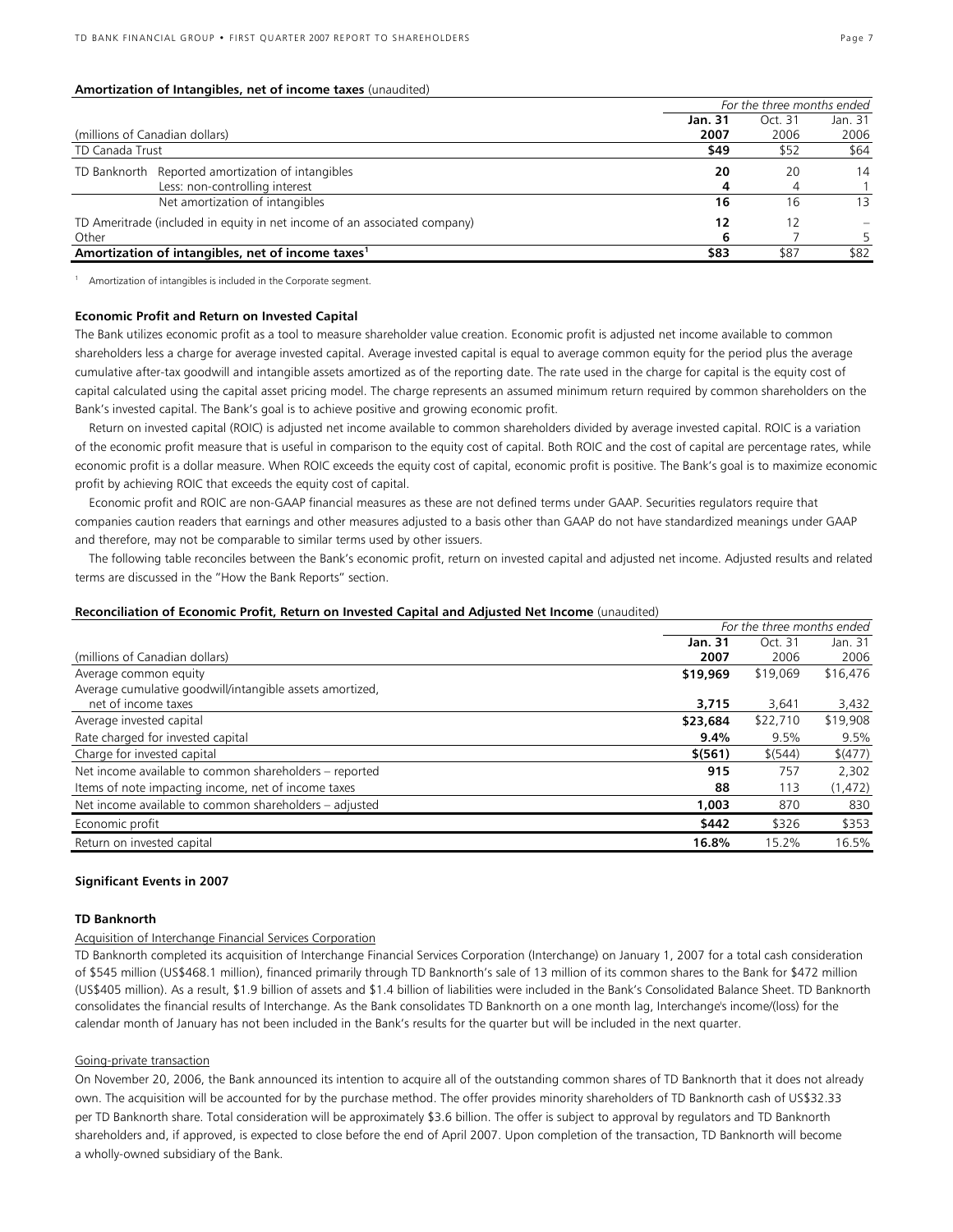# Increase in ownership in TD Banknorth

During the quarter, the Bank acquired approximately 0.9 million shares of TD Banknorth pursuant to TD Banknorth's dividend reinvestment program. In addition, on January 1, 2007, the Bank acquired 13 million shares of TD Banknorth in connection with the acquisition of Interchange by TD Banknorth. As a result, the Bank's ownership interest in TD Banknorth increased to 59.4% as at January 31, 2007 from 57.0% as at October 31, 2006.

# **TD Ameritrade**

TD Ameritrade announced two common stock repurchase programs in 2006 for an aggregate 32 million shares. As a result of TD Ameritrade's repurchase activity, the Bank's direct ownership position in TD Ameritrade has increased to 40.2% as at January 31, 2007 from 39.8% as at October 31, 2006. In accordance with the Stockholders' Agreement, the Bank does not intend to reduce its direct ownership position in the near term and will not exercise voting rights in respect of any shares it holds in excess of the 39.9% ownership limit.

 Moreover, as a result of consolidation of financial statements of Lillooet Limited (Lillooet) in these Interim Consolidated Financial Statements, TD Ameritrade shares held by Lillooet have been included in the Bank's reported investment in TD Ameritrade. The Bank has recognized income of TD Ameritrade related to the TD Ameritrade shares owned by Lillooet for the three months ended December 31, 2006.

For more details, see Note 15 to the Interim Consolidated Financial Statements for the quarter ended January 31, 2007.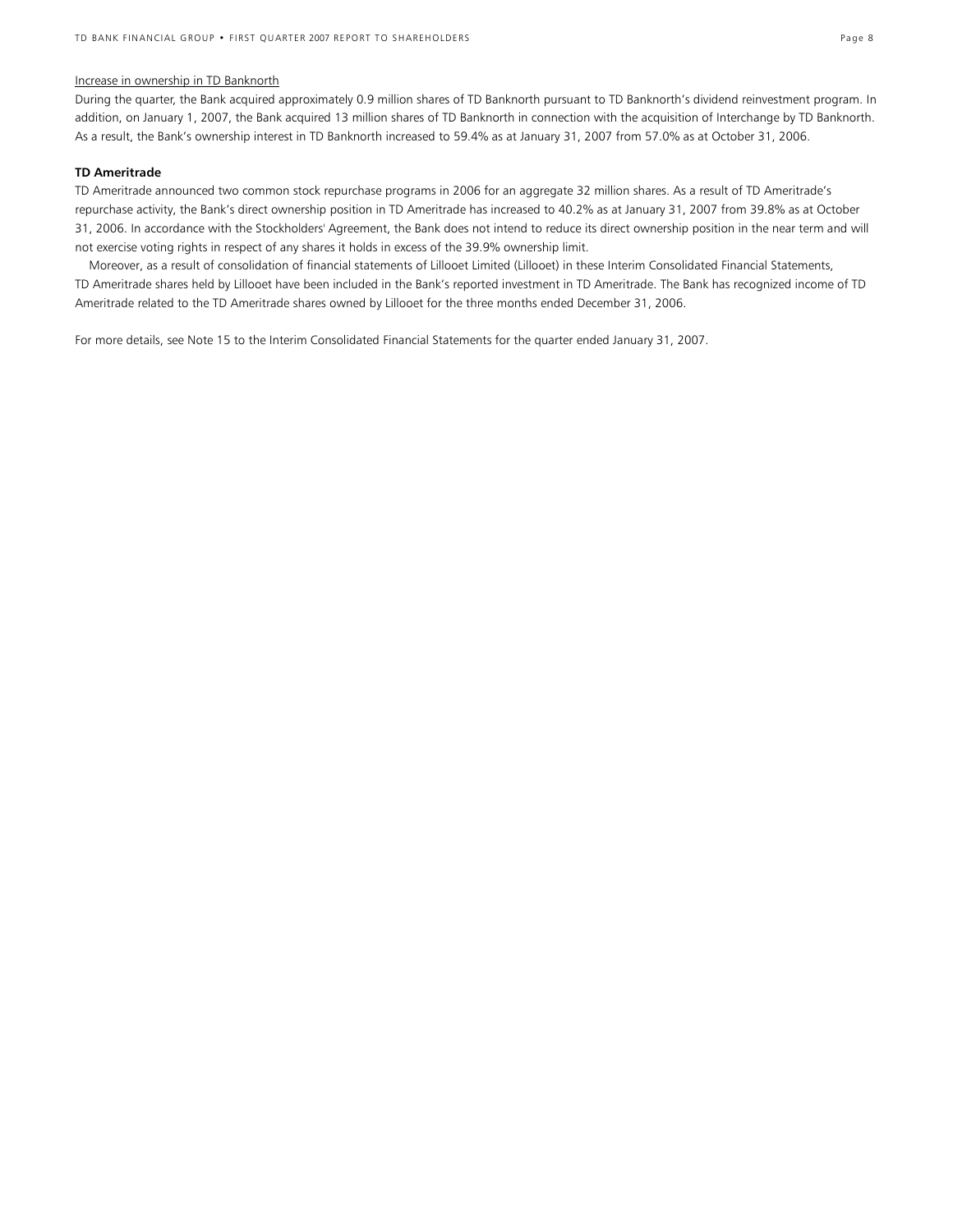# **FINANCIAL RESULTS OVERVIEW**

### **Performance Summary**

An overview of the Bank's performance on an adjusted basis for the first quarter of 2007 against the financial shareholder indicators included in the 2006 Annual Report is outlined below. Shareholder performance indicators help guide and benchmark the Bank's accomplishments. For the purpose of this analysis, the Bank utilizes adjusted earnings, which exclude items of note from the reported results that are prepared in accordance with Canadian GAAP. Adjusted earnings and reported results are explained in detail on page 5 under the "How the Bank Reports" section.

Adjusted diluted earnings per share were up 20%, driven by strong earnings growth in Canadian Personal and Commercial Banking as well as Wealth Management. The Bank's goal is 7 – 10% adjusted earnings per share growth over the longer term.

Adjusted return on risk-weighted assets was 2.7%, up from 2.5% in the first quarter last year.

For the twelve months ended January 31, 2007, the total shareholder return was 19%, in line with the peer average.

# **Net Income**

# Year-over-year comparison

Reported net income for the quarter was \$921 million, down \$1,386 million from the first quarter last year. The decrease was mainly due to the \$1,670 million dilution gain on the sale of TD Waterhouse U.S.A. to Ameritrade. This was partially offset by a dilution loss of \$72 million on the acquisition of Hudson by TD Banknorth and restructuring charges in Wholesale Banking of \$35 million in the prior year. Adjusted net income for the quarter was \$1,009 million, up \$174 million, or 21%, from the prior year. The increase was largely attributable to strong earnings growth in the Canadian Personal and Commercial Banking and Wealth Management businesses.

#### Prior quarter comparison

Reported net income for the quarter increased \$159 million, or 21%, from the prior quarter. Adjusted net income for the quarter increased by \$134 million, or 15%. The increase in reported and adjusted net income was driven by higher net income contributions from all segments.

### **Net Interest Income**

### Year-over-year comparison

Net interest income was \$1,671 million for the quarter, an increase of \$64 million, or 4%, compared with the same quarter last year.

Canadian Personal and Commercial Banking net interest income increased \$130 million, or 11%, driven by strong volume growth across most products and higher margins. Net interest income from the Wealth Management segment was down \$101 million, or 57%. The decline was due to the sale of TD Waterhouse U.S.A. to Ameritrade which was partially offset by an increase in domestic Wealth Management net interest income attributable to higher margin loan balances and client deposits, and improved spreads. Net interest income from U.S. Personal and Commercial Banking increased \$57 million, or 20%, due to the Hudson acquisition, partially offset by lower revenues from the rest of TD Banknorth. Wholesale Banking net interest income was down modestly from the prior year, excluding taxable equivalent basis (TEB). Corporate segment net interest income also declined as outstanding securitization volumes increased.

#### Prior quarter comparison

#### Net interest income declined \$43 million, or 3%, from the prior quarter.

Canadian Personal and Commercial Banking net interest income increased \$12 million as growth in interest earning assets was partially offset due to a 4 basis point (bps) decline in margins. Wealth Management net interest income increased \$8 million on solid growth in margin loans and client deposits, and improved spreads. U.S. Personal and Commercial Banking net interest income rose by \$4 million as asset growth was partially offset due to a 6 bps reduction in net interest margins. Wholesale Banking net interest income (excluding TEB) was down marginally from the prior quarter. The increases in the operating segments were more than offset by a decline in net interest income in the Corporate segment, primarily due to higher outstanding securitization balances.

### **Other Income**

#### Year-over-year comparison

Reported other income of \$1,802 million was up \$5 million from last year. On an adjusted basis, other income decreased \$24 million, or 1%, from the prior year.

Canadian Personal and Commercial Banking recorded an increase of \$76 million in other income supported by higher sales and service fee revenue and insurance revenue. The increase in sales and service fees was due to higher transaction volumes in Visa and core banking, while insurance revenues rose due to higher insurance volumes. Wealth Management other income decreased by \$90 million. The reduction in year-over-year revenues due to the sale of Waterhouse U.S.A. to Ameritrade was partially offset by higher revenue from the domestic Wealth Management business. The domestic Wealth Management businesses, driven by higher transaction volumes as well as assets under management and administration, posted higher fees and commissions, full service brokerage revenue and mutual fund management fees. U.S. Personal and Commercial Banking also reported higher credit and service charges revenue, mainly due to the addition of Hudson. Wholesale Banking other income declined by \$91 million, driven primarily by lower trading revenue in interest rate and credit products. Other securitization revenue, reported in the Corporate segment, was up from last year due to higher outstanding volumes and higher gains from securitization in the current quarter.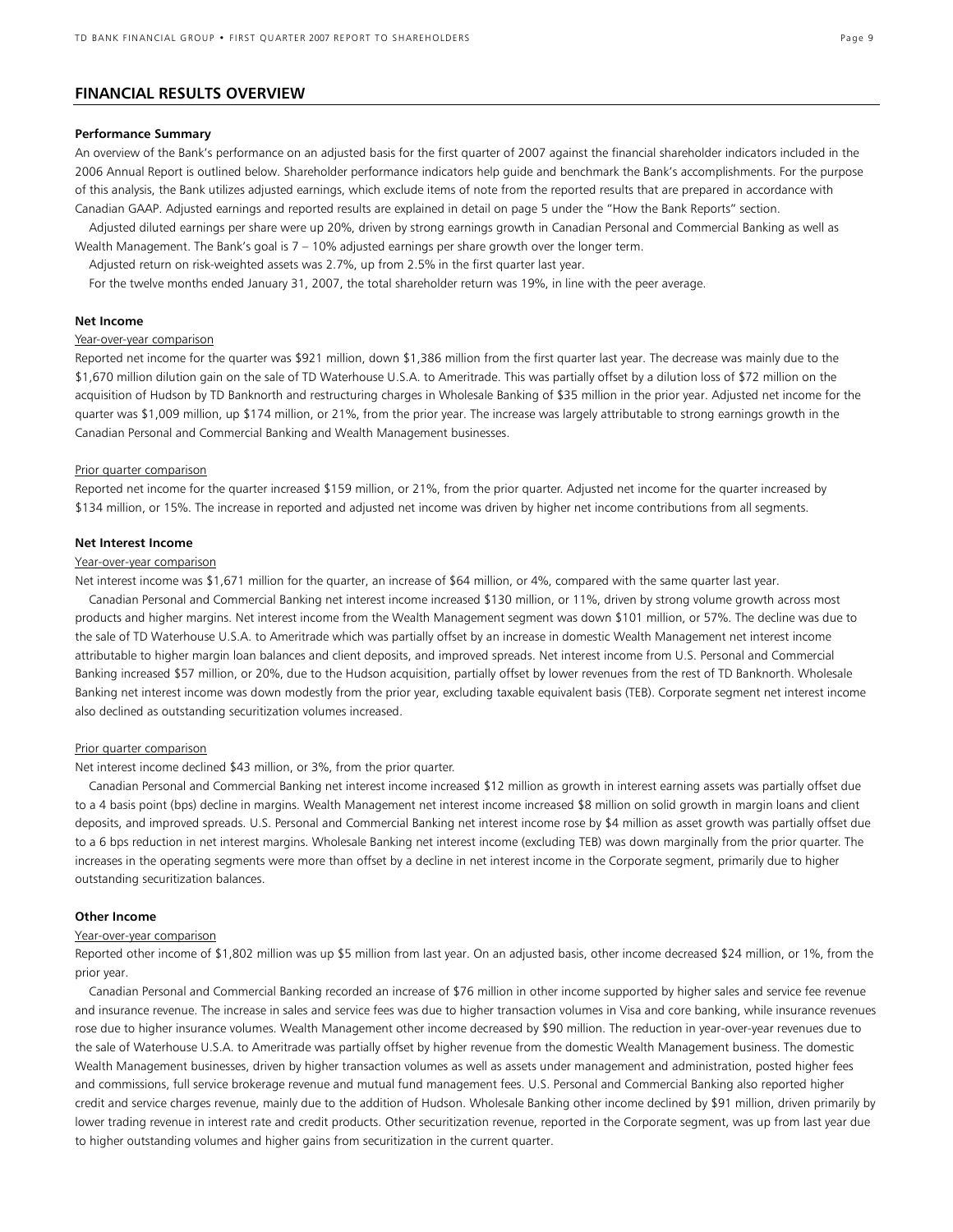# Prior quarter comparison

Reported other income increased \$222 million, or 14%, from the prior quarter. The adjusted other income rose \$218 million.

Canadian Personal and Commercial Banking posted an increase in other income on higher insurance revenues attributable to higher volumes. Wealth Management also generated strong other revenue in discount brokerage, full service brokerage and mutual fund management. Discount brokerage experienced strong trade volume growth while the full service brokerage and mutual fund management businesses had strong growth in assets under management. Wholesale Banking other income rose by \$77 million over the prior quarter as higher trading revenues were partially offset by lower securities gains. Other securitization revenue, reported in the Corporate segment, was up compared to last quarter, largely due to higher outstanding balances.

### **Provision for Credit Losses**

### Year-over-year comparison

During the quarter, the Bank recorded a provision for credit losses of \$163 million, an increase of \$49 million from the same quarter last year, primarily due to higher specific provisions in Canadian Personal and Commercial Banking and inclusion of an \$11 million general allowance related to VFC Inc. (VFC).

### Prior quarter comparison

Provision for credit losses for the quarter was down \$7 million from \$170 million in the prior quarter. The decrease was primarily because the prior quarter included \$28 million being initial set up of specific allowance for credit card and overdraft loans. This was partially offset by higher provision for credit losses in the current quarter in Wholesale Banking and Canadian Personal and Commercial Banking.

#### **Provision for Credit Losses** (unaudited)

|                                         | For the three months ended |         |         |
|-----------------------------------------|----------------------------|---------|---------|
|                                         | Jan. 31                    | Oct. 31 | Jan. 31 |
| (millions of Canadian dollars)          | 2007                       | 2006    | 2006    |
| Net new specifics (net of reversals)    | \$184                      | \$189   | \$151   |
| Recoveries                              | (31)                       | (33)    | (31)    |
| Provision for credit losses - specifics | 153                        | 156     | 120     |
| Change in general allowance             |                            |         |         |
| <b>VFC</b>                              | 11                         |         |         |
| TD Banknorth                            | (1)                        |         | (6)     |
| Total                                   | \$163                      | \$170   | \$114   |

### **Non-Interest Expenses and Efficiency Ratio**

### Year-over-year comparison

Reported expenses for the quarter were \$2,189 million, a decrease of \$101 million, or 4%, from the same quarter last year. Adjusted expenses of \$2,071 million, were down \$41 million, or 2%, from the first quarter last year. The reduction was driven largely by the sale of TD Waterhouse U.S.A. to Ameritrade. This was partially offset by an increase in expenses in the current quarter for Canadian and U.S. Personal and Commercial Banking as well as Wealth Management. The Canadian Personal and Commercial Banking expense increase was related to higher personnel and benefit costs as well as higher marketing and business initiative expenditure. Wealth Management expenses increased due to increase in payments made to sellers of the Bank's mutual funds and increase in compensation to advice-based sales force. U.S. Personal and Commercial Banking expenses rose mainly as a result of the Hudson acquisition.

Reported efficiency ratio increased to 63.0% from 46.1% in the same quarter last year. The Bank's adjusted efficiency ratio improved to 59.5% from 61.4% a year ago.

# Prior quarter comparison

Reported non-interest expenses of \$2,189 were up \$2 million from the fourth quarter last year. Total adjusted expenses were \$10 million higher than the prior quarter. Wholesale Banking expenses were up \$39 million from the prior quarter due to higher variable compensation. This increase was partially offset by lower expenses in Canadian Personal and Commercial Banking and the Corporate segment.

Reported efficiency ratio was 63.0%, compared with 66.4% in the prior quarter. The Bank's adjusted efficiency ratio improved to 59.5%, from 62.3% in the prior quarter.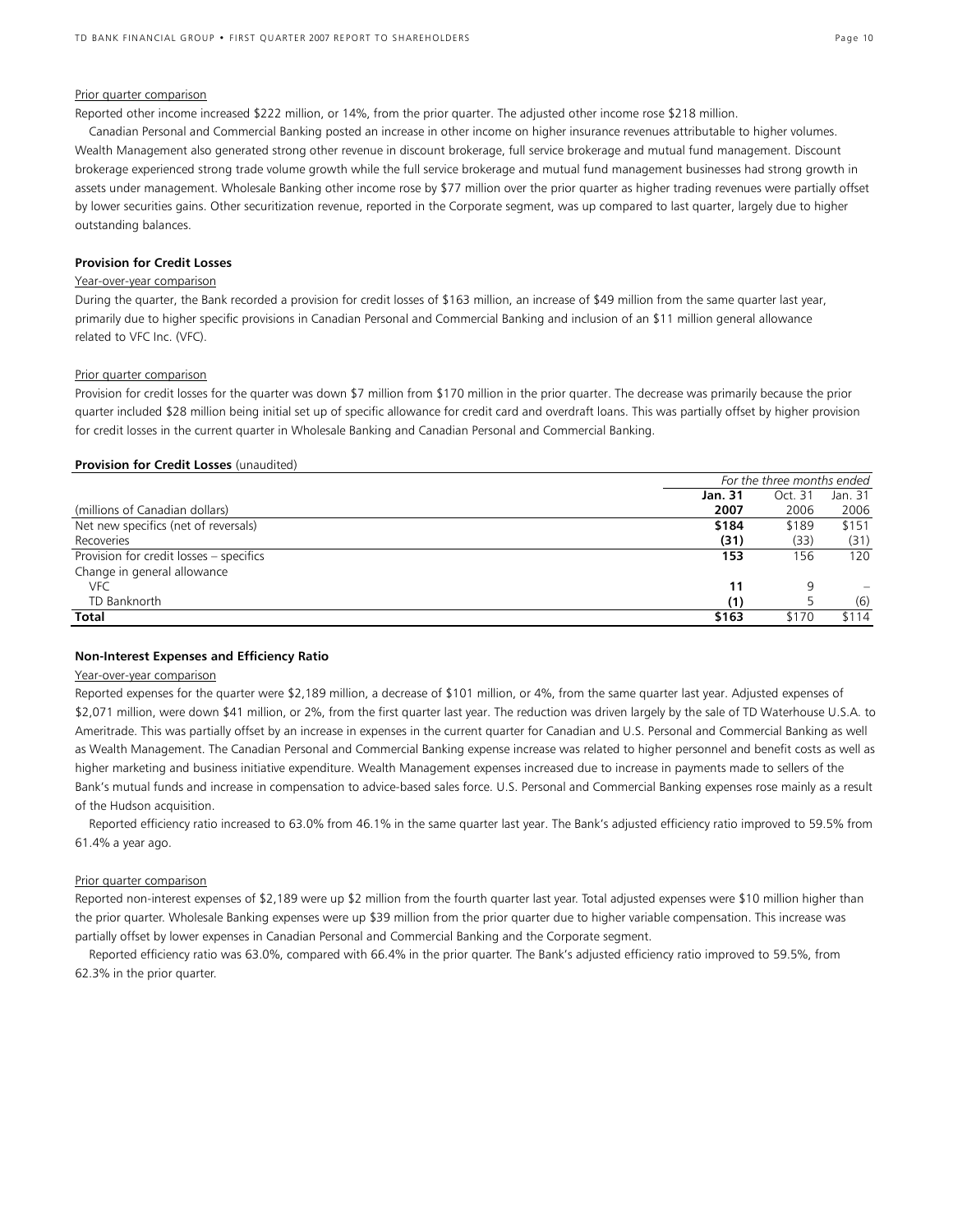# **Taxes**

As discussed in the "How the Bank Reports" section, the Bank adjusts its reported results to assess each of its businesses and to measure overall Bank performance. As such, the provision for income taxes is stated on a reported and an adjusted basis.

The Bank's effective tax rate was 19.4% for the quarter, compared with 8.6% in the same quarter last year. The change was largely due to the favourable tax impact from the TD Ameritrade dilution gain in the first quarter of 2006.

# **Taxes1** (unaudited)

|                                                                     | For the three months ended |         |       |         |       |         |
|---------------------------------------------------------------------|----------------------------|---------|-------|---------|-------|---------|
|                                                                     |                            | Jan. 31 |       | Oct. 31 |       | Jan. 31 |
| (millions of Canadian dollars)                                      |                            | 2007    |       | 2006    |       | 2006    |
| Income taxes at Canadian statutory income tax rate                  | \$392                      | 34.9%   | \$329 | 35.0%   | \$897 | 35.0%   |
| Increase (decrease) resulting from:                                 |                            |         |       |         |       |         |
| Dividends received                                                  | (103)                      | (9.2)   | (62)  | (6.6)   | (62)  | (2.4)   |
| Rate differentials on international operations                      | (82)                       | (7.4)   | (77)  | (8.3)   | (53)  | (2.1)   |
| Items related to dilution gains and losses                          |                            |         |       | -       | (584) | (22.8)  |
| Future tax rate reduction - future tax assets                       |                            | -       | 10    | 1.1     |       |         |
| Other – net                                                         | 11                         | 1.1     | (25)  | (2.5)   | 22    | 0.9     |
| Provision for income taxes and effective income tax rate – reported | \$218                      | 19.4%   | \$175 | 18.7%   | \$220 | 8.6%    |

<sup>1</sup> Certain comparative amounts have been reclassified to conform to the presentation adopted in the current period.

### **Reconciliation of Non-GAAP Provision for Income Taxes** (unaudited)

|                                                                              | For the three months ended |         |         |
|------------------------------------------------------------------------------|----------------------------|---------|---------|
|                                                                              | <b>Jan. 31</b>             | Oct. 31 | Jan. 31 |
|                                                                              | 2007                       | 2006    | 2006    |
| Provision for income taxes – reported                                        | \$218                      | \$175   | \$220   |
| Increase (decrease) resulting from items of note:                            |                            |         |         |
| Amortization of intangibles                                                  | 43                         | 47      | 46      |
| Dilution gain on Ameritrade, net of costs                                    |                            |         | 34      |
| Balance sheet restructuring charge in TD Banknorth                           |                            |         | 18      |
| Wholesale Banking restructuring charge                                       |                            |         | 15      |
| Change in fair value of credit default swaps hedging the corporate loan book |                            | 4       | (5)     |
| Initial set up of specific allowance for credit card and overdraft loans     |                            | 10      |         |
| Tax effect – items of note                                                   | 46                         | 61      | 108     |
| Provision for income taxes - adjusted                                        | \$264                      | \$236   | \$328   |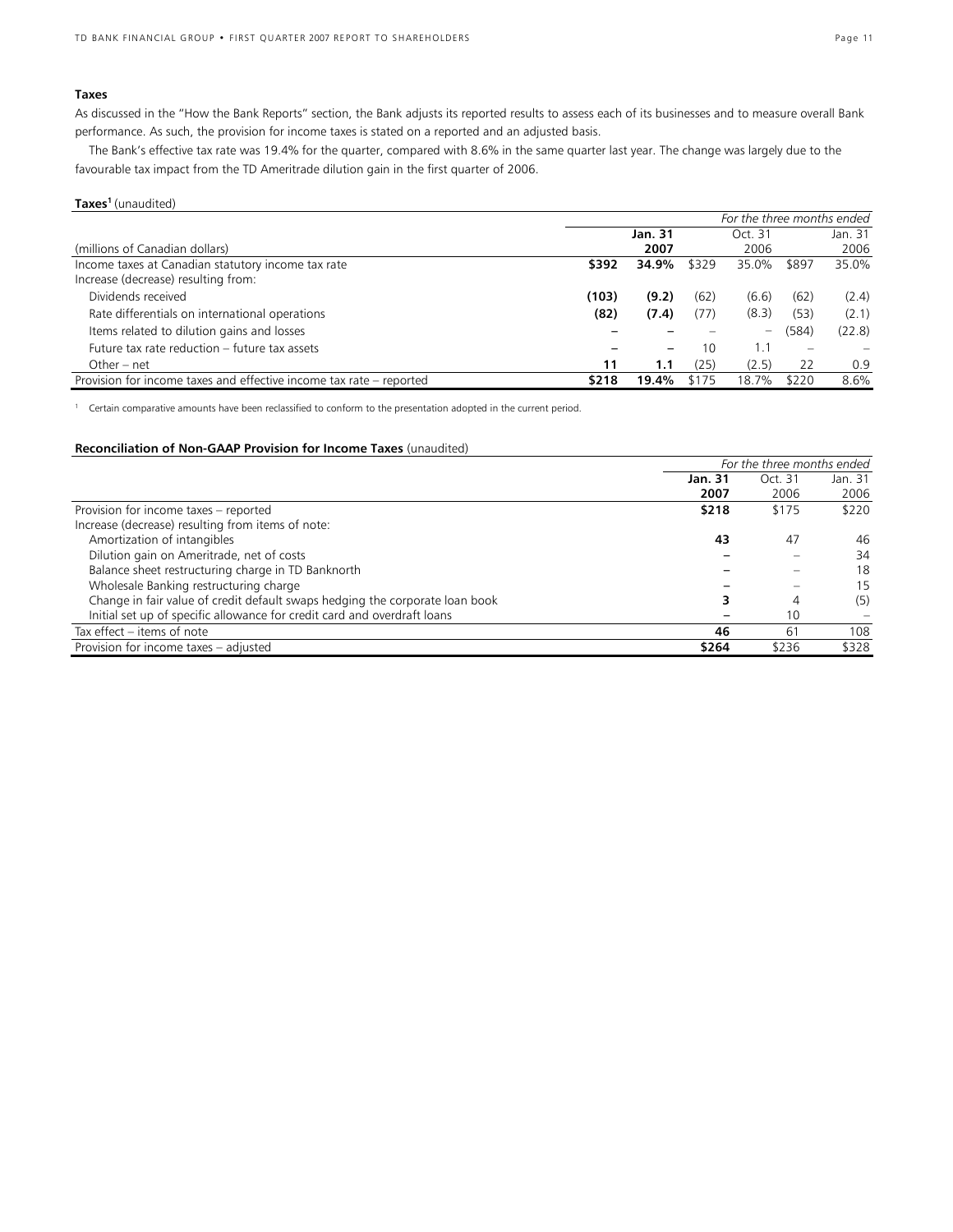# **HOW OUR BUSINESSES PERFORMED**

For management reporting purposes, the Bank's operations and activities are organized around the following operating business segments: Canadian Personal and Commercial Banking, Wealth Management, including TD Ameritrade, U.S. Personal and Commercial Banking, and Wholesale Banking. Canadian Personal and Commercial Banking comprises the Bank's personal and business banking in Canada, as well as the Bank's global insurance operations (excluding the U.S.). The Bank's other activities are grouped into the Corporate segment. Results of each business segment reflect revenues, expenses, assets and liabilities generated by the business in that segment. The Bank measures and evaluates the performance of each segment based on adjusted results where applicable, and for those segments

the Bank notes that the measure is adjusted. Amortization of intangible expense is included in the Corporate segment. Accordingly, net income for the operating business segments is presented before amortization of intangibles, as well as any other items of note not attributed to the operating segments. For further details, see the "How the Bank Reports" section on page 5, the "Business Focus" section in the 2006 Annual Report and Note 24 to the 2006 audited Consolidated Financial Statements. For information concerning the Bank's measures of economic profit and return on invested capital, see page 7. Segmented information also appears in Note 12 on page 31.

Net interest income, primarily within Wholesale Banking, is calculated on a taxable equivalent basis (TEB), which means that the value of non-taxable or tax-exempt income, including dividends, is adjusted to its equivalent before-tax value. Using TEB allows the Bank to measure income from all securities and loans consistently and makes for a more meaningful comparison of net interest income with similar institutions. The TEB adjustment reflected primarily in the Wholesale Banking segment is eliminated in the Corporate segment.

#### **Canadian Personal and Commercial Banking**

Canadian Personal and Commercial Banking net income for the first quarter was \$544 million, an increase of \$68 million, or 14%, from the first quarter last year and an increase of \$43 million, or 9%, from the previous quarter. The annualized return on invested capital increased to 26%, compared with 25%, in the first quarter last year and 25%, in the previous quarter. Economic profit grew by \$55 million, or 18%, compared with the first quarter last year and increased by \$41 million, or 13%, compared with the previous quarter.

Revenue grew by \$206 million, or 11%, compared with the first quarter last year and increased by \$62 million, or 3%, from the previous quarter. Volume growth across most banking products generated a significant portion of the year-over-year and quarter-over-quarter growth. Net interest income also increased year-over-year from margin improvements, predominantly in personal deposits, benefiting from higher interest rates, and from real estate secured lending. Margin on average earning assets increased by 2 bps from 3.01% to 3.03% when compared with the first quarter last year, and decreased 4 bps compared with the previous quarter. Growth in personal and business deposits, and sales and service fee income also contributed significantly to both year-over-year and quarter-over-quarter revenue growth.

Compared with the first quarter last year, real estate secured lending volume (including securitizations) grew by \$12.7 billion or 11%, personal deposit volume grew by \$6.1 billion, or 7%, and consumer loans grew by \$2.0 billion, or 11%, and the acquisition of VFC accounted for \$0.6 billion, or 3%, of growth. Business deposits grew by \$3.3 billion, or 10%, and business loans and acceptances increased by \$1.4 billion or 8%. Gross originated insurance premiums grew by \$40 million, or 8%. As at November 30, 2006, personal deposit market share was 21.4%, up 0.1%, compared with last year and down 0.1%, from the previous quarter. Personal lending market share was 20.2%, up 0.1%, from both last year and the previous quarter. Small business lending (credit limits of less than \$250,000) market share as at September 30, 2006 was 17.7%, up 0.8%, from last year and up 0.1%, from the previous quarter.

Provision for credit losses for the quarter increased by \$39 million, or 39%, compared with the first quarter last year. Personal provision for credit losses of \$128 million was \$34 million higher than the first quarter last year, due to the inclusion of VFC, and higher personal lending and credit card volumes. Business banking provision for credit losses increased \$5 million from the first quarter last year on lower net reversals and recoveries this quarter. Annualized provision for credit losses as a percentage of credit volume was 0.32%, an increase of 0.07%, from the first quarter last year relating primarily to the acquisition of VFC. Provision for credit losses increased by \$6 million, or 5%, from the previous quarter. Personal provisions increased \$14 million, or 12%, compared with the previous quarter, primarily due to higher volumes while business banking provisions decreased by \$8 million mainly from lower commercial banking credit losses.

Expenses increased by \$74 million, or 8%, compared with the first quarter last year. Higher employee compensation and business volume related expenses along with continued investment in infrastructure and marketing were the main factors contributing to the expense increase year over year. A 4% positive spread between revenue and expense growth resulted in a 1.9% improvement in the efficiency ratio from the first quarter last year to 52.7%. The full time equivalent (FTE) staffing levels increased by 903, or 3%, as compared with the first quarter last year, predominantly due to additions from VFC, the internal transfer of technology personnel, sales and service personnel in branches and call centers, as well as growth in the insurance business. Expenses decreased by \$9 million, or 1%, from the previous quarter, mainly due to lower initiative spending.

The outlook for net interest income and fee growth continues to remain strong for both personal and business banking products. Growth in revenue is expected to moderate, in the second half of the year. Provisions for credit losses on both personal and business banking loans, in aggregate, are expected to remain relatively stable. Expense growth is expected to continue to moderate, particularly in the second half of the year, to maintain a healthy gap between the growth in revenue and growth in expenses.

### **Wealth Management**

Wealth Management's net income for the first quarter of 2007 was \$186 million, a strong quarter, and a significant increase of \$48 million, or 35%, from the first quarter last year, and \$38 million, or 26%, from the previous quarter. The increase in net income for the quarter included the results of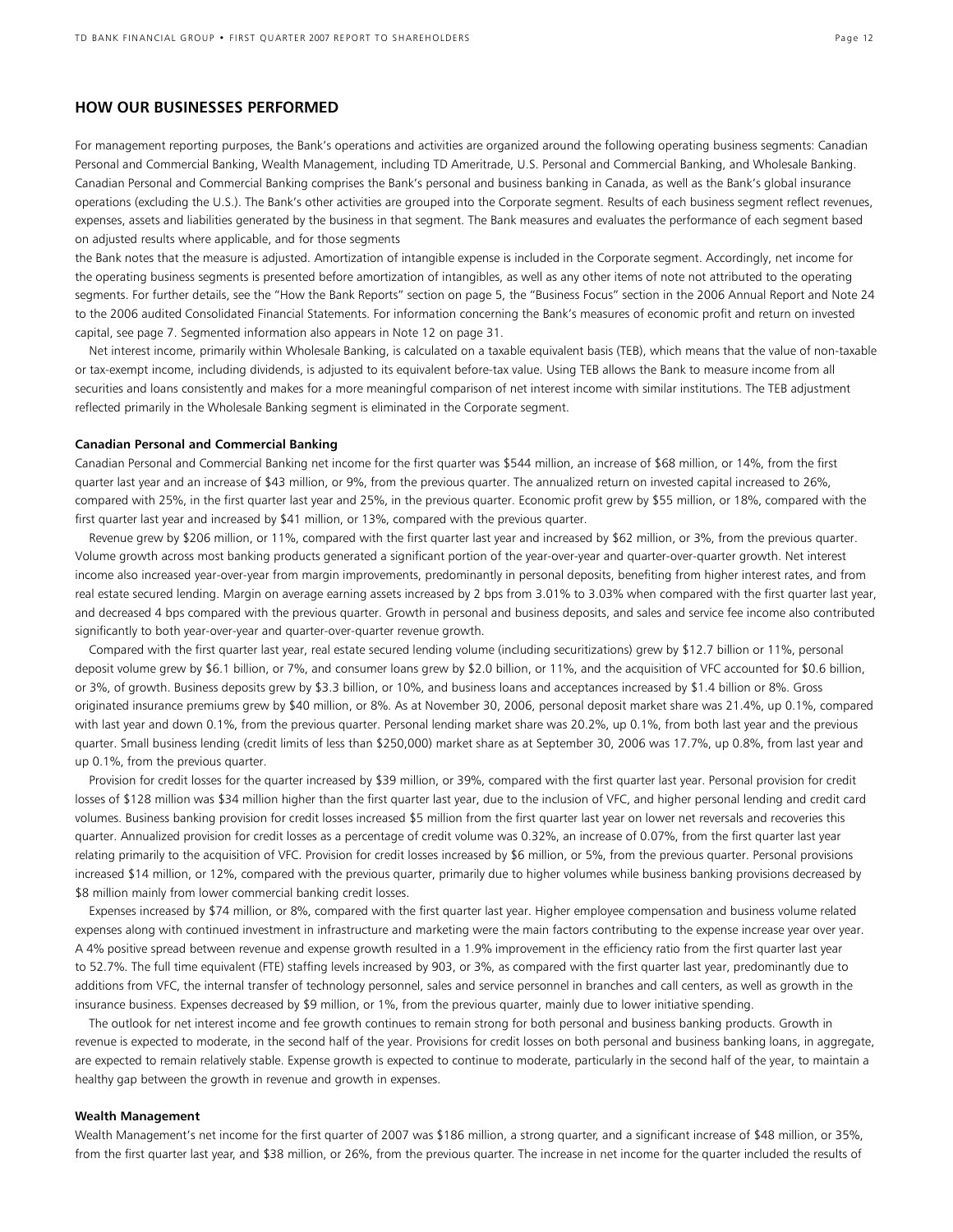the Bank's investment in TD Ameritrade, which generated \$64 million of net income. This represented an \$11 million, or 21%, increase from last quarter due to record earnings at TD Ameritrade, an increase in the Bank's average direct ownership and reported investment in TD Ameritrade and a weaker Canadian dollar relative to the U.S. dollar. The contribution was almost double TD Waterhouse U.S.A.'s contribution of \$33 million in the first quarter last year. The return on invested capital for the quarter was 20%, a decrease of 90 bps from the first quarter last year and 430 bps higher from the previous quarter. Economic profit for the quarter was \$89 million, an increase of \$25 million, or 39%, from the first quarter last year, and an increase of \$45 million, or 102%, compared with the previous quarter.

Total revenue for the quarter was \$551 million, a decrease of \$191 million, or 26%, from the first quarter last year. The decline in total revenue was because the first quarter last year included revenues of \$251 million relating to TD Waterhouse U.S.A. Revenues in Canadian Wealth increased by 12%, due to a combination of higher transaction volumes in discount and full service brokerage, higher net interest income, higher fee-based income, and strong mutual fund management fees. Favorable capital markets and solid growth in client assets also contributed to the increase. Commissions in the discount brokerage business were negatively impacted by a decline in commission per trade as a result of price reductions in the active trader segment. However, this has been more than offset by increased trade volumes. Total revenue grew from the previous quarter as a result of higher net interest income due to increases in margin loan balances and customer deposits and improvement in spreads. Solid growth in brokerage transaction volumes and mutual fund management fees also contributed to the revenue increase.

Expenses were \$364 million in the quarter, a decrease of \$161 million, or 31%, compared with the first quarter last year. The decline in total expenses was because the first quarter last year included expenses of \$193 million relating to TD Waterhouse U.S.A. Expenses in Canadian Wealth increased by 10%, due to higher volume-related payments to sellers of the Bank's mutual funds, higher sales force compensation in our advice-based businesses driven by increased revenues, and continued investment in client facing advisors, related support staff and technology development. Expenses increased by \$7 million, or 2%, compared with the previous quarter, primarily due to higher payments to sellers of the Bank's mutual funds and higher sales force compensation.

Assets under management of \$157 billion at January 31, 2007 increased \$6 billion, or 4%, from October 31, 2006 due to market appreciation and the addition of net new client assets. Assets under administration totalled \$169 billion at the end of the quarter, increasing \$8 billion, or 5%, from October 31, 2006, due to market appreciation and the addition of net new client assets.

The outlook for Wealth Management's earnings remains favourable for the next quarter as solid client asset growth in the discount brokerage, advice-based, and mutual fund businesses is expected to continue. Investment in the growth of client facing advisors should also contribute to earnings growth.

#### **Wealth Management** (unaudited)

|                                    |                | For the three months ended |         |  |
|------------------------------------|----------------|----------------------------|---------|--|
|                                    | <b>Jan. 31</b> | Oct. 31                    | Jan. 31 |  |
| (millions of Canadian dollars)     | 2007           | 2006                       | 2006    |  |
| Canadian Wealth                    | \$122          | \$95                       | \$105   |  |
| TD Ameritrade/TD Waterhouse U.S.A. | 64             | 53                         | 33      |  |
| Net income                         | \$186          | \$148                      | \$138   |  |

### **U.S. Personal and Commercial Banking**

U.S. Personal and Commercial Banking reported net income for the first quarter was \$64 million, compared with \$46 million in the first quarter last year, and \$63 million in the previous quarter. On an adjusted basis, net income declined by \$1 million, or 2%, from the first quarter last year. Adjusted net income in the first quarter last year excluded the impact of a \$19 million after-tax charge, which related to restructuring of the balance sheet. This was the Bank's share of TD Banknorth's \$52 million pre-tax charge. There were no items of note affecting earnings in the current quarter and the previous quarter.

The annualized return on invested capital was 4.3%, compared with 5.4%, in first quarter last year, and 4.2% in the previous quarter. The economic loss was \$70 million, compared with \$43 million in the first quarter last year and \$70 million the previous quarter.

Total revenues were \$486 million, compared with \$357 million in the first quarter last year. Total revenues increased from the first quarter last year primarily due to the acquisition of Hudson, partially offset by lower revenues in the rest of TD Banknorth resulting from margin compression and the stronger Canadian dollar relative to the U.S. dollar. Total revenues were \$478 million in the previous quarter. The increase in total revenues from the previous quarter was largely due to a weaker Canadian dollar, as revenues in the local currency declined by 0.8%. The margin on average earning assets was 3.95%, compared with 3.96%, in the first quarter last year and 4.01%, in the previous quarter. Margins remain under pressure from stiff competition for loans and deposits, a flat yield curve and higher cost term deposits comprising a larger share of total deposits.

Provision for credit losses was \$17 million, up from \$7 million in the first quarter last year and \$15 million in the previous quarter. Although asset quality remains solid, write-offs increased to \$16 million, compared with \$13 million in both the first quarter last year and the previous quarter. Net impaired loans increased by \$62 million, or 141%, compared with the first quarter last year, and \$36 million, or 51%, from the previous quarter. Net impaired loans as a percentage of total loans and leases was 0.36%, compared with 0.19% as at the end of the first quarter last year, and 0.25% as at the end of the previous quarter.

Expenses were \$299 million, up \$74 million, or 33%, from the first quarter last year, primarily due to the Hudson acquisition. Expenses increased by \$5 million, or 2%, from the previous quarter. Excluding changes in currency rates and losses on discontinued operations, expenses decreased \$7 million, mainly due to lower advertising costs, decreased salaries and benefits expense, and lower merger-related charges. The average FTE staffing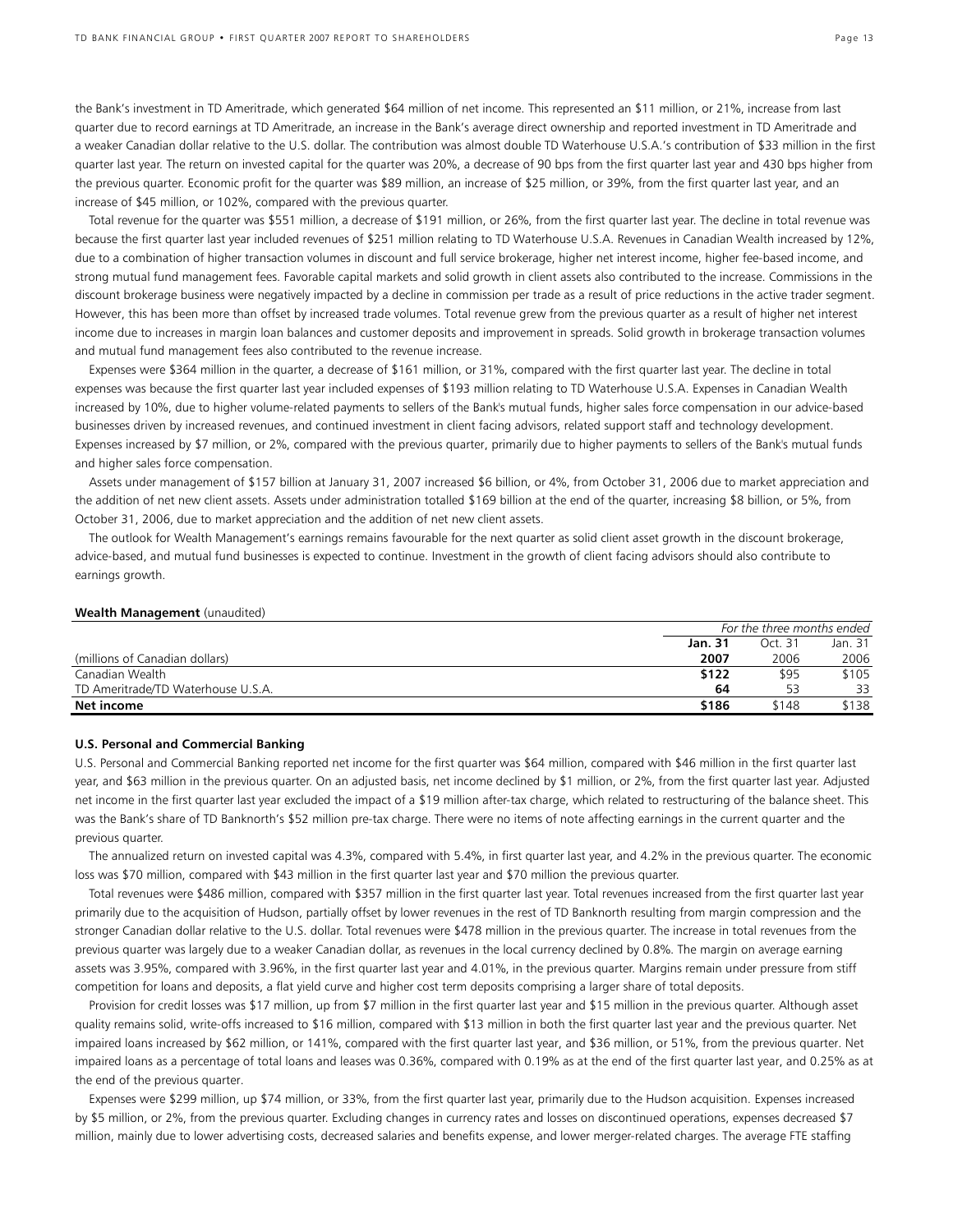level was 8,672, compared with 7,313 in the first quarter last year and 8,907 in the previous quarter. The increase in FTE from the first quarter last year was largely due to the Hudson acquisition. The efficiency ratio was 61.5%, compared with 63.0%, in the first quarter last year and 61.5%, in the previous quarter.

Net interest income is expected to continue to be under pressure from intense competition and deposit disintermediation. Management continues to focus on stabilizing net interest income, integration and development of the former Hudson franchise, organic growth of loans and deposits, and closely managing and reducing non-interest expenses in light of recent revenue declines. The expense reduction initiatives are expected to result in a 5 – 8% decrease in ongoing operating expenses. A related restructuring charge will likely be recognized later this year.

On January 1, 2007, TD Banknorth closed on the acquisition of Interchange for approximately U.S. \$468 million in cash. Interchange has 30 bank branches in New Jersey.

### **Wholesale Banking**

Wholesale Banking reported net income of \$197 million, \$33 million higher than the first quarter last year and \$51 million higher than the previous quarter. On an adjusted basis, net income was \$2 million lower than the first quarter last year and \$51 million higher than the previous quarter. The annualized return on invested capital for the quarter was 30%, compared with 34%, in the first quarter last year and 24%, in the previous quarter. Economic profit was \$122 million in the quarter, compared with \$132 million in the first quarter last year and \$74 million in the previous quarter.

Adjusted net income in the first quarter last year excluded the impact of a \$35 million after-tax restructuring charge (\$50 million before-tax). This adjustment related to the repositioning of the global structured products businesses, which was announced in 2005. Repositioning of the global structured products businesses was complete as at October 31, 2006. There are no items of note affecting earnings in the current quarter.

Wholesale Banking revenues are derived primarily from capital markets, investing and corporate lending activities. Revenue for the quarter was \$635 million, compared with \$661 million in the first quarter last year and \$493 million in the previous quarter. The capital markets businesses generate revenue from advisory, underwriting, trading, facilitation and execution services. Capital markets revenue decreased from the first quarter last year on weaker trading-related income in interest rate and credit portfolios but increased from the previous quarter due to higher trading-related revenues in most of the trading portfolios. The equity investment portfolio delivered stronger security gains this quarter than the first quarter last year but lower gains than the previous quarter. Corporate lending revenues were up from the first quarter last year and up from the previous quarter due to increased exposures related to mergers and acquisition activity.

Provision for credit losses comprises allowances for credit losses and accrual costs for credit protection. Provision for credit losses was \$24 million in the quarter, compared with \$29 million in the first quarter last year and \$13 million in the previous quarter. The current provision included a specific allowance of \$12 million related to a single credit exposure in the corporate lending portfolio and the provision in the first quarter last year included a specific allowance of \$17 million related to a single credit exposure in the merchant banking business. The \$13 million provision in the previous quarter was entirely related to the cost of credit protection.

Wholesale Banking continues to proactively manage its credit risk and currently holds \$3 billion in notional credit default swap protection, unchanged from the first quarter last year and up \$0.2 billion from the previous quarter.

Expenses were \$332 million, a decrease of \$63 million, or 16%, compared with the first quarter last year. Expenses in the first quarter last year included restructuring costs of \$50 million in connection with the repositioning of the global structured products businesses and included higher variable compensation costs. Expenses were \$39 million, or 13%, higher than the previous quarter, largely due to higher variable compensation.

Overall, Wholesale Banking had a strong quarter, driven by strong trading revenues, a solid domestic franchise, and a strong contribution from the equity investment portfolio. Historically, the first quarter is Wholesale Banking's strongest and it is not expected that this run rate level will continue for the remainder of the year. Key priorities for 2007 include: focus on being a top three dealer in Canada, seek opportunities to grow proprietary trading in scalable and liquid markets, maintain a superior rate of return on invested capital, and enhance the efficiency ratio through improved cost control.

#### **Corporate**

Corporate segment reported a net loss of \$70 million for the quarter, compared with a net gain of \$1,483 million in the first quarter last year and a net loss of \$96 million in the previous quarter. On an adjusted basis, the first quarter results reflected a net gain of \$18 million, compared with a net loss of \$43 million in the same quarter last year and a net gain of \$17 million in the previous quarter.

The adjusted net income year-over-year increase of \$61 million resulted from increases in securitization gains, an improvement in the non-core lending portfolio, and included some favourable tax and other items. Adjusted net income in the current quarter excluded amortization of intangibles of \$83 million after-tax and a \$5 million after-tax loss, in excess of accrued cost for the period, in credit default swaps (CDS) hedging the corporate loan book. Adjusted net income in the same quarter last year excluded a \$1.67 billion after-tax dilution gain on the sale of TD Waterhouse U.S.A. to Ameritrade, and a \$72 million after-tax dilution loss related to the acquisition of Hudson by TD Banknorth, as well as amortization of intangibles of \$82 million after-tax and a \$10 million after-tax gain, in excess of accrued cost for the period, on CDS hedging the corporate loan book.

Adjusted net income for the previous quarter excluded amortization of intangibles of \$87 million after-tax, an \$18 million after-tax initial set up of a specific allowance for credit card and overdraft loans and an \$8 million after-tax loss, in excess of accrued cost for the period, on CDS hedging the corporate loan book.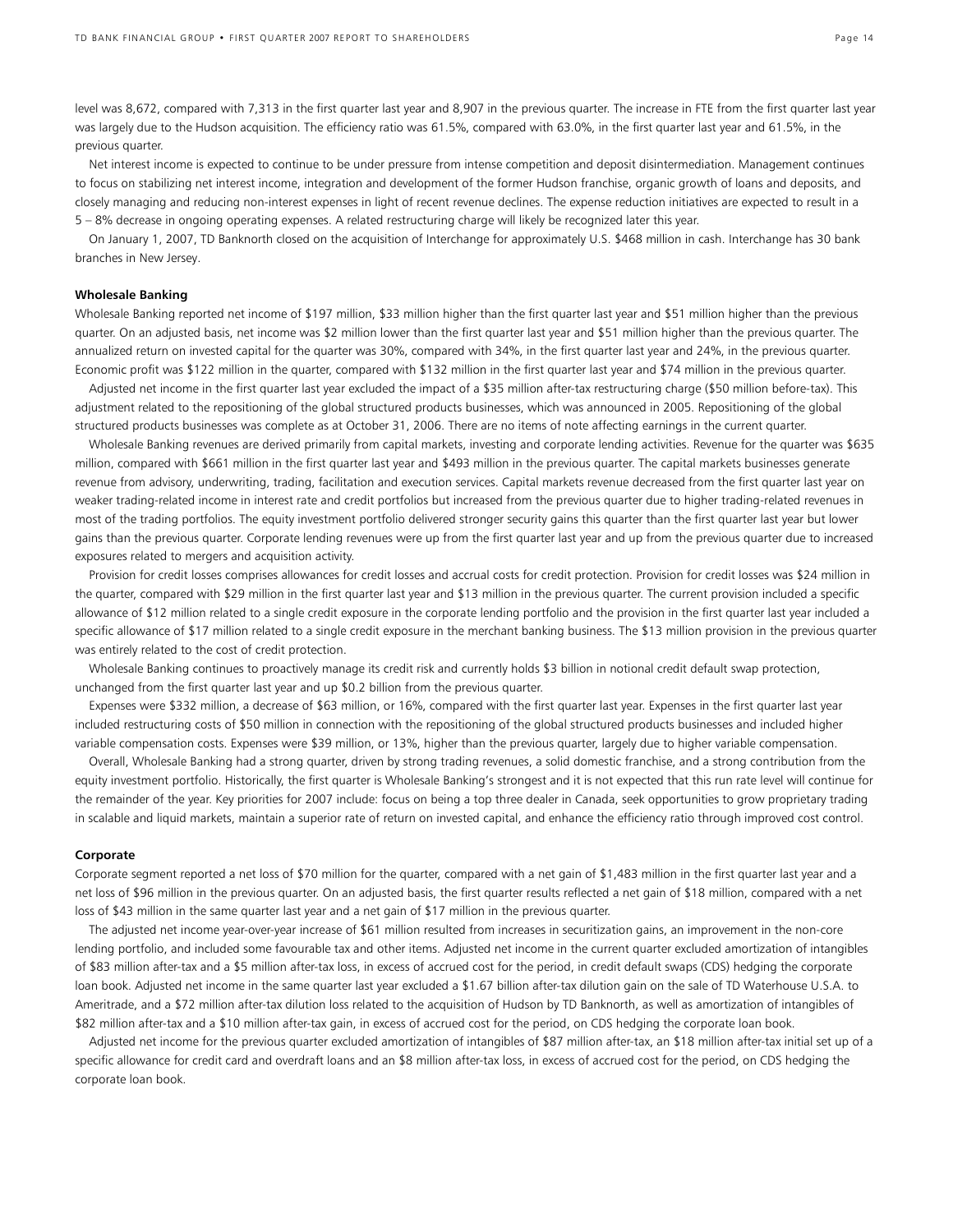# **BALANCE SHEET REVIEW**

Total assets were \$408.2 billion as at January 31, 2007, \$15.3 billion higher than at October 31, 2006. The main components of the increase were \$5.7 billion in securities, \$5.6 billion in other assets, \$2.3 billion in loans, and \$1.4 billion in securities purchased under resale agreements. The increase in securities is primarily attributable to higher investment holdings as well as recording available-for-sale securities at market value instead of cost under the new financial instruments accounting standards. Total loans increased as a result of the acquisition of Interchange by TD Banknorth, growth in margin loans in Wealth Management, and higher loan balances in Canadian Personal and Commercial Banking, partially offset by the impact of securitization activities. The increase in other assets is driven primarily by growth in broker receivables and the gross-up of non-trading derivatives as required by the new financial instruments standards. It also includes the investment in TD Ameritrade, which increased by \$734 million due to higher direct ownership and reported investment, as well as a weakening of the Canadian dollar during the quarter.

Total deposits were \$269.7 billion at the end of the quarter, an increase of \$8.8 billion from October 31, 2006. Personal deposits increased \$4.0 billion due to higher retail money market deposits from TD Ameritrade, increased retail volumes from Canadian Personal and Commercial Banking and the acquisition of Interchange by TD Banknorth. Other deposits increased \$4.8 billion, largely due to growth in term deposits in the U.S. wholesale business. Obligations related to securities sold short under repurchase agreements increased by \$1.9 billion due to increased activity in Wholesale Banking. Other liabilities rose \$2.8 billion due to higher broker payables and the gross up of non-trading derivatives as required by the new financial instruments standards. Subordinated notes and debentures also increased \$2.3 billion, mainly as a result of new issuance in the quarter.

The Bank enters into structured transactions on behalf of clients which results in assets recorded on the Bank's Consolidated Balance Sheet for which market risk has been transferred to third parties via total return swaps. As at January 31, 2007, assets under such arrangements amounted to \$17.5 billion, compared with \$16.1 billion as at October 31, 2006. The Bank also acquires market risk on certain assets via total return swaps, without acquiring the cash instruments directly. Assets under such arrangements amounted to \$5.4 billion as at January 31, 2007, compared with \$5.0 billion at October 31, 2006. Market risk for all such positions is tracked and monitored, and regulatory market risk capital is maintained.

# **CREDIT PORTFOLIO QUALITY**

Gross impaired loans were \$462 million at January 31, 2007, \$51 million higher than at October 31, 2006, largely due to the addition of impaired loans in U.S. Personal and Commercial Banking. Net impaired loans, after deducting specific and general allowances, totalled \$(904) million, compared with \$(993) million in the same quarter last year and \$(906) million in the previous quarter.

The total allowance for credit losses of \$1,366 million at the end of the quarter was composed of total specific allowances of \$192 million and a general allowance of \$1,174 million. Specific allowances increased by \$20 million from October 31, 2006. The general allowance for credit losses at the end of the quarter was up by \$29 million, compared with October 31, 2006, due to the consolidation of Interchange and the inclusion of an \$11 million general allowance related to VFC. The Bank establishes general allowances to recognize losses that management estimates to have occurred in the portfolio at the balance sheet date for loans or credits not yet specifically identified as impaired.

#### **Changes in Gross Impaired Loans and Acceptances** (unaudited)

|                                             | For the three months ended |         |         |
|---------------------------------------------|----------------------------|---------|---------|
|                                             | Jan. 31                    | Oct. 31 | Jan. 31 |
| (millions of Canadian dollars)              | 2007                       | 2006    | 2006    |
| Balance at beginning of period              | \$411                      | \$357   | \$349   |
| Additions                                   | 332                        | 299     | 263     |
| Return to performing status, repaid or sold | (116)                      | (81)    | (95)    |
| Write-offs                                  | (170)                      | (164)   | (152)   |
| Foreign exchange and other adjustments      |                            |         |         |
| Balance at end of period                    | \$462                      | \$411   | \$365   |

### **Allowance for Credit Losses** (unaudited)

|                                                                  |           |         | As at    |
|------------------------------------------------------------------|-----------|---------|----------|
|                                                                  | Jan. 31   |         | Jan. 31  |
| (millions of Canadian dollars)                                   | 2007      | 2006    | 2006     |
| Specific allowance                                               | \$192     | \$172   | \$155    |
| General allowance                                                | 1.174     | 1.145   | 1,203    |
| Total allowance for credit losses                                | \$1,366   | \$1,317 | \$1,358  |
| <b>Total net impaired loans</b>                                  | \$(904)   | \$(906) | \$ (993) |
| Net impaired loans as a percentage of net loans                  | $(0.5)\%$ | (0.5)%  | (0.6)%   |
| Provision for credit losses as a percentage of net average loans | 0.38%     | 0.40%   | 0.29%    |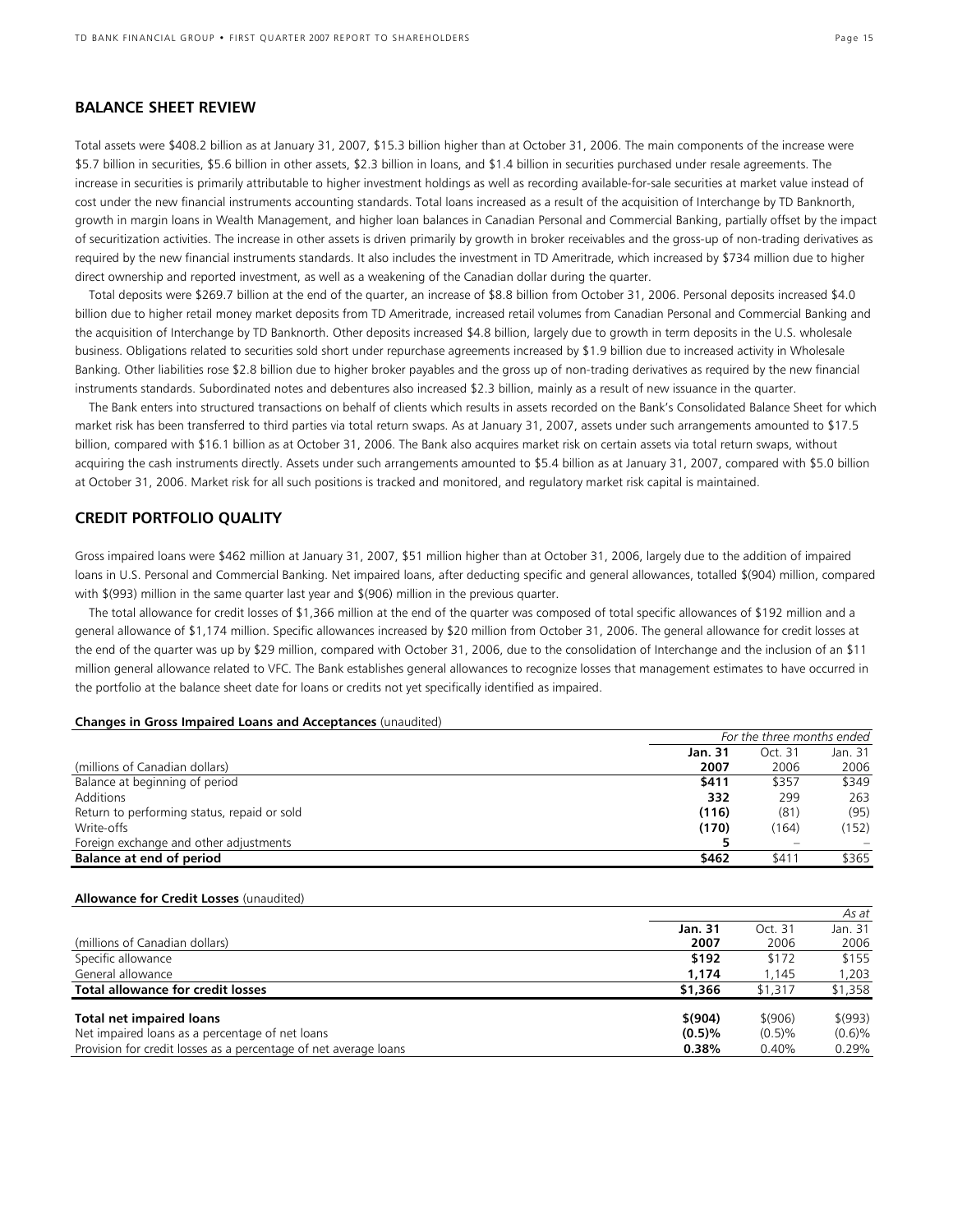# **CAPITAL POSITION**

The Bank's capital ratios are calculated using the guidelines of the Office of the Superintendent of Financial Institutions (OSFI). As at January 31, 2007, the Bank's Tier 1 capital ratio was 11.9%, compared with 12.0%, at October 31, 2006 and 11.9%, at January 31, 2006. The Bank's overall Tier 1 capital was up \$0.6 billion and \$1.6 billion from October 31, 2006 and January 31, 2006 respectively. The decrease in the Tier 1 capital ratio from October 31, 2006 was largely the result of TD Banknorth's acquisition of Interchange during the quarter, mostly offset by the Bank's earnings. Riskweighted assets were up \$7.2 billion from October 31, 2006, primarily due to the consolidation of Interchange's assets and the overall growth in assets within the Bank, including those resulting from changes in foreign exchange rates and the implementation of the new financial instruments accounting standards. The Bank continues to hold sufficient capital levels to ensure that flexibility is maintained to grow operations, both organically and through strategic acquisitions. The strong capital ratios are the result of the Bank's internal capital generation, management of the balance sheet and periodic issuance of capital securities.

During the quarter, the Bank issued \$2.25 billion of medium-term notes constituting subordinated indebtedness which qualify as Tier 2A regulatory capital. The Bank also commenced a new normal course issuer bid (NCIB) during the quarter allowing for the repurchase of up to 5 million common shares. No shares were repurchased under the NCIB during the quarter.

### **Capital Structure and Ratios** (unaudited)

|                                                                |         |         | As at   |
|----------------------------------------------------------------|---------|---------|---------|
|                                                                | Jan. 31 | Oct. 31 | Jan. 31 |
| (billions of Canadian dollars)                                 | 2007    | 2006    | 2006    |
| Tier 1 capital                                                 | \$17.7  | \$17.1  | \$16.1  |
| Tier 1 capital ratio                                           | 11.9%   | 12.0%   | 11.9%   |
| Total capital                                                  | \$21.0  | \$18.6  | \$18.8  |
| Total capital ratio                                            | 14.1%   | 13.1%   | 13.8%   |
| Risk-weighted assets                                           | \$149.1 | \$141.9 | \$135.9 |
| Tangible common equity                                         | \$13.4  | \$12.9  | \$12.0  |
| Tangible common equity as a percentage of risk-weighted assets | $9.0\%$ | 9.1%    | 8.8%    |

# **MANAGING RISK**

# **Interest Rate Risk**

The objective of interest rate risk management for the non-trading portfolio is to ensure that stable and predictable earnings are realized over time. In this context, the Bank has adopted a disciplined hedging approach to profitably manage its asset and liability positions, including a modeled maturity profile for non-rate sensitive assets, liabilities and equity. Key aspects of this approach are:

- minimizing the impact of interest rate risk on net interest income and economic value within Canadian Personal and Commercial Banking; and
- measuring the contribution of each product on a risk adjusted, fully-hedged basis, including the impact of financial options granted to customers.

The Bank uses derivative financial instruments, wholesale instruments and other capital market alternatives and, less frequently, product pricing strategies to manage interest rate risk. As at January 31, 2007, an immediate and sustained 100 bps increase in rates would have increased the economic value of shareholders' equity by \$11 million after-tax or 0.05%. An immediate and sustained 100 bps decrease in rates would have decreased the economic value of shareholders' equity by \$37 million after-tax or 0.18%.

# **Liquidity Risk**

The Bank holds a sufficient amount of liquidity to fund its obligations as they become due under normal operating conditions as well as under a base case stress scenario that defines the minimum amount of liquidity that must be held at all times. The surplus liquid asset position is defined as total available liquid assets, less the Bank's total maturing wholesale funding, potential non-wholesale deposit run-off and contingent liabilities, measured at a number of points in time up to and including 90 days forward. As at January 31, 2007, the Bank's consolidated surplus liquid asset position, on a cumulative basis*,* up to 90 days forward, was \$21.7 billion, compared with a consolidated surplus liquid asset position of \$18.8 billion as at October 31, 2006. The Bank ensures that funding obligations are fulfilled by managing its cash flows and holding highly liquid assets that can be readily converted into cash. The Bank manages liquidity on a global basis, ensuring prudent management of liquidity risk in all its operations. In addition to a large base of stable retail and commercial deposits, the Bank has an active wholesale funding program, including asset securitization. This funding is highly diversified as to source, type, currency and geographical location.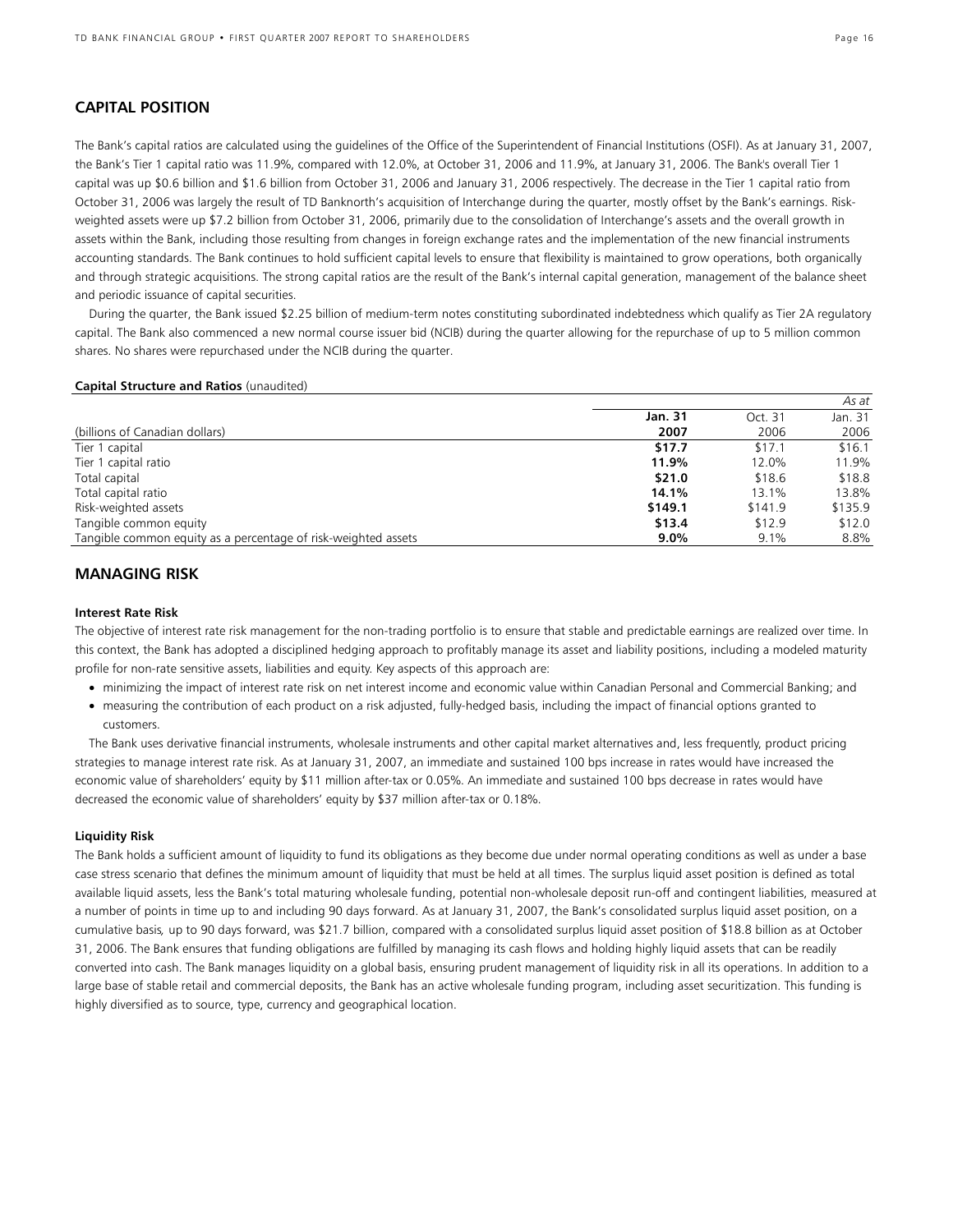# **Market Risk**

The Bank manages market risk in its trading books by using several key controls. The Bank's market risk policy sets out detailed limits for each trading business, including Value-at-Risk (VaR), stress test, stop loss, and sensitivity to various market risk factors. Policy controls are augmented through active oversight by independent market risk staff and frequent management reporting. VaR is a statistical loss threshold, which should not be exceeded, on average, more than once in 100 days. It is also the basis for regulatory capital for market risk. The following table presents average and end-of-quarter general market risk VaR usage for the quarter ended January 31, 2007, as well as the fiscal 2006 average. For the quarter, net daily capital markets revenues were positive for 93.94% of the trading days. Losses in the quarter never exceeded the Bank's statistically predicted VaR for the total of the Bank's trading-related businesses.

# **Value-at-Risk Usage** (unaudited)

|                                |               | For the three months | For the twelve months |
|--------------------------------|---------------|----------------------|-----------------------|
|                                |               | ended                | ended                 |
|                                | As at         | Average              | Average               |
| (millions of Canadian dollars) | Jan. 31, 2007 | Jan. 31, 2007        | Oct. 31, 2006         |
| Interest rate risk             | \$7.1         | \$7.5                | \$8.2                 |
| Equity risk                    | 10.9          | 7.2                  | 5.6                   |
| Foreign exchange risk          | 2.0           | 2.0                  | 2.1                   |
| Commodity risk                 | 3.8           | 1.6                  | 1.3                   |
| Diversification effect         | (11.5)        | (8.0)                | (7.3)                 |
| General market Value-at-Risk   | \$12.3        | \$10.3               | \$9.9                 |

# **QUARTERLY RESULTS**

The following table provides summary information related to the Bank's eight most recently completed quarters.

# **Quarterly Results** (unaudited)

|                                            |                          |                   |                   |         |          |                   | For the three months ended |         |
|--------------------------------------------|--------------------------|-------------------|-------------------|---------|----------|-------------------|----------------------------|---------|
|                                            | 2007                     |                   |                   |         | 2006     |                   |                            | 2005    |
| (millions of Canadian dollars)             | Jan. 31                  | Oct. 31           | July 31           | Apr. 30 | Jan. 31  | Oct. 31           | July 31                    | Apr. 30 |
| Net interest income                        | \$1,671                  | \$1,714           | \$1,623           | \$1,427 | \$1,607  | \$1,641           | \$1,563                    | \$1,393 |
| Other income                               | 1,802                    | 1,580             | 1,665             | 1,691   | 1.797    | 1,442             | 1.535                      | 1,517   |
| Total revenues                             | 3,473                    | 3,294             | 3,288             | 3,118   | 3,404    | 3,083             | 3,098                      | 2,910   |
| Provision for (reversal of) credit losses  | 163                      | 170               | 109               | 16      | 114      | (15)              | 40                         | 20      |
| Non-interest expenses                      | 2,189                    | 2,187             | 2,147             | 2,103   | 2,290    | 2,203             | 2,577                      | 2,057   |
| Dilution gain, net                         | $\overline{\phantom{m}}$ | $\qquad \qquad =$ | $\qquad \qquad -$ | (5)     | 1,564    | $\qquad \qquad -$ | $\qquad \qquad -$          |         |
| Income before provision for income         |                          |                   |                   |         |          |                   |                            |         |
| taxes, non-controlling interests in        |                          |                   |                   |         |          |                   |                            |         |
| subsidiaries and equity in net income      |                          |                   |                   |         |          |                   |                            |         |
| of an associated company                   | 1,121                    | 937               | 1,032             | 994     | 2,564    | 895               | 481                        | 833     |
| Provision for income taxes                 | 218                      | 175               | 235               | 244     | 220      | 253               | 12                         | 213     |
| Non-controlling interests in subsidiaries, |                          |                   |                   |         |          |                   |                            |         |
| net of income taxes                        | 47                       | 48                | 52                | 47      | 37       | 53                | 58                         | 21      |
| Equity in net income of an associated      |                          |                   |                   |         |          |                   |                            |         |
| company, net of income taxes               | 65                       | 48                | 51                | 35      |          |                   |                            |         |
| Net income - reported                      | 921                      | 762               | 796               | 738     | 2,307    | 589               | 411                        | 599     |
| Adjustments for items of note,             |                          |                   |                   |         |          |                   |                            |         |
| net of income taxes <sup>1</sup>           | 88                       | 113               | 90                | 42      | (1, 472) | 176               | 328                        | 73      |
| Net income - adjusted                      | 1,009                    | 875               | 886               | 780     | 835      | 765               | 739                        | 672     |
| Preferred dividends                        | 6                        | 5                 | 6                 | 6       | 5        |                   |                            |         |
| Net income available to common             |                          |                   |                   |         |          |                   |                            |         |
| shareholders - adjusted <sup>2</sup>       | \$1,003                  | \$870             | \$880             | \$774   | \$830    | \$765             | \$739                      | \$672   |
| (Canadian dollars)                         |                          |                   |                   |         |          |                   |                            |         |
| Basic earnings per share                   |                          |                   |                   |         |          |                   |                            |         |
| - reported                                 | \$1.27                   | \$1.05            | \$1.10            | \$1.02  | \$3.23   | \$0.83            | \$0.58                     | \$0.87  |
| $-$ adjusted                               | 1.40                     | 1.21              | 1.22              | 1.10    | 1.16     | 1.08              | 1.04                       | 1.00    |
| Diluted earnings per share                 |                          |                   |                   |         |          |                   |                            |         |
| - reported                                 | 1.26                     | 1.04              | 1.09              | 1.01    | 3.20     | 0.82              | 0.58                       | 0.86    |
| - adjusted                                 | 1.38                     | 1.20              | 1.21              | 1.09    | 1.15     | 1.06              | 1.04                       | 1.00    |
| Return on common shareholders' equity      | 18.2%                    | 15.7%             | 16.8%             | 16.5%   | 55.4%    | 14.8%             | 10.4%                      | 17.2%   |

For description of items of note, see the table on page 6.<br>For a detailed reconciliation with net income available to common shareholders – reported, see the table on page 6.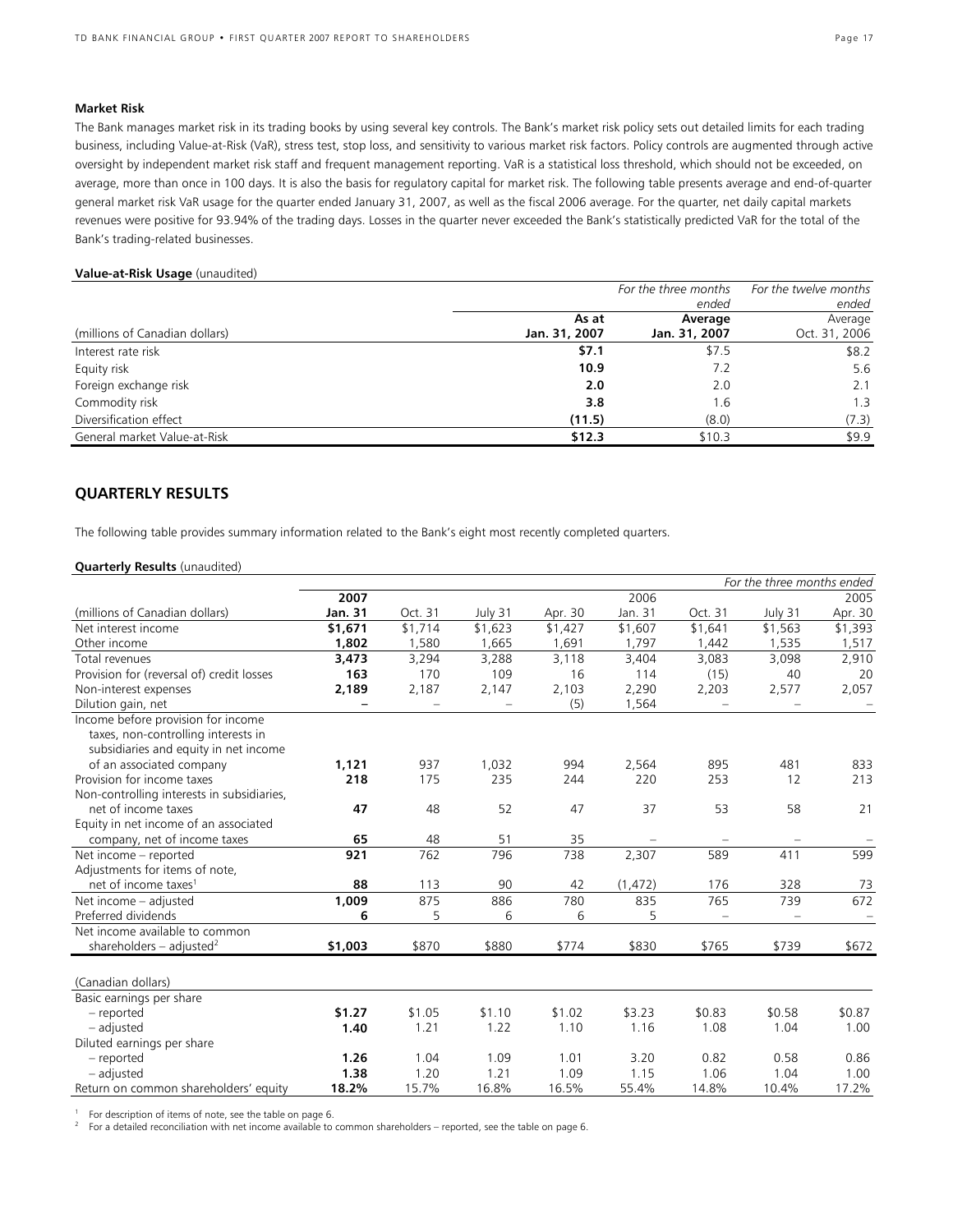# **ACCOUNTING POLICIES AND ESTIMATES**

The Bank's unaudited Interim Consolidated Financial Statements, as presented on pages 19 to 33 of this Report to Shareholders, have been prepared in accordance with GAAP. These Consolidated Financial Statements should be read in conjunction with the Bank's audited Consolidated Financial Statements for the year ended October 31, 2006. The accounting policies used in the preparation of these Consolidated Financial Statements are consistent with those used in the Bank's October 31, 2006 audited Consolidated Financial Statements, except as described below.

### **Changes in Significant Accounting Policies**

Effective November 1, 2006, the Bank adopted the Canadian Institute of Chartered Accountants (CICA) Handbook Section 3855, *Financial Instruments – Recognition and Measurement*; Section 3865, *Hedges*; Section 1530, *Comprehensive Income* and Section 3861, *Financial Instruments – Disclosure and Presentation*. The adoption of the new standards resulted in changes in the accounting for financial instruments and hedges as well as the recognition of certain transition adjustments that have been recorded in opening retained earnings or opening accumulated other comprehensive income. The comparative Interim Consolidated Financial Statements have not been restated. With the adoption of these standards, the Bank's accounting for financial instruments is now largely harmonized with U.S. generally accepted accounting principles for this area. For a description of the principal changes in accounting for financial instruments and hedges due to the adoption of the accounting standards and for further details on changes in significant accounting policies, see Note 2 to the Interim Consolidated Financial Statements for the quarter ended January 31, 2007.

### **Critical Accounting Estimates**

The critical accounting estimates remain unchanged from those disclosed in the Bank's 2006 Annual Report.

### **Future Changes in Accounting Policies**

### *Determining Variable Interest Entities*

In September 2006, the Emerging Issues Committee of the CICA issued EIC-163, *Determining the Variability to be Considered in Applying AcG-15*, which provides additional guidance on how to analyze and consolidate variable interest entities. The guidance is effective February 1, 2007 for the Bank. The new guidance is not expected to have a material effect on the financial position or earnings of the Bank.

### *Capital Disclosures*

The CICA issued a new accounting standard, Section 1535, *Capital Disclosures*, which requires the disclosure of both qualitative and quantitative information that enables users of financial statements to evaluate the entity's objectives, policies and processes for managing capital. This new standard is effective for the Bank beginning November 1, 2007.

# **CHANGES IN INTERNAL CONTROL OVER FINANCIAL REPORTING**

During the most recent interim period, there have been no changes in the Bank's policies and procedures and other processes that comprise its internal control over financial reporting, that have materially affected, or are reasonably likely to materially affect, the Bank's internal control over financial reporting.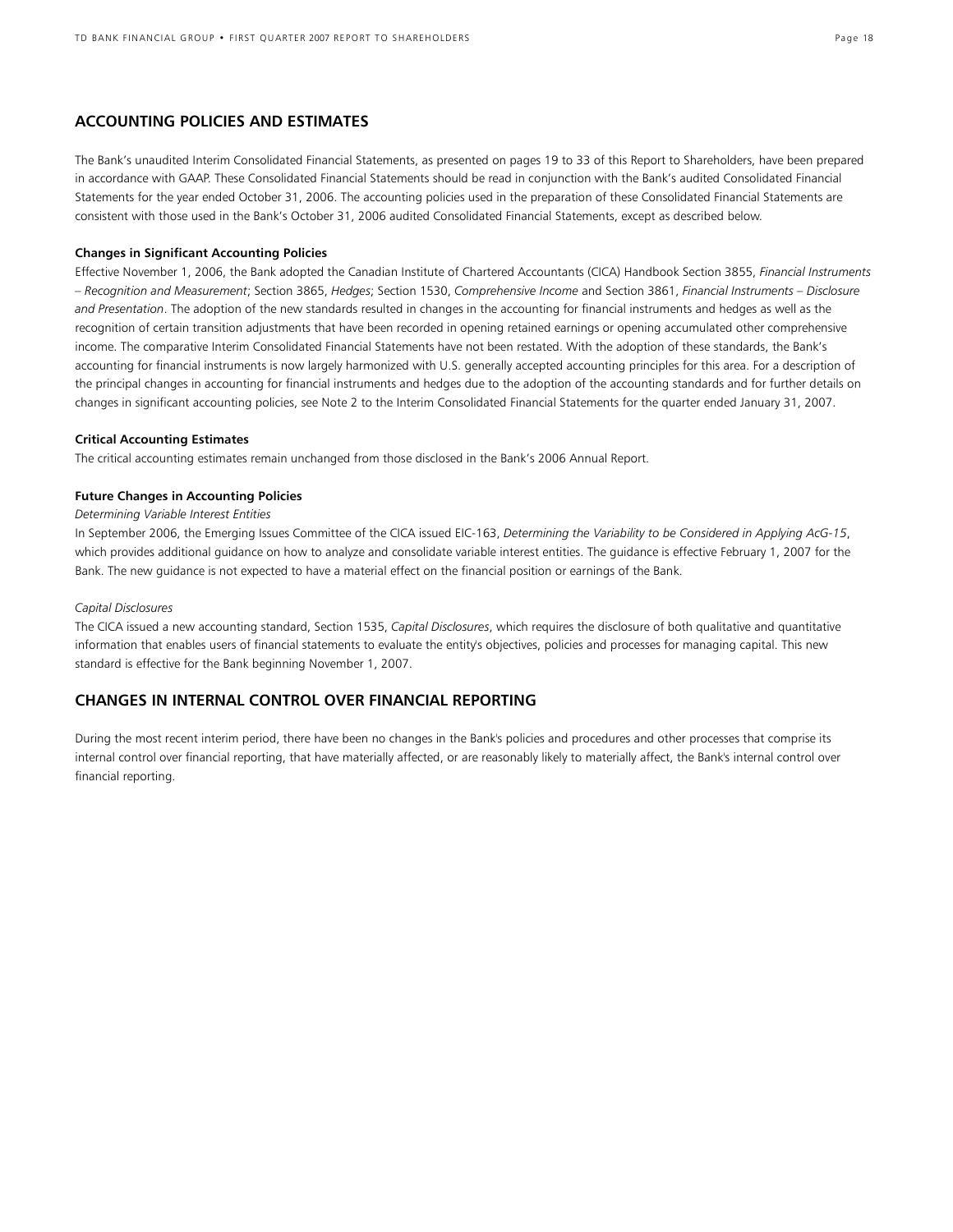# **INTERIM CONSOLIDATED FINANCIAL STATEMENTS** (unaudited)

# **INTERIM CONSOLIDATED BALANCE SHEET** (unaudited)

|                                                                                                           |           | As at     |
|-----------------------------------------------------------------------------------------------------------|-----------|-----------|
|                                                                                                           | Jan. 31   | Oct. 31   |
| (millions of Canadian dollars)                                                                            | 2007      | 2006      |
| <b>ASSETS</b>                                                                                             |           |           |
| Cash and due from banks                                                                                   | \$2,113   | \$2,019   |
| Interest-bearing deposits with banks                                                                      | 8,724     | 8,763     |
|                                                                                                           | 10,837    | 10.782    |
| <b>Securities</b>                                                                                         |           |           |
| Trading                                                                                                   | 78,071    | 77,482    |
| Designated as trading under the fair value option (Note 14)                                               | 1,916     |           |
| Available-for-sale                                                                                        | 38,394    |           |
| Held-to-maturity                                                                                          | 11,810    |           |
|                                                                                                           |           | 46,976    |
| Investment                                                                                                |           |           |
|                                                                                                           | 130,191   | 124,458   |
| Securities purchased under reverse repurchase agreements                                                  | 32,357    | 30,961    |
| Loans                                                                                                     |           |           |
| Residential mortgages                                                                                     | 51,794    | 53,425    |
| Consumer instalment and other personal                                                                    | 63,520    | 63,130    |
| Credit card                                                                                               | 5,175     | 4,856     |
| Business and government                                                                                   | 43,748    | 40,514    |
|                                                                                                           | 164,237   | 161,925   |
| Allowance for credit losses (Note 4)                                                                      | (1,366)   | (1,317)   |
| Loans, net of allowance for credit losses                                                                 | 162,871   | 160,608   |
|                                                                                                           |           |           |
| Other                                                                                                     |           |           |
| Customers' liability under acceptances                                                                    | 8,425     | 8,676     |
| Investment in TD Ameritrade (Note 15)                                                                     | 5,113     | 4,379     |
| Trading derivatives                                                                                       | 26,871    | 27,845    |
| Goodwill                                                                                                  | 8,176     | 7,396     |
| Other intangibles                                                                                         | 1,896     | 1,946     |
| Land, buildings and equipment                                                                             | 1,877     | 1,862     |
| Other assets                                                                                              | 19,602    | 14,001    |
|                                                                                                           | 71,960    | 66,105    |
| <b>Total assets</b>                                                                                       | \$408,216 | \$392,914 |
|                                                                                                           |           |           |
|                                                                                                           |           |           |
| <b>LIABILITIES</b>                                                                                        |           |           |
| <b>Deposits</b>                                                                                           |           |           |
| Personal                                                                                                  | \$150,638 | \$146,636 |
| Banks                                                                                                     | 9,033     | 14,186    |
| Business and government                                                                                   | 73,780    | 100,085   |
| Trading                                                                                                   | 36,237    |           |
|                                                                                                           | 269,688   | 260,907   |
| Other                                                                                                     |           |           |
| Acceptances                                                                                               | 8,425     | 8,676     |
| Obligations related to securities sold short                                                              | 26,230    | 27,113    |
| Obligations related to securities sold under repurchase agreements                                        | 20,597    | 18,655    |
| Trading derivatives                                                                                       | 28,322    | 29,337    |
| Other liabilities                                                                                         | 20,321    | 17,461    |
|                                                                                                           |           |           |
|                                                                                                           | 103,895   | 101,242   |
| Subordinated notes and debentures (Note 6)                                                                | 9,209     | 6,900     |
| Liabilities for preferred shares and capital trust securities (Note 7)                                    | 1,800     | 1,794     |
| Non-controlling interests in subsidiaries                                                                 | 2,607     | 2,439     |
| <b>SHAREHOLDERS' EQUITY</b>                                                                               |           |           |
| Common shares (millions of shares issued and outstanding: Jan. 31, 2007- 719.0 and Oct. 31, 2006 – 717.4) |           |           |
| (Note 8)                                                                                                  | 6,417     | 6,334     |
| Preferred shares (millions of shares issued and outstanding: Jan. 31, 2007-17.0 and Oct. 31, 2006 – 17.0) |           |           |
| (Note 8)                                                                                                  | 425       | 425       |
| Contributed surplus                                                                                       | 68        | 66        |
| Retained earnings                                                                                         | 14,375    | 13,725    |
| Accumulated other comprehensive income                                                                    | (268)     | (918)     |
|                                                                                                           |           |           |
|                                                                                                           | 21,017    | 19,632    |
| Total liabilities and shareholders' equity                                                                | \$408,216 | \$392,914 |

Certain comparative amounts have been reclassified to conform to the current period's presentation. The accompanying notes are an integral part of these Interim Consolidated Financial Statements.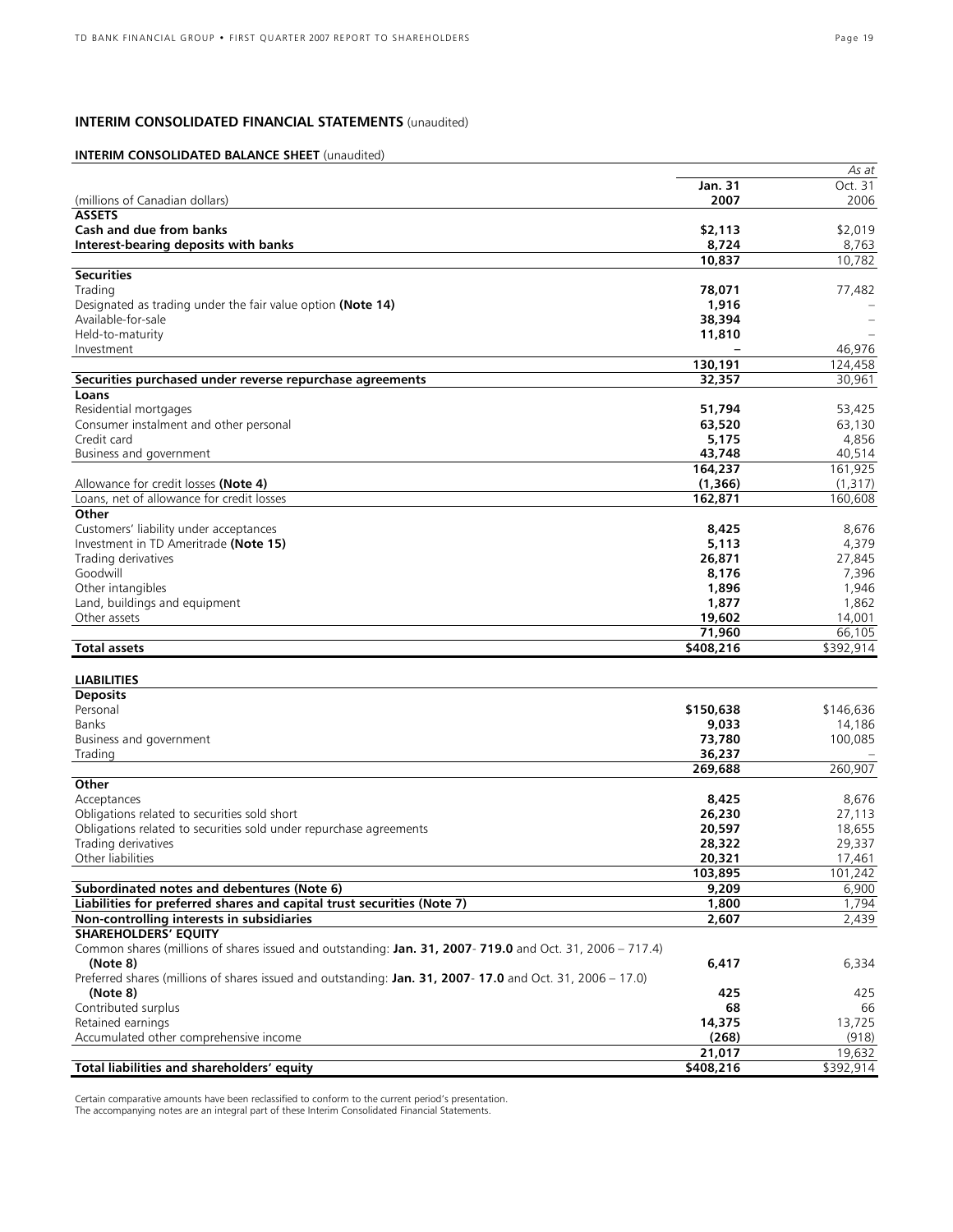# **INTERIM CONSOLIDATED STATEMENT OF INCOME** (unaudited)

|                                                                                     |          | For the three months ended |
|-------------------------------------------------------------------------------------|----------|----------------------------|
|                                                                                     | Jan. 31  | Jan. 31                    |
| (millions of Canadian dollars)                                                      | 2007     | 2006                       |
| Interest income                                                                     |          |                            |
| Loans                                                                               | \$3,074  | \$2,452                    |
| Securities                                                                          |          |                            |
| <b>Dividends</b>                                                                    | 273      | 222                        |
| Interest                                                                            | 986      | 1,037                      |
| Deposits with banks                                                                 | 47       | 80                         |
|                                                                                     | 4,380    | 3,791                      |
| Interest expense                                                                    |          |                            |
| Deposits                                                                            | 2,048    | 1,534                      |
| Subordinated notes and debentures                                                   |          |                            |
|                                                                                     | 108      | 86                         |
| Preferred shares and capital trust securities                                       | 30       | 39                         |
| Other liabilities                                                                   | 523      | 525                        |
|                                                                                     | 2,709    | 2,184                      |
| Net interest income                                                                 | 1,671    | 1,607                      |
| Other income                                                                        |          |                            |
| Investment and securities services                                                  | 548      | 642                        |
| Credit fees                                                                         | 96       | 86                         |
| Net securities gains                                                                | 70       | 23                         |
| Trading income                                                                      | 216      | 292                        |
| Service charges                                                                     | 249      | 221                        |
| Loan securitizations (Note 5)                                                       | 134      | 92                         |
| Card services                                                                       | 110      | 81                         |
| Insurance, net of claims                                                            | 254      | 224                        |
| Trust fees                                                                          | 31       | 29                         |
| Other                                                                               | 94       | 107                        |
|                                                                                     |          |                            |
|                                                                                     | 1,802    | 1,797                      |
| <b>Total revenues</b>                                                               | 3,473    | 3,404                      |
| Provision for credit losses (Note 4)                                                | 163      | 114                        |
| Non-interest expenses                                                               |          |                            |
| Salaries and employee benefits                                                      | 1,157    | 1,174                      |
| Occupancy, including depreciation                                                   | 175      | 166                        |
| Equipment, including depreciation                                                   | 144      | 147                        |
| Amortization of other intangibles                                                   | 118      | 128                        |
| Restructuring costs                                                                 |          | 50                         |
| Marketing and business development                                                  | 113      | 133                        |
| Brokerage-related fees                                                              | 36       | 53                         |
| Professional and advisory services                                                  | 128      | 105                        |
| Communications                                                                      | 49       | 49                         |
| Other                                                                               | 269      | 285                        |
|                                                                                     | 2,189    | 2,290                      |
|                                                                                     | $\equiv$ | 1,564                      |
| Dilution gain, net                                                                  |          |                            |
| Income before provision for income taxes, non-controlling interests in subsidiaries |          |                            |
| and equity in net income of an associated company                                   | 1,121    | 2,564                      |
| <b>Provision for income taxes</b>                                                   | 218      | 220                        |
| Non-controlling interests in subsidiaries, net of income taxes                      | 47       | 37                         |
| Equity in net income of an associated company, net of income taxes                  | 65       |                            |
| Net income                                                                          | 921      | 2,307                      |
| <b>Preferred dividends</b>                                                          | 6        |                            |
| Net income available to common shareholders                                         | \$915    | \$2,302                    |
|                                                                                     |          |                            |
| Average number of common shares outstanding (millions)                              |          |                            |
| Basic                                                                               | 718.3    | 712.5                      |
| Diluted                                                                             | 724.9    | 718.9                      |
| Earnings per share (in dollars)                                                     |          |                            |
| Basic                                                                               | \$1.27   | \$3.23                     |
| Diluted                                                                             | 1.26     | 3.20                       |
|                                                                                     |          |                            |
| Dividends per share (in dollars)                                                    | 0.48     | 0.42                       |

Certain comparative amounts have been reclassified to conform to the current period's presentation. The accompanying notes are an integral part of these Interim Consolidated Financial Statements.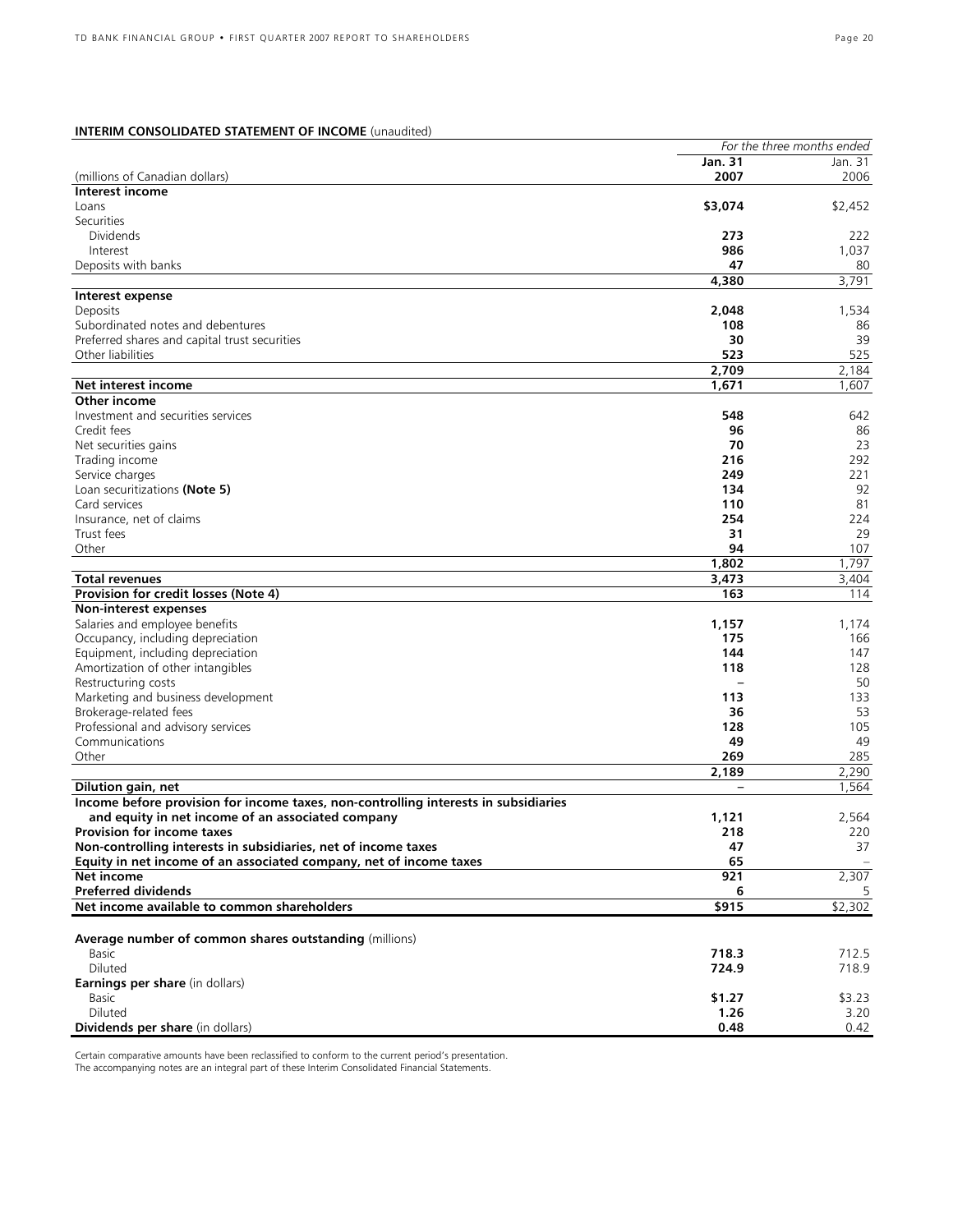# **INTERIM CONSOLIDATED STATEMENT OF CHANGES IN SHAREHOLDERS' EQUITY** (unaudited)

|                                                                               | For the three months ended |          |  |  |
|-------------------------------------------------------------------------------|----------------------------|----------|--|--|
|                                                                               | <b>Jan. 31</b>             | Jan. 31  |  |  |
| (millions of Canadian dollars)                                                | 2007                       | 2006     |  |  |
| <b>Common shares</b>                                                          |                            |          |  |  |
| Balance at beginning of period                                                | \$6,334                    | \$5,872  |  |  |
| Proceeds from shares issued on exercise of options                            | 34                         | 45       |  |  |
| Shares issued as a result of dividend reinvestment plan                       | 19                         | 100      |  |  |
| Impact of shares sold (acquired) in Wholesale Banking                         | 30                         | (2)      |  |  |
| Balance at end of period                                                      | 6,417                      | 6,015    |  |  |
| <b>Preferred shares</b>                                                       |                            |          |  |  |
| Balance at beginning of period                                                | 425                        |          |  |  |
| Share issues                                                                  |                            | 425      |  |  |
| Balance at end of period                                                      | 425                        | 425      |  |  |
| <b>Contributed surplus</b>                                                    |                            |          |  |  |
| Balance at beginning of period                                                | 66                         | 40       |  |  |
| Stock options (Note 9)                                                        | 2                          | 7        |  |  |
| Balance at end of period                                                      | 68                         | 47       |  |  |
| <b>Retained earnings</b>                                                      |                            |          |  |  |
| Balance at beginning of period                                                | 13,725                     | 10,650   |  |  |
| Transition adjustment on adoption of Financial Instruments standards (Note 2) | 80                         |          |  |  |
| Net income                                                                    | 921                        | 2,307    |  |  |
| Common dividends                                                              | (345)                      | (300)    |  |  |
| Preferred dividends                                                           | (6)                        | (5)      |  |  |
| Balance at end of period                                                      | 14,375                     | 12,652   |  |  |
| Accumulated other comprehensive income, net of income taxes                   |                            |          |  |  |
| Balance at beginning of period                                                | (918)                      | (696)    |  |  |
| Transition adjustment on adoption of Financial Instrument standards           | 426                        |          |  |  |
| Other comprehensive income for the period                                     | 224                        | 30       |  |  |
| Balance at end of period (Note 17)                                            | (268)                      | (666)    |  |  |
| Total shareholders' equity at end of period                                   | \$21,017                   | \$18,473 |  |  |

# **INTERIM CONSOLIDATED STATEMENT OF COMPREHENSIVE INCOME** (unaudited)

|                                                                                                                   | For the three months ended |         |  |  |
|-------------------------------------------------------------------------------------------------------------------|----------------------------|---------|--|--|
|                                                                                                                   | Jan. 31                    | Jan. 31 |  |  |
| (millions of Canadian dollars)                                                                                    | 2007                       | 2006    |  |  |
| Net income                                                                                                        | \$921                      | \$2,307 |  |  |
| Other comprehensive income (loss), net of income taxes                                                            |                            |         |  |  |
| Change in unrealized gains and (losses) on available-for-sale securities, net of cash flow hedges <sup>a, b</sup> | 53                         |         |  |  |
| Reclassification to earnings in respect of available-for-sale securities <sup>c</sup>                             | (29)                       |         |  |  |
| Change in foreign currency translation gains and (losses) on investments in subsidiaries,                         |                            |         |  |  |
| net of hedging activities d, e                                                                                    | 323                        | 30      |  |  |
| Change in gains and (losses) on derivative instruments designated as cash flow hedges                             | (127)                      |         |  |  |
| Reclassification to earnings of gains and (losses) on cash flow hedges <sup>9</sup>                               | 4                          |         |  |  |
| Other comprehensive income for the period                                                                         | 224                        | 30      |  |  |
| Comprehensive income for the period                                                                               | \$1,145                    | \$2,337 |  |  |

a The amount of cumulative loss related to available-for-sale securities measured at fair value as at January 31, 2007 was \$49 million after tax.

**b** Net of income taxes of \$24 million.

<sup>c</sup> Net of income tax benefit of \$14 million.

d Net of income tax (benefit) of \$(279) million (2006 - \$172 million).

e Fiscal 2007 include \$848 million (2006 - \$528 million) of after-tax gains (losses) arising from hedges of the Bank's investment in foreign operations.

f Net of income tax benefit of \$79 million.

<sup>9</sup> Net of income taxes of \$3 million.

Certain comparative amounts have been reclassified to conform to the current period's presentation. The accompanying notes are an integral part of these Interim Consolidated Financial Statements.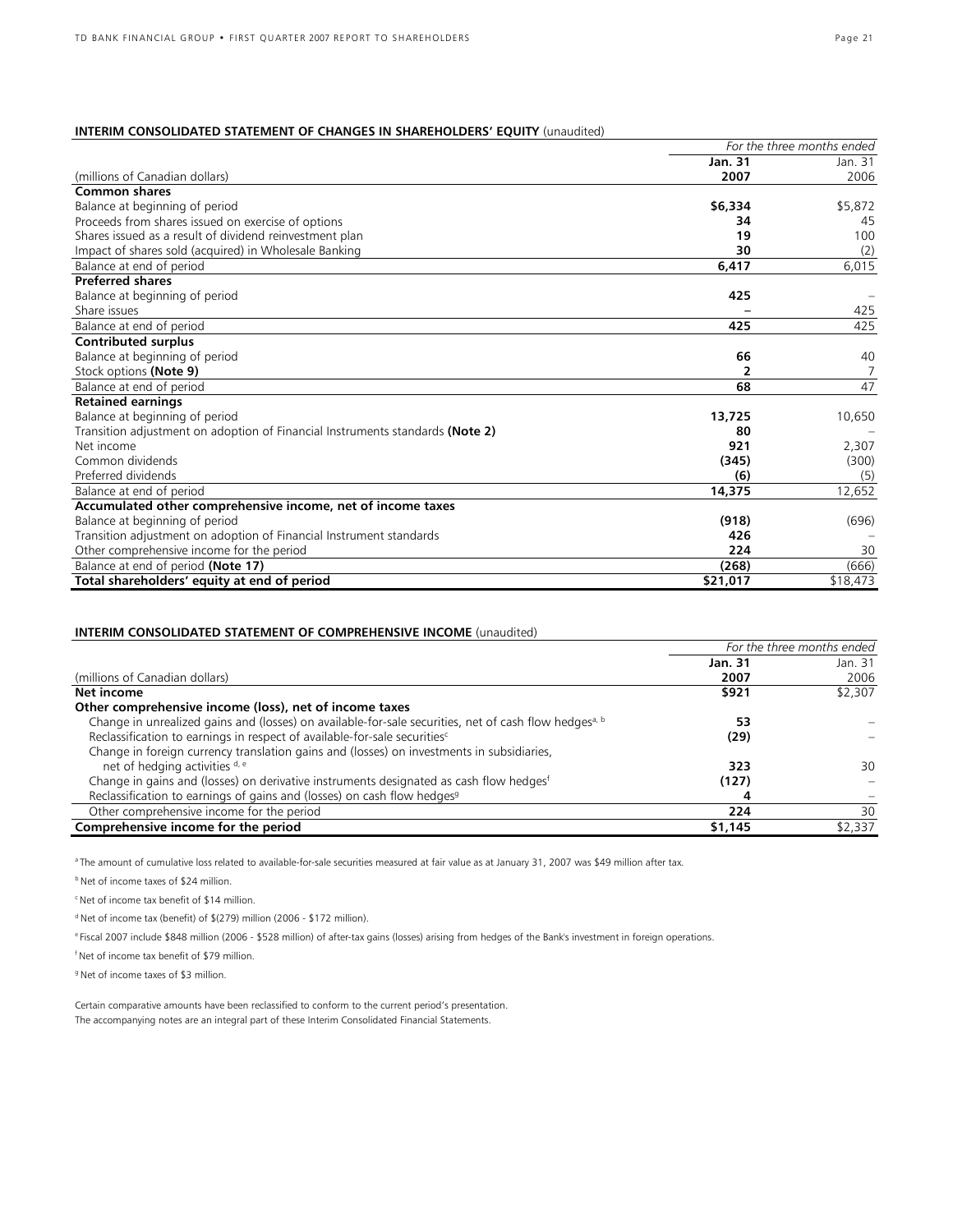# **INTERIM CONSOLIDATED STATEMENT OF CASH FLOWS** (unaudited)

|                                                                                          | For the three months ended |           |
|------------------------------------------------------------------------------------------|----------------------------|-----------|
|                                                                                          | Jan. 31                    | Jan. 31   |
| (millions of Canadian dollars)                                                           | 2007                       | 2006      |
| Cash flows from (used in) operating activities                                           |                            |           |
| Net income                                                                               | \$921                      | \$2,307   |
| Adjustments to determine net cash flows from (used in) operating activities:             |                            |           |
| Provision for credit losses                                                              | 163                        | 114       |
| Restructuring costs                                                                      |                            | 50        |
| Depreciation                                                                             | 82                         | 85        |
| Amortization of other intangibles                                                        | 118                        | 128       |
| Stock option                                                                             | 2                          | 7         |
| Dilution gain, net                                                                       | $\overline{\phantom{0}}$   | (1, 564)  |
| Net securities gains                                                                     | (70)                       | (23)      |
| Net gain on securitizations (Note 5)                                                     | (47)                       | (33)      |
|                                                                                          | (65)                       |           |
| Equity in net income of an associated company                                            |                            |           |
| Non-controlling interests                                                                | 47                         | 37        |
| Future income taxes                                                                      | 170                        | 169       |
| Changes in operating assets and liabilities:                                             |                            |           |
| Current income taxes payable                                                             | (358)                      | (47)      |
| Interest receivable and payable                                                          | 72                         | (44)      |
| Trading securities                                                                       | (2,505)                    | (9,225)   |
| Unrealized gains and amounts receivable on derivative contracts                          | 974                        | (130)     |
| Unrealized losses and amounts payable on derivative contracts                            | (1,015)                    | 1,436     |
| Other                                                                                    | (2,737)                    | (1,021)   |
| Net cash used in operating activities                                                    | (4, 248)                   | (7, 754)  |
| Cash flows from (used in) financing activities                                           |                            |           |
| Change in deposits                                                                       | 7,449                      | 5,000     |
| Securities sold under repurchase agreements                                              | 1,942                      | 530       |
| Securities sold short                                                                    | (883)                      | 1,951     |
| Issue of subordinated notes and debentures                                               | 2,274                      | 1,800     |
| Repayment of subordinated notes and debentures                                           |                            | (150)     |
|                                                                                          |                            | -1        |
| Subordinated notes and debentures (acquired) sold in Wholesale Banking                   | (7)                        |           |
| Liability for preferred shares and capital trust securities                              | 6                          | (2)       |
| Translation adjustment on subordinated notes and debentures issued in a foreign currency | 42                         |           |
| Common shares issued on exercise of options                                              | 34                         | 45        |
| Common shares (acquired) sold in Wholesale Banking                                       | 30                         | (2)       |
| Repurchase of common shares                                                              |                            |           |
| Dividends paid in cash on common shares                                                  | (326)                      | (200)     |
| Issuance of preferred shares                                                             |                            | 425       |
| Dividends paid on preferred shares                                                       | (6)                        | (5)       |
| Net cash from financing activities                                                       | 10,555                     | 9,393     |
| Cash flows from (used in) investing activities                                           |                            |           |
| Interest-bearing deposits with banks                                                     | 39                         | 519       |
| Activity in available-for-sale, held-to-maturity and investment securities:              |                            |           |
| Purchases                                                                                | (48, 230)                  | (56, 865) |
| Proceeds from maturities                                                                 | 40,478                     | 51,117    |
| Proceeds from sales                                                                      | 4,540                      | 4,724     |
|                                                                                          |                            |           |
| Activity in lending activities:                                                          |                            |           |
| Origination and acquisitions                                                             | (39, 496)                  | (49, 148) |
| Proceeds from maturities                                                                 | 34,602                     | 46,510    |
| Proceeds from sales                                                                      | 598                        | 333       |
| Proceeds from loan securitizations (Note 5)                                              | 3,124                      | 1,057     |
| Land, buildings and equipment                                                            | (97)                       | (75)      |
| Securities purchased under reverse repurchase agreements                                 | (1,396)                    | 1,536     |
| Acquisitions and dispositions less cash and cash equivalents acquired (Note 15)          | (426)                      | (819)     |
| Net cash used in investing activities                                                    | (6, 264)                   | (1, 111)  |
| Effect of exchange rate changes on cash and cash equivalents                             | 51                         | (43)      |
| Net increase in cash and cash equivalents                                                | 94                         | 485       |
| Cash and cash equivalents at beginning of period                                         | 2,019                      | 1,673     |
| Cash and cash equivalents at end of period, represented by cash and due from banks       | \$2,113                    | \$2,158   |
|                                                                                          |                            |           |
| Supplementary disclosure of cash flow information                                        |                            |           |
| Amount of interest paid during the period                                                | \$2,472                    | \$2,281   |
| Amount of income taxes paid during the period                                            | 398                        | 343       |

Certain comparative amounts have been reclassified to conform to the current period's presentation.

The accompanying notes are an integral part of these Interim Consolidated Financial Statements.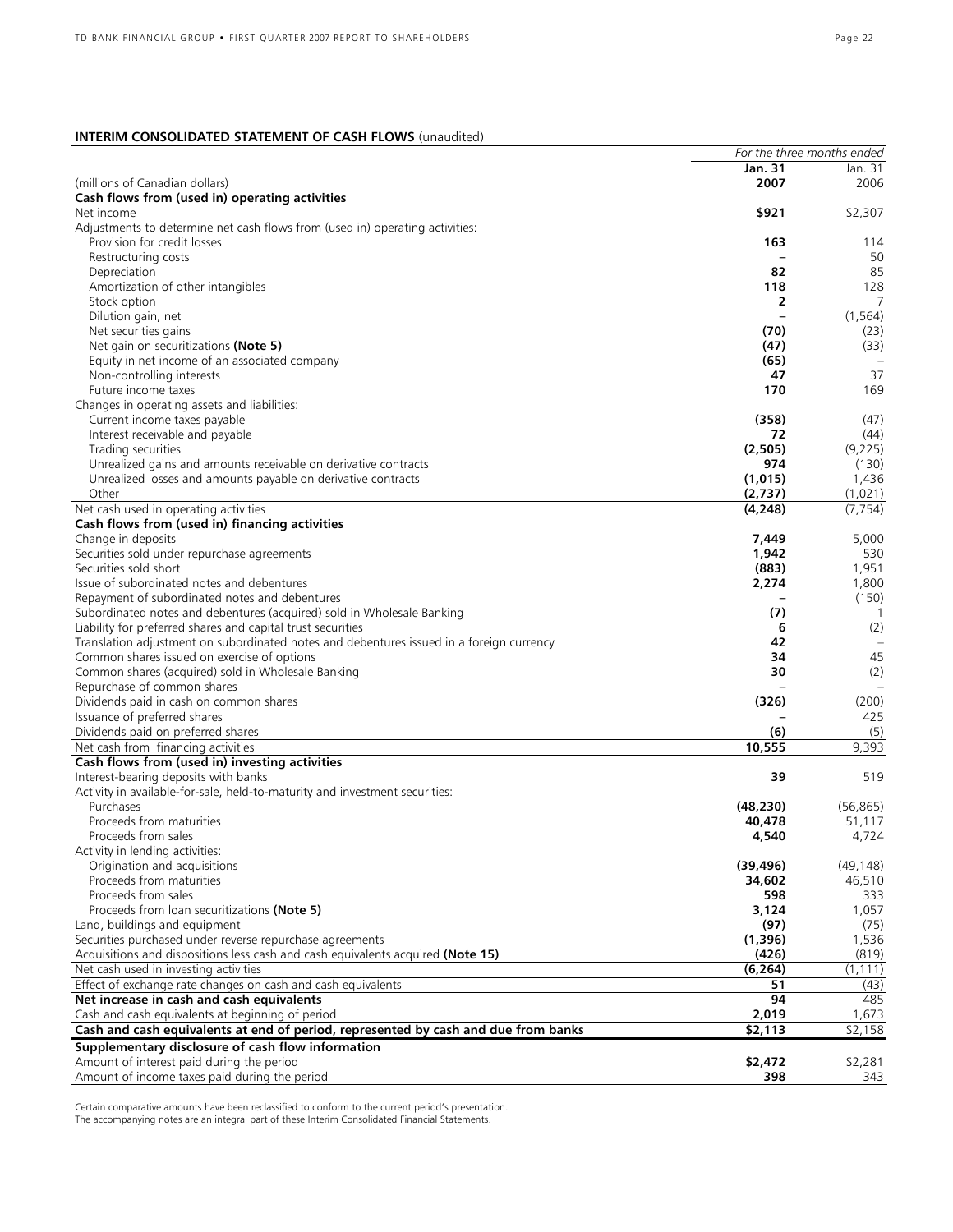# **NOTES TO INTERIM CONSOLIDATED FINANCIAL STATEMENTS** (unaudited)

# **Note 1: BASIS OF PRESENTATION**

These Interim Consolidated Financial Statements have been prepared in accordance with Canadian generally accepted accounting principles (GAAP) and follow the same accounting policies and methods of application as the Bank's Consolidated Financial Statements for the year ended October 31, 2006, except as described in Note 2. Under GAAP, additional disclosures are required in the annual financial statements and accordingly, these Interim Consolidated Financial Statements should be read in conjunction with the audited Consolidated Financial Statements for the year ended October 31, 2006 and the accompanying notes included on pages 71 to 113 of the Bank's 2006 Annual Report. The Interim Consolidated Financial Statements include all adjustments which are, in the opinion of management, necessary for a fair presentation of the results for the periods presented.

# **Note 2: CHANGES IN ACCOUNTING POLICIES**

# **FINANCIAL INSTRUMENTS**

The Bank adopted the Canadian Institute of Chartered Accountants (CICA) Handbook Section 3855, *Financial Instruments – Recognition and Measurement*; Section 3865, *Hedges*; Section 1530, *Comprehensive Income* and Section 3861, *Financial Instruments – Disclosure and Presentation* on November 1, 2006. The adoption of these new Financial Instruments standards resulted in changes in the accounting for financial instruments and hedges as well as the recognition of certain transition adjustments that have been recorded in opening retained earnings or opening accumulated other comprehensive income as described below. The comparative Interim Consolidated Financial Statements have not been restated. With the adoption of these standards, the Bank's accounting for financial instruments is now largely harmonized with U.S. generally accepted accounting principles for this area. The principal changes in the accounting for financial instruments and hedges due to the adoption of these accounting standards are described below.

# **(a) Financial Assets and Financial Liabilities**

Prior to the adoption of the new standards, the Bank classified all of its financial assets as trading securities, investment securities or loans and receivables. Trading securities were accounted for at fair value. Investment securities were accounted for at cost or amortized cost, net of any adjustment for other-than-temporary impairment. Loans and receivables were accounted for at amortized cost using the effective interest rate method. All of the Bank's financial liabilities, except those classified as trading and short positions in securities, were accounted for on an accrual basis.

Under the new standards, financial assets and financial liabilities are initially recognized at fair value and are subsequently accounted for based on their classification as described below. The classification depends on the purpose for which the financial instruments were acquired and their characteristics. Except in very limited circumstances, the classification is not changed subsequent to initial recognition. Financial assets purchased and sold, where the contract requires the asset to be delivered within an established time frame, are recognized on a trade-date basis. Transaction costs are recognized immediately in income or are capitalized, depending upon the nature of the transaction and the associated product.

### Trading

Financial assets and financial liabilities that are purchased and incurred with the intention of generating profits in the near term are classified as trading. These instruments are accounted for at fair value with the change in the fair value recognized in trading income. Investments totalling \$76.4 billion, previously disclosed as trading in the audited Consolidated Financial Statements for the year ended October 31, 2006, were classified as trading on November 1, 2006.

On transition, retained interests with a carrying value of \$216 million, previously accounted for at amortized costs, were reclassified to trading securities. Deposit liabilities totaling \$35.5 billion were classified as trading on November 1, 2006.

# Available-for-sale

Financial assets classified as available-for-sale are carried at fair value with the changes in fair value recorded in other comprehensive income. Securities that are classified as available-for-sale and do not have a readily available market value are recorded at cost. Available-for-sale securities are written down to fair value through income whenever it is necessary to reflect other-than-temporary impairment. Previously, such write-downs were to net realizable value. Gains and losses realized on disposal of available-for-sale securities, which are calculated on an average cost basis, are recognized in net securities gains in other income. Investments totalling \$34.8 billion, previously disclosed as "Investment Securities" in the the audited Consolidated Financial Statements for the year ended October 31, 2006, were designated as available-for-sale on November 1, 2006. The change in accounting policy related to other-than-temporary impairment was not material.

#### Held-to-maturity

Securities that have a fixed maturity date, where the Bank intends and has the ability to hold to maturity, are classified as held-to-maturity and accounted for at amortized cost using the effective interest rate method. Investments totalling \$10.1 billion were reclassified from investment securities to held-to-maturity securities on November 1, 2006. Bonds totalling \$1.1 billion were reclassified from trading securities to held-to-maturity securities on November 1, 2006.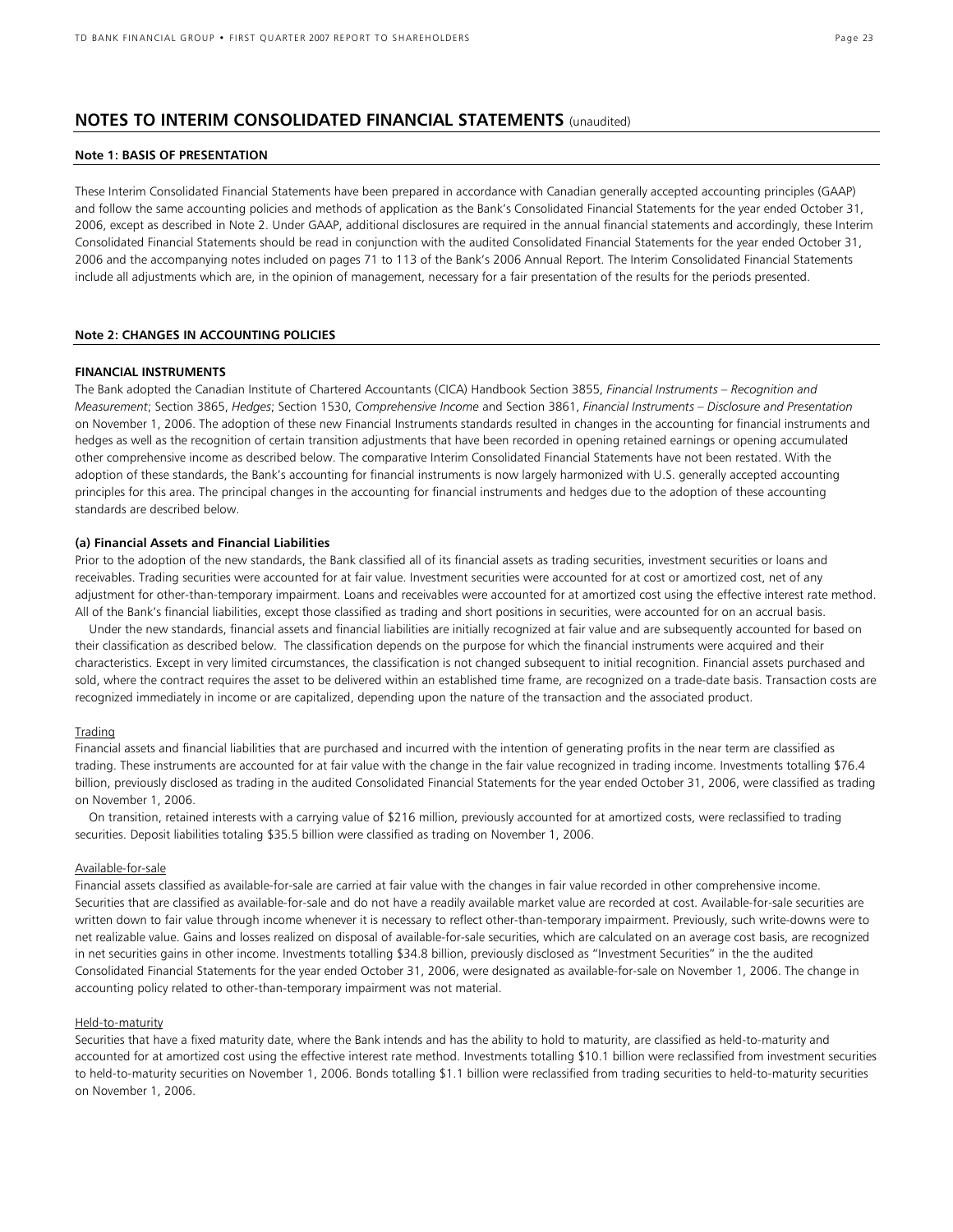#### Loans

Loans are accounted for at amortized cost using the effective interest rate method. This classification is consistent with the classification under the prior accounting standards.

# Financial assets and financial liabilities designated as trading under the fair value option

Financial assets and financial liabilities, other than those classified as trading, are designated as trading under the fair value option if they are reliably measurable, meet one or more of the criteria set out below, and are so designated by the Bank. The Bank may designate financial assets and financial liabilities as trading when the designation:

- (i) eliminates or significantly reduces valuation or recognition inconsistencies that would otherwise arise from measuring financial assets or financial liabilities, or recognizing gains and losses on them, on different bases; or
- (ii) applies to groups of financial assets, financial liabilities or combinations thereof that are managed, and their performance evaluated, on a fair value basis in accordance with a documented risk management or investment strategy, and where information about the groups of financial instruments is reported to management on that basis.

Financial instruments designated as trading under the fair value option are accounted for at fair value with the change in the fair value recognized in trading income.

On November 1, 2006 the Bank designated \$2 billion of financial assets as trading under the fair value option.

# Determination of fair value

The fair value of a financial instrument on initial recognition is normally the transaction price, i.e. the fair value of the consideration given or received. In certain circumstances, however, the initial fair value may be based on other observable current market transactions in the same instrument, without modification or repackaging, or on a valuation technique whose variables include only data from observable markets.

Subsequent to initial recognition, the fair values of financial instruments measured at fair value that are quoted in active markets are based on bid prices for financial assets held and offer prices for financial liabilities. When independent prices are not available, fair values are determined by using valuation techniques which refer to observable market data. These include comparisons with similar instruments where market observable prices exist, discounted cash flow analysis, option pricing models and other valuation techniques commonly used by market participants.

For certain derivatives, fair values may be determined in whole or in part from valuation techniques using non-observable market data or transaction prices.

A number of factors such as bid-offer spread, credit profile and model uncertainty are taken into account, as appropriate, when values are calculated using valuation techniques.

If the fair value of a financial asset measured at fair value becomes negative, it is recorded as a financial liability until its fair value becomes positive, at which time it is recorded as a financial asset, or it is extinguished.

### **(b) Derivatives and Hedge Accounting**

#### Embedded derivatives

Derivatives may be embedded in other financial instruments (the "host instrument"). Prior to the adoption of the new standards, such embedded derivatives were not accounted for separately from the host instrument except in the case of derivatives embedded in equity-linked deposit contracts within the scope of Accounting Guideline 17. Under the new standards, embedded derivatives are treated as separate derivatives when their economic characteristics and risks are not clearly and closely related to those of the host instrument, the terms of the embedded derivative are the same as those of a stand-alone derivative, and the combined contract is not held for trading or designated at fair value. These embedded derivatives are measured at fair value with subsequent changes recognized in trading income. The change in accounting policy related to embedded derivatives was not material.

#### Hedge accounting

At the inception of a hedging relationship, the Bank documents the relationship between the hedging instrument and the hedged item, its risk management objective and its strategy for undertaking the hedge. The Bank also requires a documented assessment, both at hedge inception and on an ongoing basis, of whether or not the derivatives that are used in hedging transactions are highly effective in offsetting the changes attributable to the hedged risks in the fair values or cash flows of the hedged items.

Under the previous standards, derivatives that met the requirements for hedge accounting were generally accounted for on an accrual basis. Under the new standards, all derivatives are recorded at fair value. Non-trading derivatives are recorded in other assets or other liabilities. The method of recognizing fair value gains and losses depends on whether derivatives are held for trading or are designated as hedging instruments, and, if the latter, the nature of the risks being hedged.

All gains and losses from changes in the fair value of derivatives held for trading are recognized in the statement of income. These gains and losses are reported in other income.

When derivatives are designated as hedges, the Bank classifies them either as: (i) hedges of the change in fair value of recognized assets or liabilities or firm commitments (fair value hedges); (ii) hedges of the variability in highly probable future cash flows attributable to a recognized asset or liability, or a forecasted transaction (cash flow hedges); or (iii) hedges of net investments in a foreign operation (net investment hedges).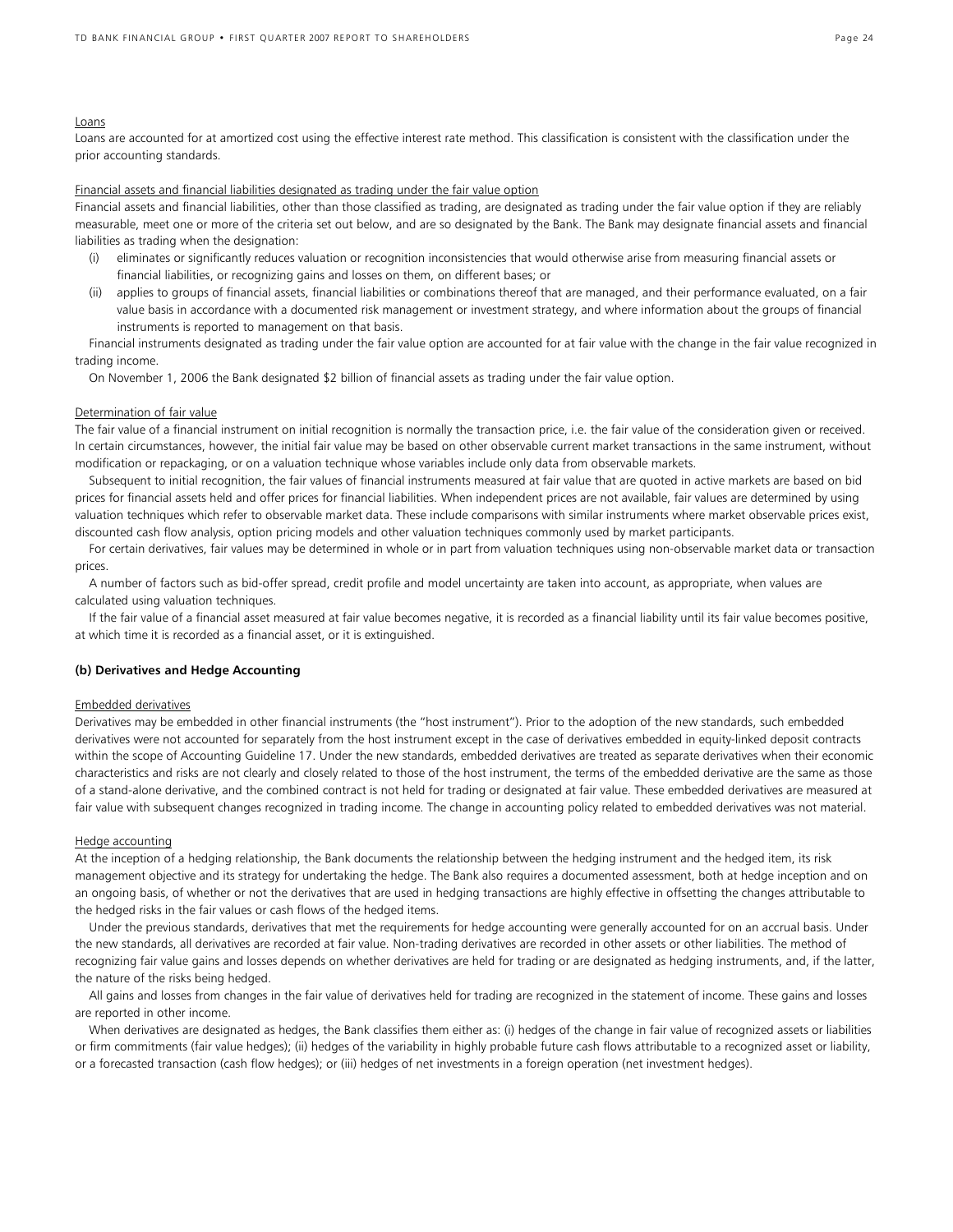### Fair value hedge

The Bank's fair value hedges principally consist of interest rate swaps that are used to protect against changes in the fair value of fixed-rate long-term financial instruments due to movements in market interest rates.

Changes in the fair value of derivatives that are designated and qualify as fair value hedging instruments are recorded in the statement of income, along with changes in the fair value of the assets, liabilities or group thereof that are attributable to the hedged risk. Any gain or loss in fair value relating to the ineffective portion of the hedging relationship is recognized immediately in the statement of income in other income.

If a hedging relationship no longer meets the criteria for hedge accounting, the cumulative adjustment to the carrying amount of the hedged item is amortized to the statement of income based on a recalculated effective interest rate over the residual period to maturity, unless the hedged item has been derecognized in which case it is released to the statement of income immediately. Upon adoption of the new standards, the Bank recorded a net increase in derivative liabilities designated as fair value hedges of \$3 million, an increase of \$14 million in loans and an increase of \$11 million in deposits.

# Cash flow hedge

The Bank is exposed to variability in future interest cash flows on non-trading assets and liabilities that bear interest at variable rates or are expected to be refunded or reinvested in the future. The amounts and timing of future cash flows, representing both principal and interest flows, are projected for each portfolio of financial assets and liabilities on the basis of their contractual terms and other relevant factors, including estimates of prepayments and defaults. The aggregate principal balances and interest cash flows across all portfolios over time form the basis for identifying the effective portion of gains and losses on the derivatives designated as cash flow hedges of forecasted transactions.

The effective portion of changes in the fair value of derivatives that are designated and qualify as cash flow hedges is recognized in other comprehensive income. Any gain or loss in fair value relating to the ineffective portion is recognized immediately in the statement of income in other income.

Amounts accumulated in other comprehensive income are reclassified to the statement of income in the period in which the hedged item affects income. However, when the forecast transaction that is hedged results in the recognition of a non-financial asset or a non-financial liability, the gains and losses previously deferred in other comprehensive income are transferred from other comprehensive income and included in the initial measurement of the cost of the asset or liability.

When a hedging instrument expires or is sold, or when a hedge no longer meets the criteria for hedge accounting, any cumulative gain or loss existing in other comprehensive income at that time remains in other comprehensive income until the forecasted transaction is eventually recognized in the statement of income. When a forecasted transaction is no longer expected to occur, the cumulative gain or loss that was reported in other comprehensive income is immediately transferred to the statement of income. Upon adoption of the new standards, the Bank recorded a net increase in derivative assets of \$212 million designated as cash flow hedges and an increase of \$212 million pre-tax in accumulated other comprehensive income.

### Net investment hedges

Hedges of net investments in foreign operations are accounted for similar to cash flow hedges. Any gain or loss on the hedging instrument relating to the effective portion of the hedge is recognized in other comprehensive income. The gain or loss relating to the ineffective portion is recognized immediately in the statement of income. Gains and losses accumulated in other comprehensive income are included in the statement of income upon the repatriation or disposal of the investment in the foreign operation. The adoption of the new standards resulted in the reclassification of \$918 million previously recorded in the foreign currency translation adjustment account to opening accumulated other comprehensive income.

### **(c) Comprehensive Income**

Comprehensive income is composed of the Bank's net income and other comprehensive income. Other comprehensive income includes unrealized gains and losses on available-for-sale securities, foreign currency translation gains and losses on the net investment in self-sustaining operations and changes in the fair market value of derivative instruments designated as cash flow hedges, all net of income taxes. The components of comprehensive income are disclosed in the Interim Consolidated Statement of Comprehensive Income.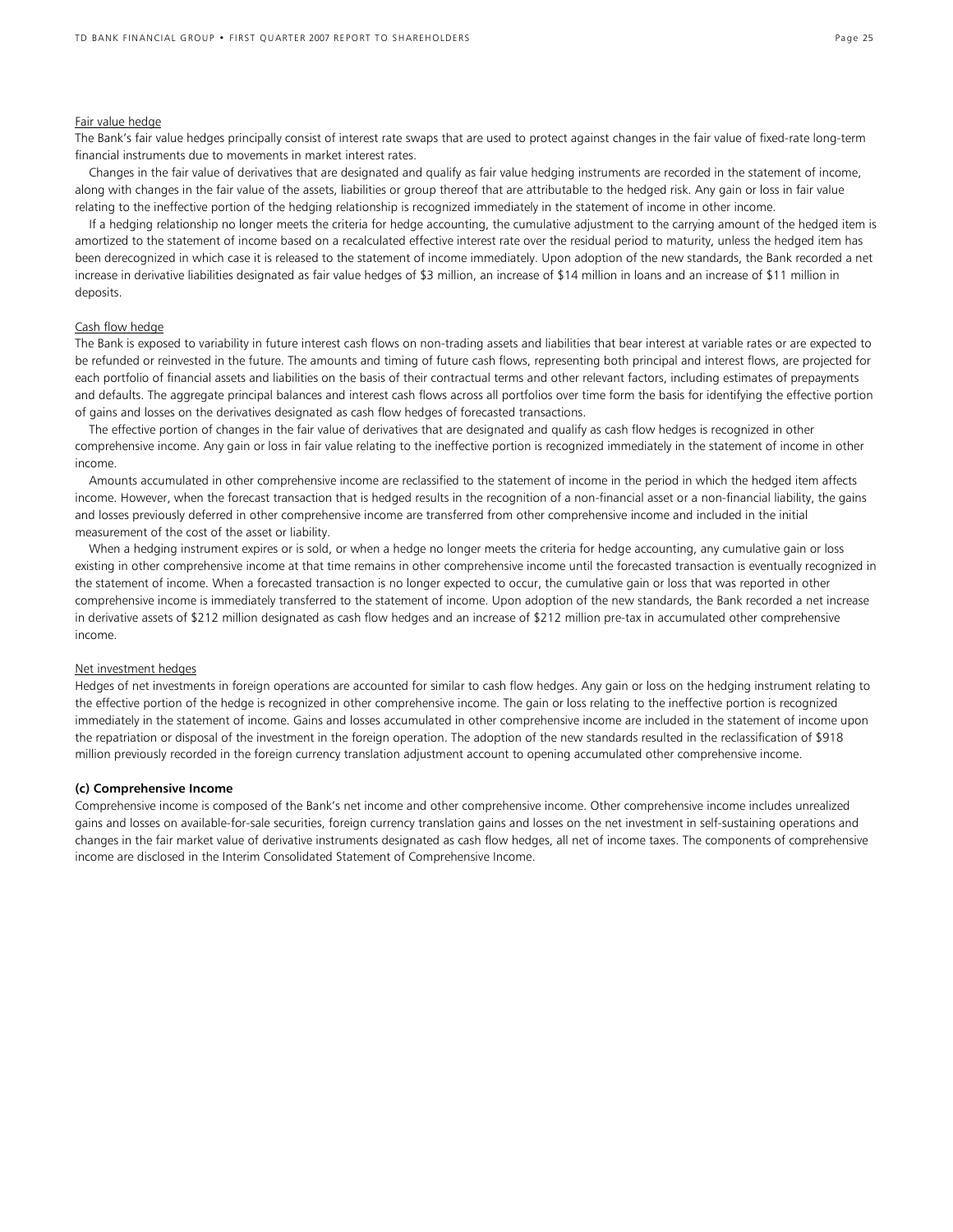The following table summarizes the adjustments required to adopt the new standards.

# **Transition Adjustments, net of income taxes**

|                                                                  | <b>Retained earnings</b> |                           | <b>Accumulated other</b><br>comprehensive<br>income |                           |
|------------------------------------------------------------------|--------------------------|---------------------------|-----------------------------------------------------|---------------------------|
| (millions of Canadian dollars)                                   | Gross                    | Net of<br>income<br>taxes | Gross                                               | Net of<br>income<br>taxes |
| Classification of securities as available-for-sale               | $$-$                     | \$-                       | \$440                                               | \$287                     |
| Classification of securities as trading                          | 76                       | 50                        |                                                     |                           |
| Designation of securities as trading under the fair value option | 7                        | 4                         |                                                     |                           |
| Reversal of transition balances deferred upon adoption of AcG-13 | 37                       | 25                        |                                                     |                           |
| Fair value hedges                                                |                          |                           |                                                     |                           |
| Cash flow hedges                                                 |                          |                           | 212                                                 | 139                       |
| Other                                                            | (4)                      |                           |                                                     |                           |
| Total                                                            | \$116                    | \$80                      | \$652                                               | \$426                     |

### **Note 3: FUTURE ACCOUNTING CHANGES IN ACCOUNTING POLICIES**

### *Determining Variable Interest Entities*

In September 2006, the Emerging Issues Committee of the CICA issued EIC-163, *Determining the Variability to be Considered in Applying AcG-15*, which provides additional guidance on how to analyze and consolidate variable interest entities. The guidance is effective February 1, 2007 for the Bank. The new guidance is not expected to have a material effect on the financial position or earnings of the Bank.

#### *Capital Disclosures*

The CICA issued a new accounting standard, Section 1535, *Capital Disclosures*, which requires the disclosure of both qualitative and quantitative information that enables users of financial statements to evaluate the entity's objectives, policies and processes for managing capital. This new standard is effective for the Bank beginning November 1, 2007.

# **Note 4: ALLOWANCE FOR CREDIT LOSSES**

The allowance for credit losses is recorded in the Consolidated Balance Sheet and maintained at a level which is considered adequate to absorb creditrelated losses on loans, customers' liability under acceptances and other credit instruments. The change in the Bank's allowance for credit losses for the three months ended January 31 is shown in the table below.

### **Allowance for Credit Losses**

|                                                                 | Jan. 31, 2007   |           |              |                        |           | Jan. 31, 2006 |  |  |
|-----------------------------------------------------------------|-----------------|-----------|--------------|------------------------|-----------|---------------|--|--|
|                                                                 | <b>Specific</b> | General   |              | Specific               | General   |               |  |  |
| (millions of Canadian dollars)                                  | allowance       | allowance | <b>Total</b> | allowance              | allowance | Total         |  |  |
| Balance at beginning of period                                  | \$172           | \$1,145   | \$1,317      | \$153                  | \$1,140   | \$1,293       |  |  |
| Acquisitions of TD Banknorth (including Hudson and Interchange) |                 |           |              |                        |           |               |  |  |
| and VFC                                                         |                 | 14        | 14           | $\qquad \qquad \qquad$ | 69        | 69            |  |  |
| Provision for (reversal of) credit losses                       | 153             | 10        | 163          | 120                    | (6)       | 114           |  |  |
| Write-offs                                                      | (170)           |           | (170)        | (152)                  |           | (152)         |  |  |
| Recoveries                                                      | 31              |           | 31           | 31                     |           | 31            |  |  |
| Other <sup>1</sup>                                              | 6               |           | 11           |                        |           |               |  |  |
| Allowance for credit losses at end of period                    | \$192           | \$1,174   | \$1,366      | \$155                  | \$1,203   | \$1,358       |  |  |

<sup>1</sup> Includes foreign exchange rate changes.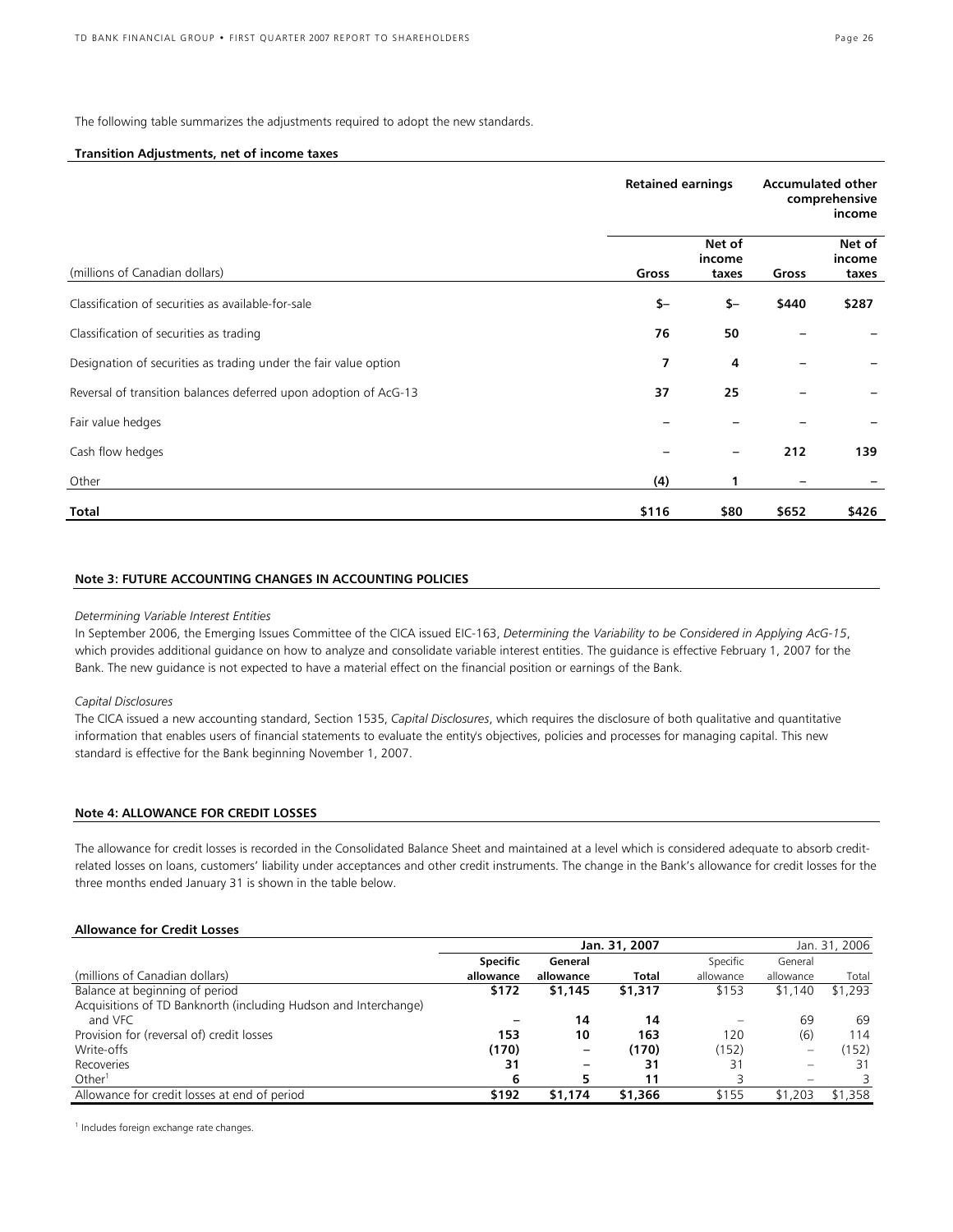### **Note 5: LOAN SECURITIZATIONS**

The following tables summarize the Bank's securitization activity for the three months ended January 31. In most cases, the Bank has retained responsibility for servicing the assets securitized.

#### **New Securitization Activity**

|                                 |             |                                |        |            |         |             |          |         | For the three months ended |         |
|---------------------------------|-------------|--------------------------------|--------|------------|---------|-------------|----------|---------|----------------------------|---------|
|                                 |             | Jan. 31, 2007<br>Jan. 31, 2006 |        |            |         |             |          |         |                            |         |
|                                 | Residential |                                | Credit | Commercial |         | Residential |          | Credit  | Commercial                 |         |
|                                 | mortgage    | Personal                       | card   | mortgage   |         | mortgage    | Personal | card    | mortgage                   |         |
| (millions of Canadian dollars)  | loans       | loans                          | loans  | loans      | Total   | loans       | loans    | loans   | loans                      | Total   |
| Gross proceeds                  | \$2,333     | \$2,396                        | \$800  | —ב         | \$5,529 | \$1,056     | \$737    | \$1,300 | ъ–                         | \$3,093 |
| Retained interests              | 48          | 32                             | 8      | -          | 88      | 16          |          | 26      | $\equiv$                   | 47      |
| Cash flows received on retained |             |                                |        |            |         |             |          |         |                            |         |
| interests                       | 41          | 28                             | 17     |            | 86      | 34          | 13       | 44      | $\equiv$                   | 91      |

The following table summarizes the impact of securitizations on the Bank's Interim Consolidated Statement of Income for the three months ended January 31.

### **Securitization Gains and Income on Retained Interests**

|                                |                    |          |        | For the three months ended |               |             |          |        |                          |               |
|--------------------------------|--------------------|----------|--------|----------------------------|---------------|-------------|----------|--------|--------------------------|---------------|
|                                |                    |          |        |                            | Jan. 31, 2007 |             |          |        |                          | Jan. 31, 2006 |
|                                | <b>Residential</b> |          | Credit | Commercial                 |               | Residential |          | Credit | Commercial               |               |
|                                | mortgage           | Personal | card   | mortgage                   |               | mortgage    | Personal | card   | mortgage                 |               |
| (millions of Canadian dollars) | loans              | loans    | loans  | loans                      | Total         | loans       | loans    | loans  | loans                    | Total         |
| Gain on sale <sup>1</sup>      | \$7                | \$34     | \$7    | \$(1)                      | \$47          | \$3         | \$5      | \$25   |                          | \$33          |
| Income on retained interests   | 45                 | 13       | 29     | $\qquad \qquad$            | 87            | 37          |          | 18     | $\overline{\phantom{0}}$ | 59            |
| Total                          | \$52               | \$47     | \$36   | \$(1)                      | \$134         | \$40        | \$9      | \$43   |                          | \$92          |

<sup>1</sup> For term loans, the gain on sale is after the impact of hedges on assets sold.

The key assumptions used to value the retained interests are as follows:

### **Key Assumptions**

|                                     |                    | 2007                     |       |            |             |          |        |                                |  |
|-------------------------------------|--------------------|--------------------------|-------|------------|-------------|----------|--------|--------------------------------|--|
|                                     | <b>Residential</b> |                          |       | Commercial | Residential |          | Credit | Commercial                     |  |
|                                     | mortgage           | Personal                 | card  | mortgage   | mortgage    | Personal | card   | mortgage                       |  |
|                                     | loans              | loans                    | loans | loans      | loans       | loans    | loans  | loans                          |  |
| Prepayment rate <sup>1</sup>        | 20.0%              | 6.2%                     | 42.5% | $9.1\%$    | 20.0%       | 5.9%     | 43.1%  | .9%                            |  |
| Excess spread <sup>2</sup>          | .,                 | 1.1                      | 7.0   | 1.0        | .6          | l .O     | 14.4   | $\qquad \qquad \longleftarrow$ |  |
| Discount rate                       | 6.0                | 6.0                      | 6.1   | 5.8        | 5.1         | 3.6      | 4.2    | 9.8                            |  |
| Expected credit losses <sup>3</sup> | -                  | $\overline{\phantom{a}}$ | 2.0   | 0.1        |             |          | 2.6    | 0.1                            |  |

<sup>1</sup> Represents monthly payment rate for secured personal and credit card loans.

 $^2$  The excess spread for credit card loans reflects the net portfolio yield, which is interest earned less funding costs and losses.<br><sup>3</sup> There are no expected credit losses for residential mestage loans as these mestage

<sup>3</sup> There are no expected credit losses for residential mortgage loans as these mortgages are government guaranteed.

During the three months ended January 31, 2007, there were maturities of previously securitized loans and receivables of \$2,405 million (three months ended January 31, 2006 – \$2,036 million). Proceeds from new securitizations were \$3,124 million for the three months ended January 31, 2007 (three months ended January 31, 2006 – \$1,057 million).

# **Note 6: SUBORDINATED NOTES AND DEBENTURES**

During the three months ended January 31, 2007, the Bank issued subordinated reset medium-term notes of \$2.25 billion pursuant to its mediumterm note program. The notes pay a coupon of 4.779% until December 14, 2016, and then reset every five years to the 5-year Government of Canada yield plus 1.74% thereafter until maturity on December 14, 2105. The notes are redeemable at the Bank's option at par on December 14, 2016. The Bank has included the issue as Tier 2A regulatory capital.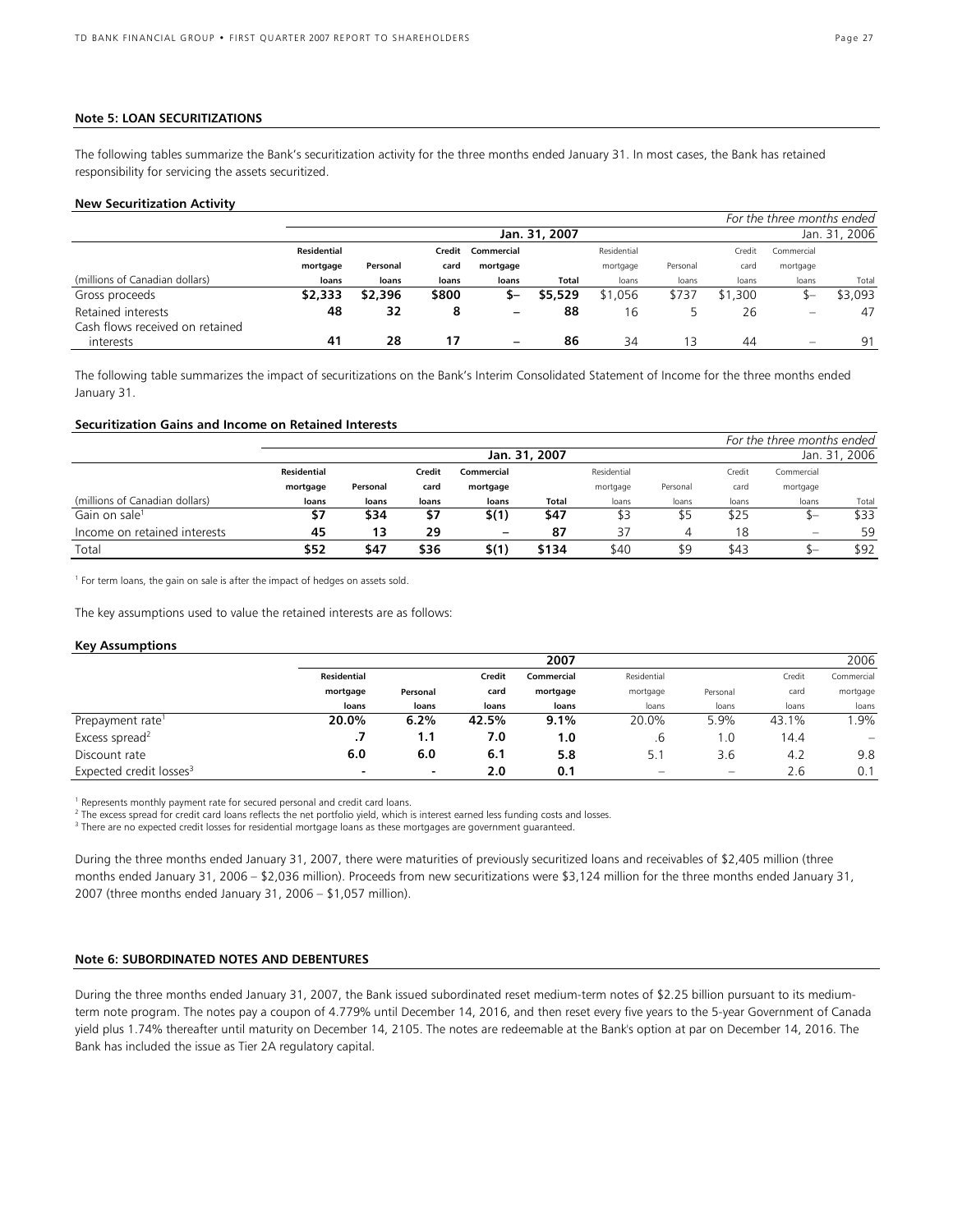# **Note 7: LIABILITIES FOR PREFERRED SHARES AND CAPITAL TRUST SECURITIES**

The Bank's liabilities for preferred shares and capital trust securities are as follows:

| <b>Liabilities</b>                                                                                                 |               |               |
|--------------------------------------------------------------------------------------------------------------------|---------------|---------------|
| (millions of Canadian dollars)                                                                                     | Jan. 31, 2007 | Oct. 31, 2006 |
| <b>Preferred Shares</b>                                                                                            |               |               |
| Preferred shares issued by the Bank (thousands of shares):                                                         |               |               |
| Class $A - 14,000$ Series M                                                                                        | \$350         | \$350         |
| Class $A - 8.000$ Series N                                                                                         | 200           | 200           |
|                                                                                                                    | 550           | 550           |
| Preferred shares issued by TD Mortgage Investment Corporation (thousands of shares):                               |               |               |
| 350 non-cumulative preferred shares, Series A                                                                      | 350           | 344           |
| Total preferred shares                                                                                             | 900           | 894           |
|                                                                                                                    |               |               |
| Capital Trust Securities <sup>1</sup>                                                                              |               |               |
| Trust units issued by TD Capital Trust (thousands of units)                                                        |               |               |
| 900 Capital Trust Securities - Series 2009                                                                         | 900           | 900           |
| <b>Total Capital Trust Securities</b>                                                                              | 900           | 900           |
| <b>Total preferred shares and Capital Trust Securities</b>                                                         | \$1,800       | \$1,794       |
| Induded in depart lightliche an the Interim Conselidated Delance Chast is \$250 million due to TD Conital Trust II |               |               |

Included in deposit liabilities on the Interim Consolidated Balance Sheet is \$350 million due to TD Capital Trust II.

# **Note 8**: **SHARE CAPITAL**

# **Common Shares**

The Bank is authorized by the shareholders to issue an unlimited number of common shares, without par value, for unlimited consideration. The common shares are not redeemable or convertible. Dividends are typically declared by the Board of Directors of the Bank on a quarterly basis and the amount may vary from quarter to quarter.

# **Shares Issued and Outstanding**

|                                                       | For the three months ended     |         |                  |         |  |  |
|-------------------------------------------------------|--------------------------------|---------|------------------|---------|--|--|
|                                                       | Jan. 31, 2007<br>Jan. 31, 2006 |         |                  |         |  |  |
| (millions of shares and millions of Canadian dollars) | <b>Number of shares</b>        | Amount  | Number of shares | Amount  |  |  |
| Common:                                               |                                |         |                  |         |  |  |
| Balance at beginning of period                        | 717.4                          | \$6,334 | 711.8            | \$5,872 |  |  |
| Issued on exercise of options                         | 0.9                            | 34      | . .3             | 45      |  |  |
| Issued as a result of dividend reinvestment plan      | 0.3                            | 19      | 1.6              | 100     |  |  |
| Impact of shares (acquired) sold in Wholesale Banking | 0.4                            | 30      |                  | (2)     |  |  |
| Balance at end of period – common                     | 719.0                          | \$6,417 | 714.7            | \$6,015 |  |  |
| Preferred (Class A - Series O):                       |                                |         |                  |         |  |  |
| Balance at beginning of period                        | 17.0                           | \$425   |                  | $S-$    |  |  |
| Issued during the period                              |                                |         | 17.0             | 425     |  |  |
| Balance at end of period - preferred                  | 17.0                           | \$425   | 17.0             | \$425   |  |  |

# **Normal Course Issuer Bid**

On December 20, 2006, the Bank commenced a normal course issuer bid, effective for up to one year, to repurchase for cancellation, up to five million common shares, representing approximately 0.7% of the Bank's outstanding common shares as at December 13, 2006. No purchases were made under this bid during the three months ended January 31, 2007.

The Bank repurchased four million common shares at a cost of \$264 million under its previous normal course issuer bid which commenced on September 18, 2006 and was completed in October 2006.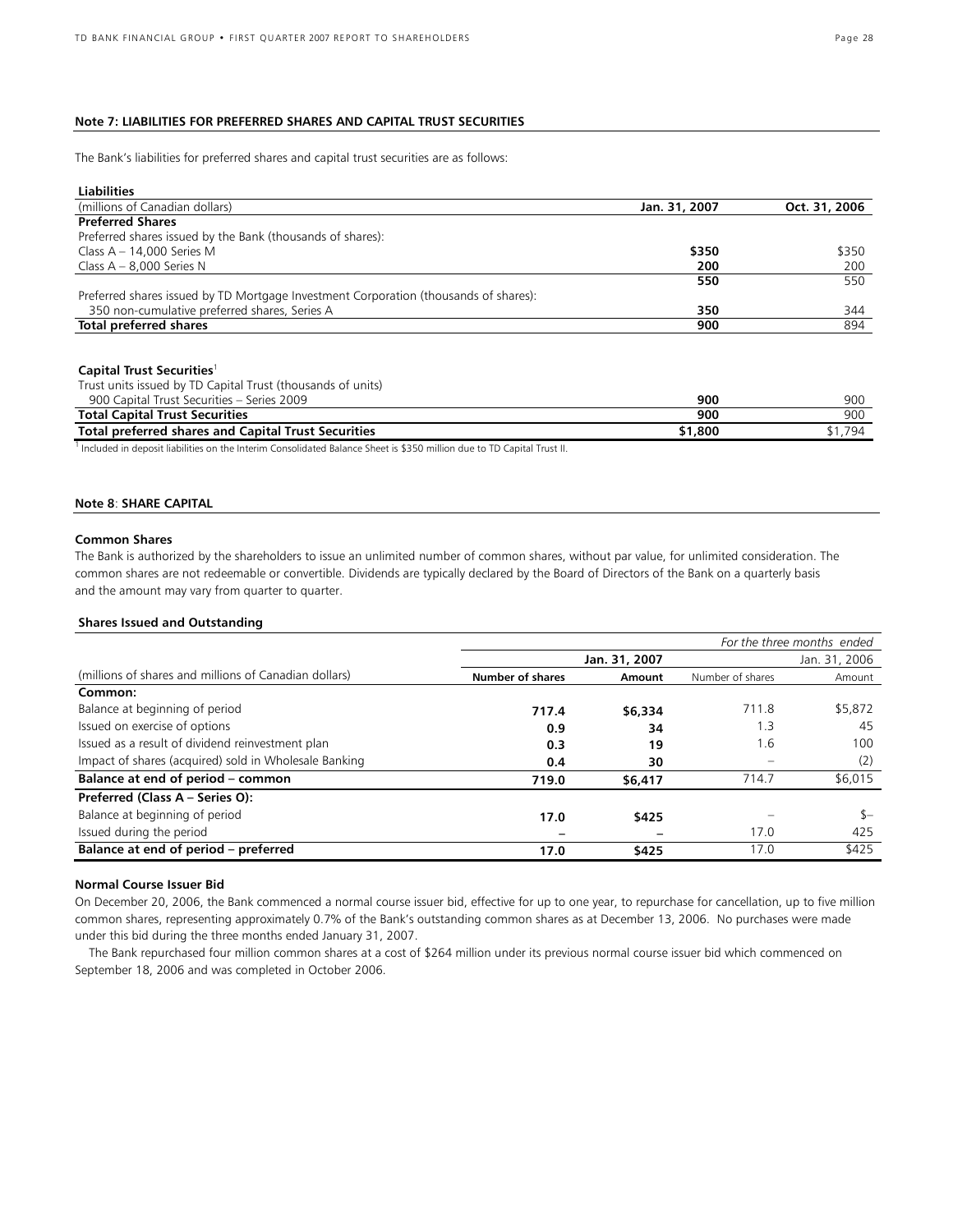# **Note 9: STOCK BASED COMPENSATION**

The following table summarizes the compensation expense recognized by the Bank for stock option awards for the three months ended January 31.

|                                |                | For the three months ended |  |  |
|--------------------------------|----------------|----------------------------|--|--|
| (millions of Canadian dollars) | <b>Jan. 31</b> | Jan. 31                    |  |  |
|                                | 2007           | 2006                       |  |  |
| TD Bank                        | ₽∠             |                            |  |  |
| TD Banknorth                   |                |                            |  |  |

During the three months ended January 31, 2007, 1.5 million (three months ended January 31, 2006 – 1.9 million) options were granted by TD Bank with a weighted average fair value of \$11.46 per option (three months ended January 31, 2006 – \$11.27 per option). During the three months ended January 31, 2007, 27 thousand (three months ended January 31, 2006 – 2.3 million) options were granted by TD Banknorth with a weighted average fair value of \$5.83 per option (three months ended January 31, 2006 – \$6.01 per option).

The fair value of options granted were estimated at the date of grant using the Black-Scholes valuation model with the following assumptions:

|                         |                | For the three months ended |
|-------------------------|----------------|----------------------------|
| <b>TD Bank</b>          | <b>Jan. 31</b> | Jan. 31                    |
|                         | 2007           | 2006                       |
| Risk-free interest rate | 3.90%          | 3.91%                      |
| Expected option life    | 5.2 years      | 5.1 years                  |
| Expected volatility     | 19.5%          | 21.9%                      |
| Expected dividend yield | 2.92%          | 2.88%                      |

|                         |           | For the three months ended |
|-------------------------|-----------|----------------------------|
| <b>TD Banknorth</b>     | Jan. 31   | Jan. 31                    |
|                         | 2007      | 2006                       |
| Risk-free interest rate | 4.45%     | 4.46%                      |
| Expected option life    | 6.0 years | 7.5 years                  |
| Expected volatility     | 15.07%    | 15.08%                     |
| Expected dividend yield | 2.98%     | 2.78%                      |

# **Note 10: EMPLOYEE FUTURE BENEFITS**

The Bank's pension plans and principal non-pension post-retirement benefit plans expenses are as follows:

### **Principal Pension Plan Pension Expense**

|                                                                                                    | For the three months ended |         |
|----------------------------------------------------------------------------------------------------|----------------------------|---------|
|                                                                                                    | <b>Jan. 31</b>             | Jan. 31 |
| (millions of Canadian dollars)                                                                     | 2007                       | 2006    |
| Elements of pension plan expense before adjustments to recognize the long term nature of the cost: |                            |         |
| Service cost - benefits earned                                                                     | \$16                       | \$18    |
| Interest cost on projected benefit obligation                                                      | 28                         | 26      |
| Actual return on plan assets                                                                       | (87)                       | 12      |
| Adjustments to recognize the long-term nature of plan cost:                                        |                            |         |
| Difference between costs arising in the period and costs recognized in the period in respect of:   |                            |         |
| Return on plan assets <sup>1</sup>                                                                 | 53                         | (44)    |
| Actuarial (gains) losses <sup>2</sup>                                                              |                            |         |
| Plan amendments <sup>3</sup>                                                                       |                            |         |
| Total                                                                                              | \$15                       | \$19    |

<sup>1</sup> For the three months ended January 31, 2007, includes expected return on plan assets of \$34 million (three months ended January 31, 2006 - \$32 million) less actual return on plan assets of \$87 million (three months ended January 31, 2006 – \$(12) million).

<sup>3</sup> For the three months ended January 31, 2007, includes amortization of costs for plan amendments of \$2 million (three months ended January 31, 2006 – \$2 million) less actual cost amendments of nil (three months ended January 31, 2006 – nil).

<sup>&</sup>lt;sup>2</sup> For the three months ended January 31, 2007, includes loss recognized of \$3 million (three months ended January 31, 2006 – \$5 million) less actuarial losses on projected benefit obligation of nil (three months ended January 31, 2006 – nil).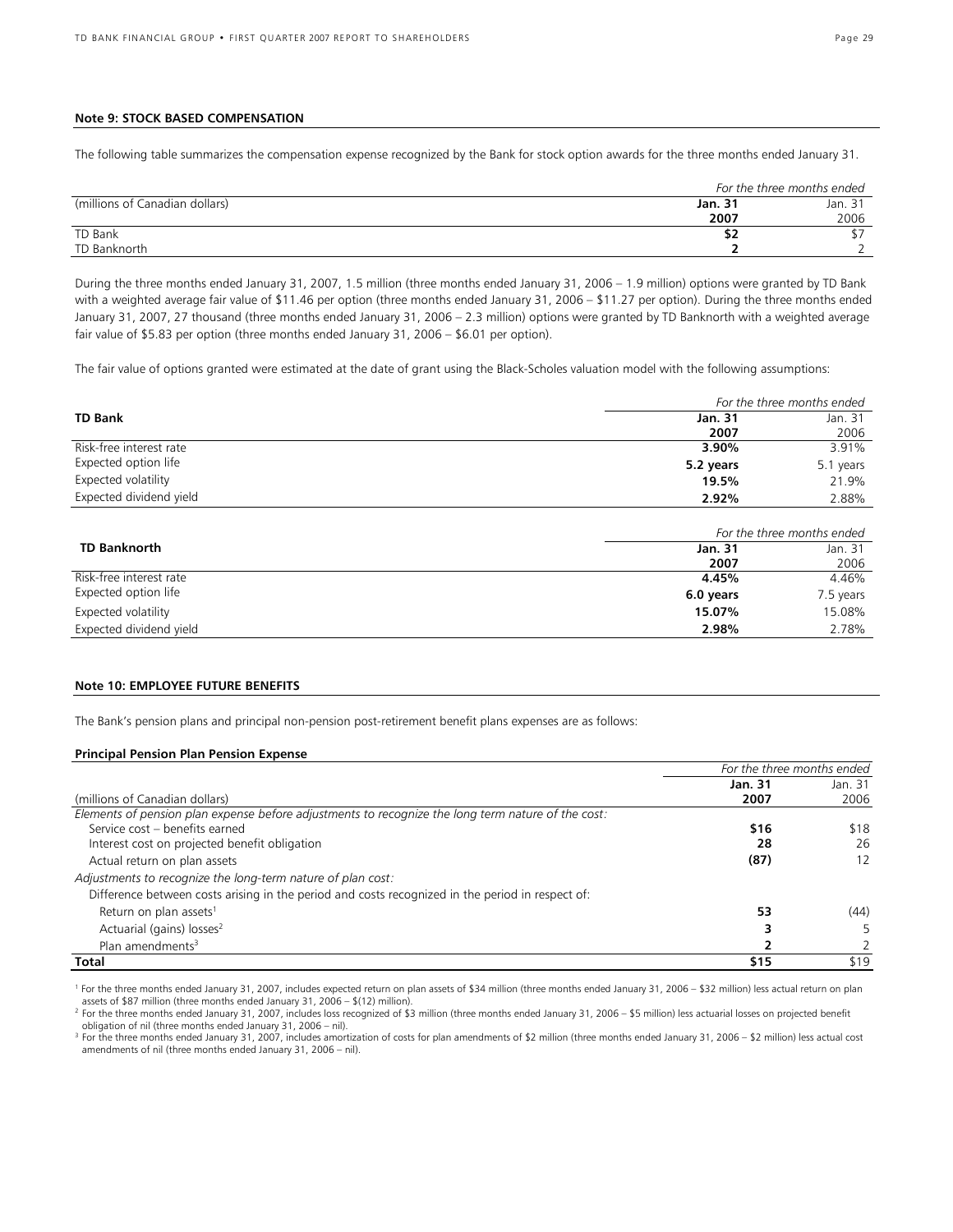|                                            | For the three months ended |         |  |
|--------------------------------------------|----------------------------|---------|--|
|                                            | Jan. 31                    | Jan. 31 |  |
| (millions of Canadian dollars)             | 2007                       | 2006    |  |
| CT defined benefit pension plan            | Ъ.                         |         |  |
| TD Banknorth defined benefit pension plans |                            |         |  |
| Supplemental employee retirement plans     |                            |         |  |
| Total                                      | 511                        |         |  |

# **Principal Non-Pension Post-Retirement Benefit Plans Expense**

|                                                                     | For the three months ended |         |  |
|---------------------------------------------------------------------|----------------------------|---------|--|
|                                                                     | Jan. 31                    | Jan. 31 |  |
| (millions of Canadian dollars)                                      | 2007                       | 2006    |  |
| Service cost - benefits earned                                      | \$3                        | \$3     |  |
| Interest cost on projected benefit obligation                       |                            |         |  |
| Plan amendments                                                     |                            | (65)    |  |
| Difference between costs arising in the period and costs recognized |                            |         |  |
| in the period in respect of:                                        |                            |         |  |
| Actuarial (gains) losses                                            |                            |         |  |
| Plan amendments                                                     | (1)                        | 64      |  |
| Total                                                               | \$8                        | \$9     |  |

# **Cash Flows**

The Bank's contributions to its pension plans and its principal non-pension post-retirement benefit plans are as follows:

#### **Pension Plan Contributions**

|                                            | For the three months ended |         |  |
|--------------------------------------------|----------------------------|---------|--|
|                                            | Jan. 31                    | Jan. 31 |  |
| (millions of Canadian dollars)             | 2007                       | 2006    |  |
| Principal pension plan                     | \$17                       | \$15    |  |
| CT defined benefit pension plan            |                            |         |  |
| TD Banknorth defined benefit pension plans | 47                         | 32      |  |
| Supplemental employee retirement plans     |                            |         |  |
| Non-pension post-retirement benefit plans  |                            |         |  |
| <b>Total</b>                               | \$70                       | \$52    |  |

As at January 31, 2007, the Bank expects to contribute an additional \$48 million to its principal pension plan, \$2 million to its CT defined benefit pension plan, \$47 million to its TD Banknorth defined benefit pension plans, \$9 million to its supplemental employee retirement plans and \$6 million to its non-pension post-retirement benefit plans by the end of the year. However, future contribution amounts may change upon the Bank's review of the current contribution levels during the year.

# **Note 11: EARNINGS PER SHARE**

The Bank's basic and diluted earnings per share at January 31 are as follows:

# **Basic and Diluted Earnings per Share**

|                                                                                                  | For the three months ended |                 |
|--------------------------------------------------------------------------------------------------|----------------------------|-----------------|
|                                                                                                  | Jan. 31<br>2007            | Jan. 31<br>2006 |
| <b>Basic Earnings per Share</b>                                                                  |                            |                 |
| Net income available to common shares (\$ millions)                                              | \$915                      | \$2,302         |
| Average number of common shares outstanding (millions)                                           | 718.3                      | 712.5           |
| Basic earnings per share (\$)                                                                    | \$1.27                     | \$3.23          |
| <b>Diluted Earnings per Share</b>                                                                |                            |                 |
| Net income available to common shares (\$ millions)                                              | \$915                      | \$2,302         |
| Average number of common shares outstanding (millions)                                           | 718.3                      | 712.5           |
| Stock options potentially exercisable as determined under the treasury stock method <sup>1</sup> | 6.6                        | 6.4             |
| Average number of common shares outstanding – diluted (millions)                                 | 724.9                      | 718.9           |
| Diluted earnings per share (\$)                                                                  | \$1.26                     | \$3.20          |

<sup>1</sup> For the three months ended January 31, 2007, all options outstanding were included in the computation of diluted earnings per common share as the options' exercise prices were less than the average market price of the Bank's common shares. For the three months ended January 31, 2006, the computation of diluted earnings per common share excluded weighted average options outstanding of 945 thousand with a weighted exercise price of \$60.02 as the options' price was greater than the average market price of the Bank's common shares.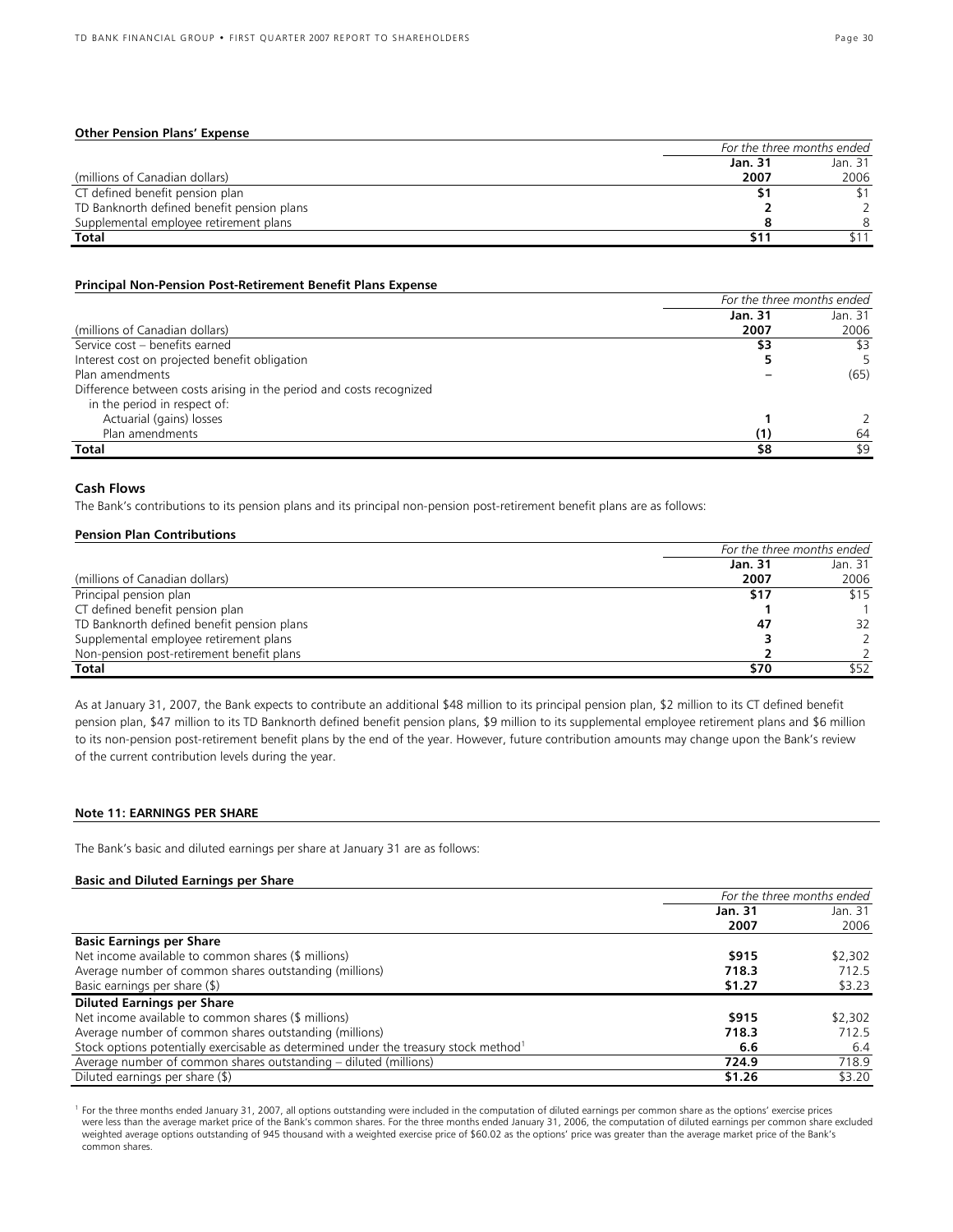# **Note 12: SEGMENTED INFORMATION**

The Bank's operations and activities are organized around the following businesses: Canadian Personal and Commercial Banking, Wealth Management, U.S. Personal and Commercial Banking and Wholesale Banking. Results for these segments for the three months ended January 31 are presented in the following table:

### **Results by Business Segment**

|                                |                | <b>Canadian Personal</b> |                          |         |                                      |                   |                                |         |                |                        |                |              |
|--------------------------------|----------------|--------------------------|--------------------------|---------|--------------------------------------|-------------------|--------------------------------|---------|----------------|------------------------|----------------|--------------|
|                                |                | and Commercial           |                          | Wealth  |                                      | U.S. Personal and |                                |         |                |                        |                |              |
| (millions of Canadian dollars) |                | <b>Banking</b>           |                          |         | <b>Management Commercial Banking</b> |                   | Wholesale Banking <sup>1</sup> |         |                | Corporate <sup>1</sup> |                | <b>Total</b> |
|                                | <b>Jan. 31</b> | Jan. 31                  | <b>Jan. 31</b>           | Jan. 31 | <b>Jan. 31</b>                       | Jan. 31           | <b>Jan. 31</b>                 | Jan. 31 | <b>Jan. 31</b> | Jan. 31                | <b>Jan. 31</b> | Jan. 31      |
| For the three months ended     | 2007           | 2006                     | 2007                     | 2006    | 2007                                 | 2006              | 2007                           | 2006    | 2007           | 2006                   | 2007           | 2006         |
| Net interest income            | \$1,307        | \$1,177                  | \$77                     | \$178   | \$341                                | \$284             | \$203                          | \$138   | \$(257)        | \$(170)                | \$1,671        | \$1,607      |
| Other income                   | 703            | 627                      | 474                      | 564     | 145                                  | 73                | 432                            | 523     | 48             | 10                     | 1,802          | 1,797        |
| Total revenue                  | 2,010          | 1,804                    | 551                      | 742     | 486                                  | 357               | 635                            | 661     | (209)          | (160)                  | 3,473          | 3,404        |
| Provision for (reversal of)    |                |                          |                          |         |                                      |                   |                                |         |                |                        |                |              |
| credit losses                  | 138            | 99                       | $\overline{\phantom{0}}$ |         | 17                                   |                   | 24                             | 29      | (16)           | (21)                   | 163            | 114          |
| Non-interest expenses          | 1,059          | 985                      | 364                      | 525     | 299                                  | 225               | 332                            | 395     | 135            | 160                    | 2,189          | 2,290        |
| Dilution gain, net             |                |                          |                          |         |                                      |                   |                                |         |                | .564                   |                | 1,564        |
| Income (loss) before provision |                |                          |                          |         |                                      |                   |                                |         |                |                        |                |              |
| for (benefit of) income taxes  | 813            | 720                      | 187                      | 217     | 170                                  | 125               | 279                            | 237     | (328)          | 1,265                  | 1,121          | 2,564        |
| Provision for (benefit of)     |                |                          |                          |         |                                      |                   |                                |         |                |                        |                |              |
| income taxes                   | 269            | 244                      | 65                       | 79      | 55                                   | 42                | 82                             | 73      | (253)          | (218)                  | 218            | 220          |
| Non-controlling interests in   |                |                          |                          |         |                                      |                   |                                |         |                |                        |                |              |
| subsidiaries, net of income    |                |                          |                          |         |                                      |                   |                                |         |                |                        |                |              |
| taxes                          |                |                          |                          |         | 51                                   | 37                |                                |         | (4)            |                        | 47             | 37           |
| Equity in net income of an     |                |                          |                          |         |                                      |                   |                                |         |                |                        |                |              |
| associated company,            |                |                          |                          |         |                                      |                   |                                |         |                |                        |                |              |
| net of income taxes            |                |                          | 64                       |         |                                      |                   |                                |         |                |                        | 65             |              |
| Net income (loss)              | \$544          | \$476                    | \$186                    | \$138   | \$64                                 | \$46              | \$197                          | \$164   | \$(70)         | \$1,483                | \$921          | \$2,307      |
| <b>Total assets</b>            |                |                          |                          |         |                                      |                   |                                |         |                |                        |                |              |
| (billions of Canadian dollars) |                |                          |                          |         |                                      |                   |                                |         |                |                        |                |              |
| - balance sheet                | \$137.9        | \$133.5                  | \$15.0                   | \$23.9  | \$47.5                               | \$48.0            | \$172.3                        | \$165.1 | \$35.5         | \$13.9                 | \$408.2        | \$384.4      |
| - securitized                  | 46.7           | 33.6                     |                          |         |                                      |                   |                                |         | (16.7)         | (9.9)                  | 30.0           | 23.7         |

<sup>1</sup> The taxable equivalent basis increase to net interest income and provision for income taxes reflected in the Wholesale Banking segment results is reversed in the Corporate segment.

# **Note 13: DERIVATIVES**

Hedge accounting results for the three months ended January 31, 2007 are as follows:

| For the three months ended |
|----------------------------|
| Jan. 31, 2007              |
|                            |
| \$(0.4)                    |
| (0.8)                      |
|                            |
| \$0.5                      |
|                            |
|                            |

During the three months ended January 31, 2007, there were no firm commitments that no longer qualified as hedges.

Over the next twelve months, the Bank expects an estimated \$46 million in net losses reported in other comprehensive income as at January 31, 2007 to be reclassified to net income. The maximum length of time over which the Bank is hedging its exposure to the variability in future cash flows for anticipated transactions is 18 years. During the three months ended January 31, 2007, there were no forecasted transactions that failed to occur.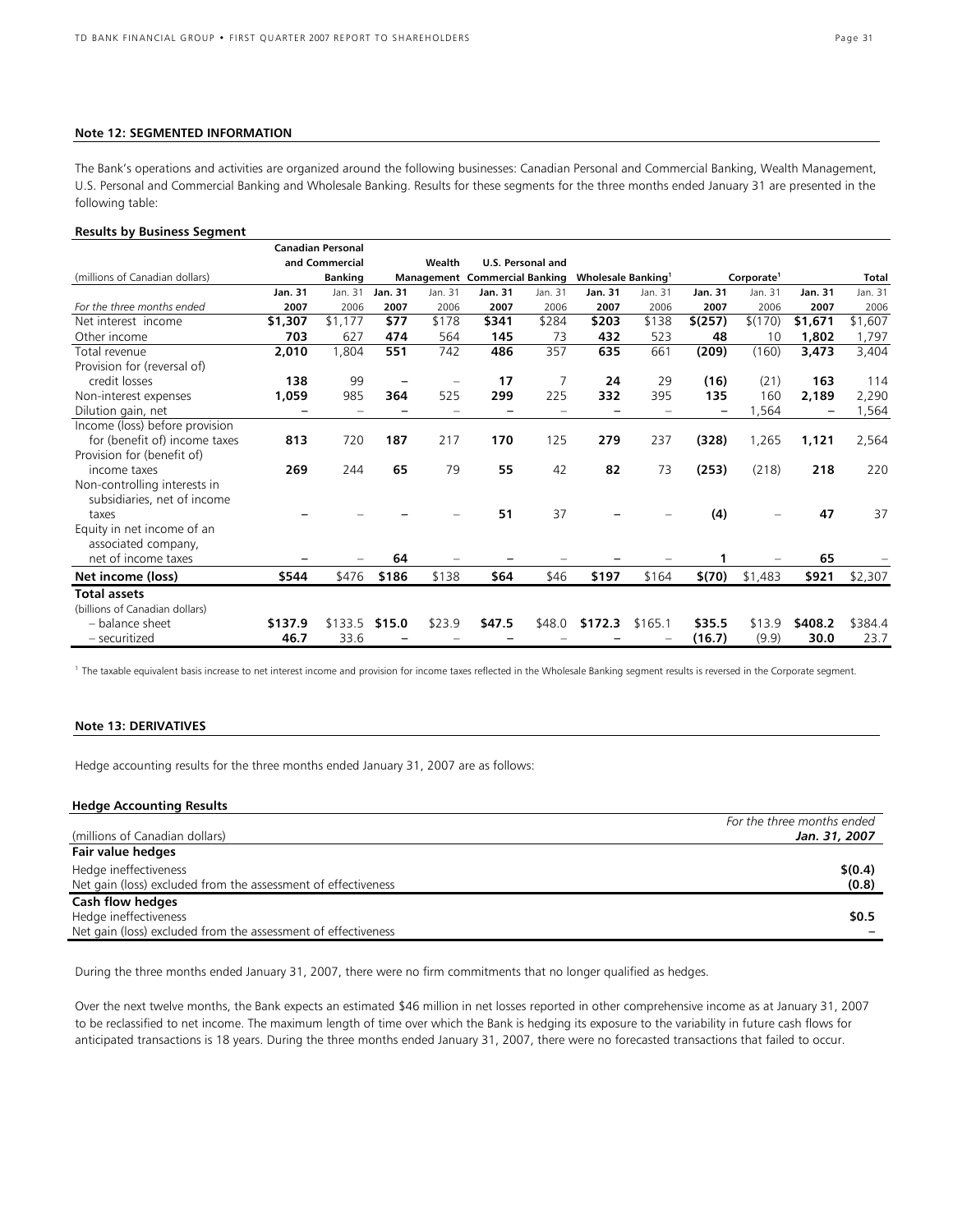#### **Note 14: FINANCIAL ASSETS DESIGNATED AS TRADING**

For the three months ended January 31, 2007, a loss of \$7 million was recognized in trading income for financial assets designated as trading under the fair value option.

#### **Note 15: ACQUISITIONS AND DISPOSITIONS**

### **(a) TD Banknorth**

# Interchange Financial Services Corporation

TD Banknorth completed its acquisition of Interchange Financial Services Corporation (Interchange) on January 1, 2007 for a total cash consideration of \$545 million (US\$468.1 million), financed primarily through TD Banknorth's sale of 13 million of its common shares to the Bank for \$472 million (US\$405 million). As a result, the following assets and liabilities of Interchange were included in the Bank's Consolidated Balance Sheet: \$1,283 million of personal/business loans and mortgages, \$495 million of goodwill and intangibles, \$123 million of other assets, \$1,332 million of deposits and \$97 million of other liabilities. TD Banknorth consolidates the financial results of Interchange. As the Bank consolidates TD Banknorth on a one month lag, Interchange's income/(loss) for the calendar month of January has not been included in the Bank's results for the three months ended January 31, 2007 but will be included in the next reporting period.

#### Going-private transaction

On November 20, 2006, the Bank announced its intention to acquire all of the outstanding common shares of TD Banknorth that it does not already own. The acquisition will be accounted for by the purchase method. The offer provides minority shareholders of TD Banknorth cash of US\$32.33 per TD Banknorth share. Total consideration will be approximately \$3.6 billion (US\$3.2 billion). The offer is subject to approval by regulators and TD Banknorth shareholders, including an affirmative vote by the holders of a majority of the outstanding common shares not held by the Bank or its affiliates, and, if approved, is expected to close before the end of April 2007. Upon completion of the going-private transaction, TD Banknorth will become a wholly-owned subsidiary of the Bank.

### Increase in ownership in TD Banknorth

During the three months ended January 31, 2007, the Bank acquired approximately 0.9 million shares of TD Banknorth pursuant to TD Banknorth's dividend reinvestment program. In addition, on January 1, 2007, the Bank acquired 13 million shares of TD Banknorth in connection with the acquisition of Interchange by TD Banknorth. As a result, the Bank's ownership interest in TD Banknorth increased to 59.4% as at January 31, 2007 from 57.0% as at October 31, 2006.

### **(b) TD Ameritrade**

TD Ameritrade announced two common stock repurchase programs in 2006 for an aggregate 32 million shares. As a result of TD Ameritrade's repurchase activity, the Bank's direct ownership position in TD Ameritrade has increased to 40.2% as at January 31, 2007 from 39.8% as at October 31, 2006. In accordance with the Stockholders' Agreement, the Bank does not intend to reduce its direct ownership position in the near term and will not exercise voting rights in respect of any shares it holds in excess of the 39.9% ownership limit.

 Moreover, as a result of consolidation of financial statements of Lillooet Limited (Lillooet) in these Interim Consolidated Financial Statements, TD Ameritrade shares held by Lillooet have been included in the Bank's reported investment in TD Ameritrade. The Bank has recognized income of TD Ameritrade related to the TD Ameritrade shares owned by Lillooet for the three months ended December 31, 2006.

# **Note 16**: **CONTINGENCIES**

The two principal legal actions regarding Enron to which the Bank is a party are the securities class action and the bankruptcy proceeding. In 2006, the Bank settled the bankruptcy court claims in this matter for approximately \$145 million (US\$130 million). As at January 31, 2007, the total contingent litigation reserve for Enron-related claims was approximately \$486 million (US\$413 million). It is possible that additional reserves above the current level could be required. Additional reserves, if required, cannot be reasonably determined for many reasons, including that other settlements are not generally appropriate for comparison purposes, the lack of consistency in other settlements and the difficulty in predicting the future actions of other parties to the litigation.

 The Bank and its subsidiaries are involved in various other legal actions in the ordinary course of business, many of which are loan-related. In management's opinion, the ultimate disposition of these actions, individually or in the aggregate, will not have a material adverse effect on the financial condition of the Bank.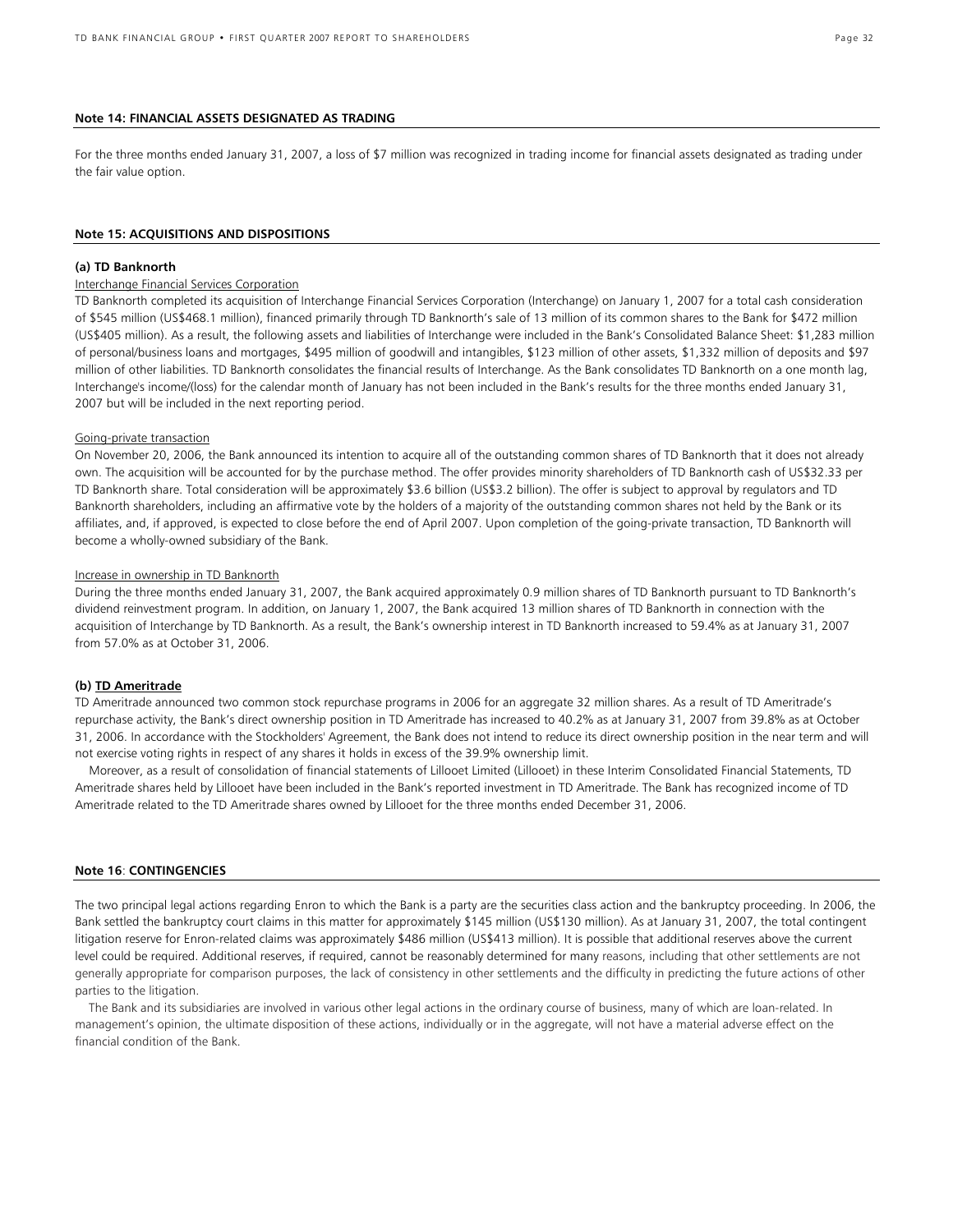# **Note 17: ACCUMULATED OTHER COMPREHENSIVE INCOME**

Accumulated other comprehensive income (loss) includes the after-tax change in unrealized gains and losses on available-for-sale securities, cash flow hedging activities and foreign currency translation adjustments.

# **Accumulated Other Comprehensive Income, net of income taxes**

|                                                                                                          | As at         |
|----------------------------------------------------------------------------------------------------------|---------------|
| (millions of Canadian dollars)                                                                           | Jan. 31, 2007 |
| Unrealized gain on available-for-sale securities, net of cash flow hedges                                | \$311         |
| Unrealized foreign currency translation losses on investments in subsidiaries, net of hedging activities | (595)         |
| Gains on derivatives designated as cash flow hedges                                                      | 16            |
| Accumulated other comprehensive income balance as at January 31, 2007                                    | \$(268)       |